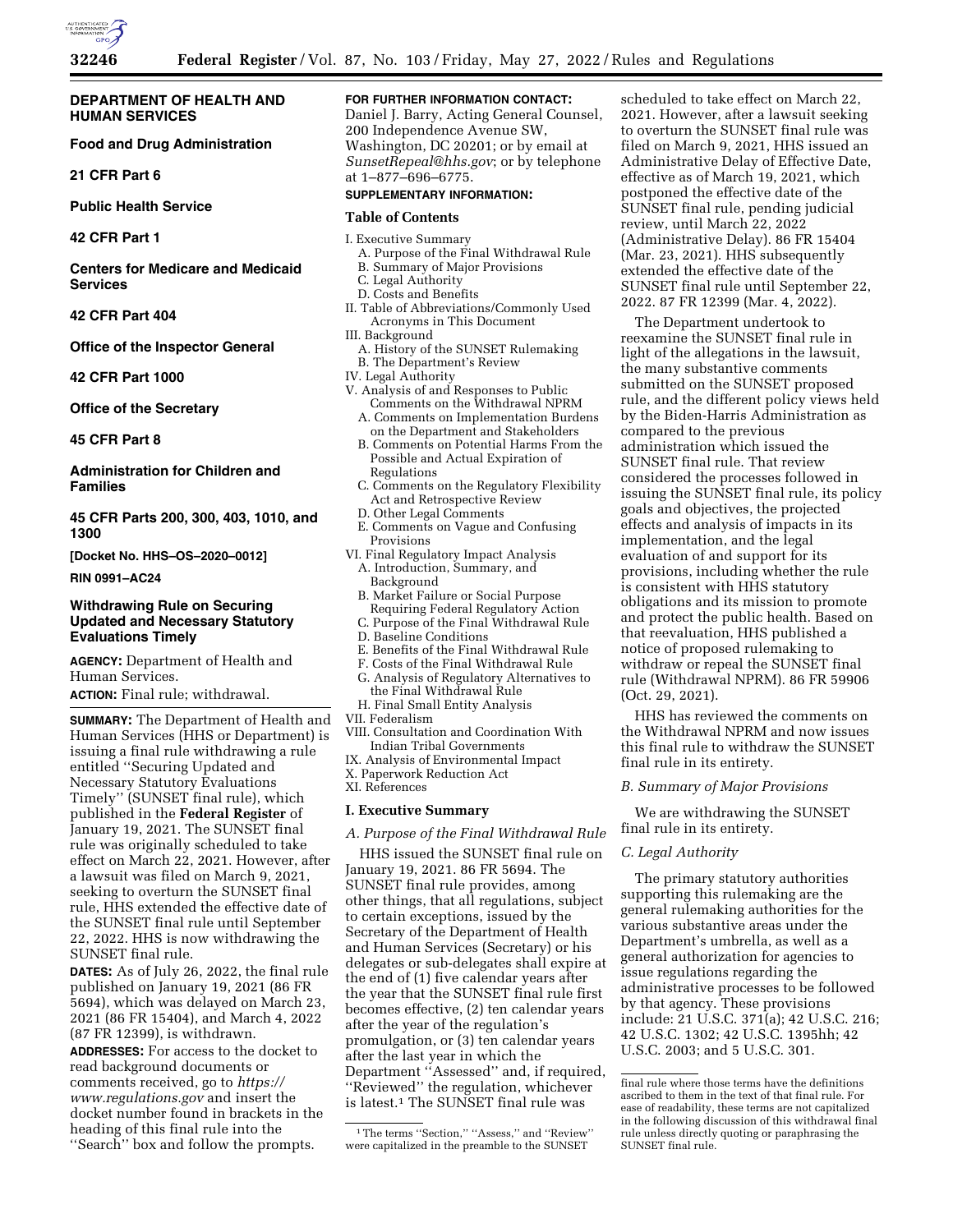## *D. Costs and Benefits*

This regulatory action will reduce the time spent by the Department performing retrospective assessments and reviews of its regulations that would have been required by the SUNSET final rule, and time spent by regulated entities and other stakeholders, including the general public, small and large businesses, nongovernmental organizations, Tribes and state and local governments, on comments related to these assessments

and reviews. The impact of the withdrawal is analyzed in the final Regulatory Impact Analysis (RIA) for this final rule. *See* Section VI below. In that section, we monetize the likely reductions in time spent by the Department and the general public as cost savings. Our primary estimate of these cost savings in 2020 dollars, annualized over 10 years, using a 3% discount rate, totals \$69.9 million. Using a 7% discount rate, we estimate \$75.5 million in annualized cost savings. Table 1 in Section VI reports

these primary estimates alongside a range of estimates that capture uncertainty in the amount of time it would have taken the Department to perform each regulatory assessment and review, and uncertainty in the amount of time the public would have spent on comments.

## **II. Table of Abbreviations/Commonly Used Acronyms in This Document**

As used in this preamble, the following terms and abbreviations have the meanings noted below.

| Term                               | Meaning                                                                  |
|------------------------------------|--------------------------------------------------------------------------|
|                                    | Affordable Care Act.                                                     |
|                                    | Administration for Children and Families.                                |
|                                    | American Indian and Alaska Native people.                                |
|                                    | Artificial intelligence.                                                 |
|                                    | Administrative Procedure Act.                                            |
|                                    | Centers for Disease Control and Prevention.                              |
|                                    | Code of Federal Regulations.                                             |
|                                    | Children's Health Insurance Program.                                     |
|                                    | Centers for Medicare & Medicaid Services.                                |
|                                    | Coronavirus Disease 2019.                                                |
|                                    | Executive Order.                                                         |
|                                    | Federal Food, Drug, and Cosmetic Act.                                    |
|                                    | Food and Drug Administration.                                            |
|                                    | FDA Food Safety Modernization Act.                                       |
|                                    | U.S. Department of Health and Human Services.                            |
|                                    | Indian Health Service.                                                   |
|                                    | Office for Civil Rights.                                                 |
|                                    | Office of Information and Regulatory Affairs.                            |
|                                    | Present Daily Value.                                                     |
|                                    | Public Health Service Act.                                               |
|                                    | Regulatory Flexibility Act.                                              |
| RIA ……………………………………………………………………………… | Regulatory Impact Analysis.                                              |
|                                    | Substance Abuse and Mental Health Services Administration.               |
|                                    | Small Business Administration.                                           |
|                                    | Significant Economic Impact Upon a Substantial Number of Small Entities. |
|                                    | Small Entity Compliance Guide.                                           |
| SSA ……………………………………………………………………………  | Social Security Act.                                                     |
|                                    | Securing Updated and Necessary Statutory Evaluations Timely.             |
|                                    | Unified Agenda of Regulatory and Deregulatory Actions.                   |

## **III. Background**

The SUNSET final rule, if implemented, would have significantly altered the operations of HHS with considerable negative repercussions for a diverse array of stakeholders. We now conclude that these significant repercussions were not adequately considered in issuing the SUNSET final rule in part because the process to promulgate the rule was extremely unusual, if not unprecedented. We note a few of the key considerations here.

The SUNSET final rule is expansive in scope and impact, faced considerable opposition from stakeholders (and very little support), and lacked a public health or welfare rationale for expediting rulemaking. In contrast to the Department's historical approach to rulemaking in these circumstances, HHS completed the rulemaking—from the publication of the proposal to

publication of the final rule—in less than three months. In issuing the Withdrawal NPRM, we explained that, given the lack of a public health or welfare reason to expedite the rulemaking and other procedural shortcomings, we were reconsidering the commenters' significant objections to the SUNSET proposed rule. As summarized and discussed in the Withdrawal NPRM, we found that those comments raised compelling concerns that the SUNSET final rule would harm the public health and welfare, but were given insufficient weight in issuing the SUNSET final rule. Many of those same concerns have been further confirmed in the comments on the Withdrawal NPRM.

We also conducted a reanalysis of the regulatory impact of the SUNSET final rule, and found that the rule rested on

flawed assumptions and analysis.2 We now conclude that the SUNSET final rule likely underestimated to a significant degree the resources needed for the required undertaking. In particular, because the implementation of the SUNSET final rule would have required a significant expenditure of

We also note that the Department, in developing the original SUNSET rule, did not follow other routine internal review procedures, such as distributing the draft proposed and final rules to the relevant HHS agencies to solicit their review, comments, and concurrences. These irregularities may have also contributed to the flawed execution and analysis in the original SUNSET rule.

<sup>2</sup>The initial draft of the RIA for the SUNSET final rule was prepared by an outside economist. *See* 86 FR 5737 n. 210. As far as the Department is currently aware, no Department economist participated in considering, drafting, or revising the economic evaluation of the SUNSET proposed or final rule. These deviations from usual practice in developing the original SUNSET rule may help explain why our current RIA differs so greatly from the previous RIA.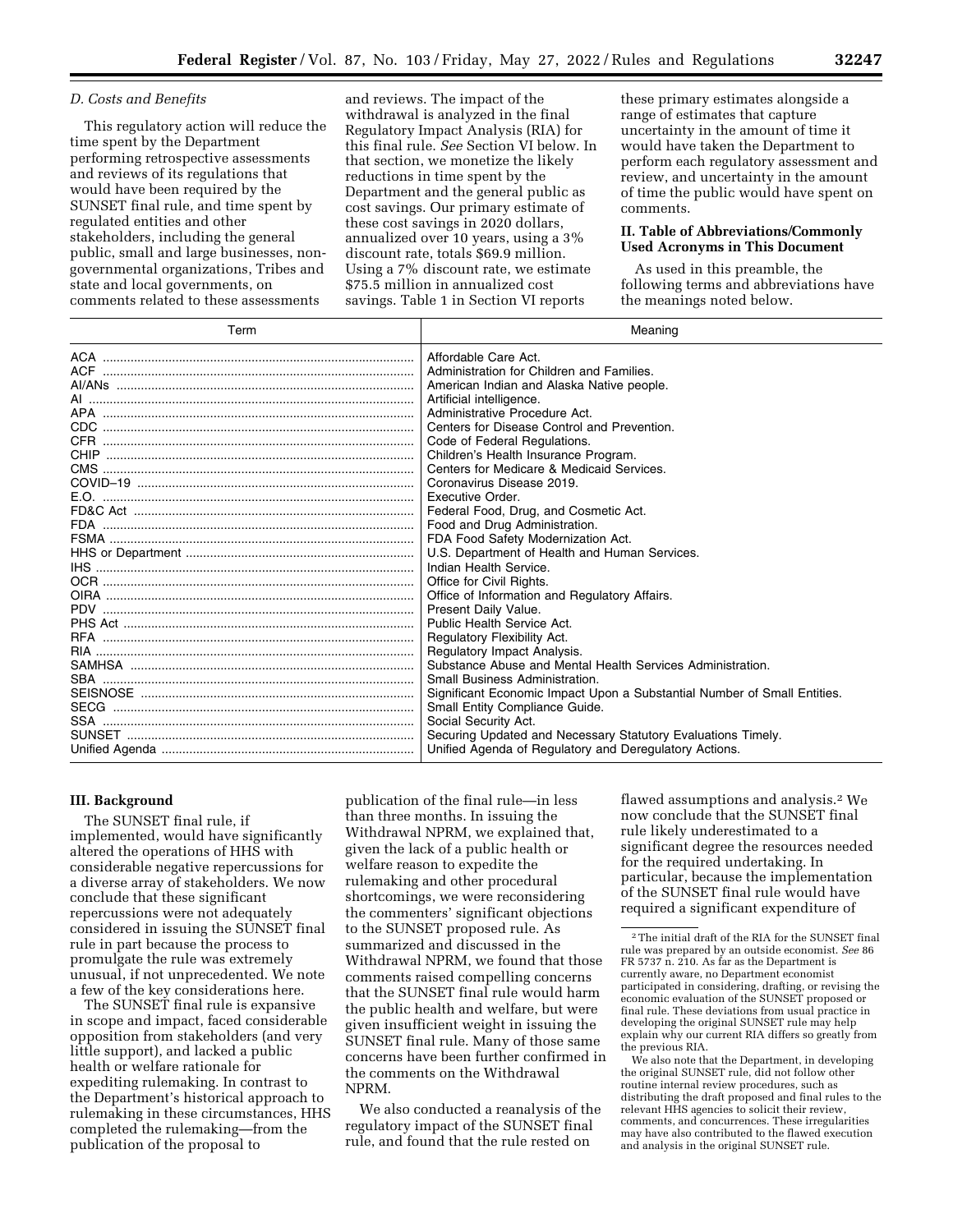resources, the Department would have been forced to make resource allocation decisions that would have impeded the Department's routine operations and hampered its ability to carry out other key priorities and goals.

We have also reconsidered the impact of the expiration provision in the SUNSET final rule and, upon further examination of the comments and the relevant legal standards, we have determined that the provision is unsound and in our view unlawful. The expiration provision was a key element of the SUNSET final rule (as its name suggests); however, the final rule erred in misjudging the likelihood that HHS regulations would expire if the SUNSET final rule were to go into effect and be implemented. As a result, the final rule failed to examine the instability, uncertainty, and confusion that could be generated by automatically expiring regulations. Further, we now believe that amending thousands of regulations to schedule their expiration based on the Department's purported failure to conduct a small-entity analysis, without any corresponding notice regarding or evaluation of the public health importance of the individual regulations or the public's reliance on them, violates the Administrative Procedure Act (APA) and is inconsistent with the purpose and intent of the Regulatory Flexibility Act (RFA). The policy ramifications and legal defects of the expiration provision call the entire rulemaking into question.

In addition to our reconsideration of the expiration provision, we have reconsidered more broadly the public comments, the stated legal bases for the rule, and its RIA, including a consideration of the impacts that are not quantified or monetized. We have determined that the SUNSET final rule prioritized regulatory review over other Department operations to a degree that would negatively impact many stakeholders and the general public in a variety of ways. We no longer agree with our previous decision-making in promulgating the SUNSET final rule, because that decision-making was predicated on: (1) An inaccurate assessment of the effects of this rule, as indicated in the comments on both the SUNSET proposed rule and Withdrawal NPRM, and as discussed in the current RIA; (2) errors of law; and (3) a different set of policy priorities. We therefore have decided to withdraw the SUNSET final rule in its entirety.

## *A. History of the SUNSET Rulemaking*

1. Proposed Rule, Comment Period, and Final Rule

On November 4, 2020, HHS published a notice of proposed rulemaking entitled ''Securing Updated and Necessary Statutory Evaluations Timely'' (SUNSET proposed rule). 85 FR 70096. Under the proposed rule, subject to certain exceptions, Department regulations would expire at the end of (1) two calendar years after the year that the SUNSET rule first became effective, (2) ten calendar years after the year of the regulation's promulgation, or (3) ten calendar years after the last year in which the Department ''Assessed'' and, if required, ''Reviewed'' the regulation, whichever was latest. Thus, under the SUNSET proposed rule, unless HHS assessed and, if required, reviewed most of its regulations within a certain timeframe specified in the rule (for most existing regulations, within two years) and every ten years thereafter, the regulations would automatically expire.

The SUNSET proposed rule also provided that if a review led to a finding that a regulation should be amended or rescinded, the Department must amend or rescind the regulation within a specified timeframe (generally two years). In addition, the SUNSET proposed rule contained certain publication requirements, including that (1) the Department publish the results of all ''Assessments'' and ''Reviews,'' including the full underlying analyses and data used to support the results, in the **Federal Register**, and (2) the Department announce the commencement of an ''Assessment'' or ''Review'' of a particular regulation on a Department-managed website, with an opportunity for public comment. The SUNSET proposed rule provided that comments to the proposed rule had to be submitted by December 4, 2020, except for comments on the portion of the rule amending 42 Code of Federal Regulations (CFR) parts 400–429 and parts 475–499 (Medicare program regulations), which were to be submitted by January 4, 2021.

On November 16, 2020, HHS announced a public hearing, scheduled for November 23, 2020, to receive information and views on the proposed rule (Public Hearing). 85 FR 73007. All of the commenters, which included industry/trade organizations, medical organizations, and public interest organizations, criticized the proposed rule in its substance, the rulemaking process, or both. *See* Transcript, Public Hearing on the Securing Updated and Necessary Statutory Evaluations Timely Notice of Proposed Rulemaking (Nov.

23, 2020) (available at *[https://](https://www.regulations.gov/document/HHS-OS-2020-0012-0501) [www.regulations.gov/document/HHS-](https://www.regulations.gov/document/HHS-OS-2020-0012-0501)[OS-2020-0012-0501](https://www.regulations.gov/document/HHS-OS-2020-0012-0501)*) (Public Hearing Transcript).

In addition to the oral comments, a wide range of stakeholders submitted over 500 comments on the proposed rule. Almost all of the comments opposed the proposal. Comments opposing the rule were submitted by, for example, health care and medical organizations; Federally Qualified Health Centers and advocates for beneficiaries of Federal health care programs; State attorneys general and other state government representatives; Tribal governments and Tribal organizations; large industry associations and trade associations; consumer and public interest groups; and interested individuals. Only a handful of commenters supported the SUNSET proposed rule, and two of those comments were submitted by an individual who, under an agreement with HHS, also provided a draft RIA for the SUNSET final rule. *See* 86 FR 5737 n.210. Other commenters supporting the rule included independent business advocacy organizations and a nonprofit legal organization.

On December 18, 2020, the Office of Information and Regulatory Affairs (OIRA) in the White House Office of Management and Budget (OMB) received the SUNSET final rule for review and clearance and posted on the OIRA dashboard for E.O. 12866 regulatory review (Ref. 1). This preceded the January 4, 2021, conclusion of the comment period for the parts of the proposed rule relating to 42 CFR parts 400–429 and parts 475– 499.

HHS issued the SUNSET final rule on January 19, 2021. 86 FR 5694. The final rule provided that all regulations issued by the Secretary or their delegates or sub-delegates in titles 21, 42, and 45 of the CFR, subject to certain exceptions, shall expire at the end of (1) five calendar years after the year that the SUNSET final rule first becomes effective, (2) ten calendar years after the year of the regulation's promulgation, or (3) ten calendar years after the last year in which the Department ''Assessed'' and, if required, ''Reviewed'' the regulation, whichever is latest. Thus, the final rule contained the same basic expiration framework as the proposed rule, but extended the timeframe for assessment and any applicable review of most existing regulations from two calendar years to five calendar years. The final rule also provided for a onetime ''continuation'' of a regulation subject to expiration if the Secretary makes a written determination that the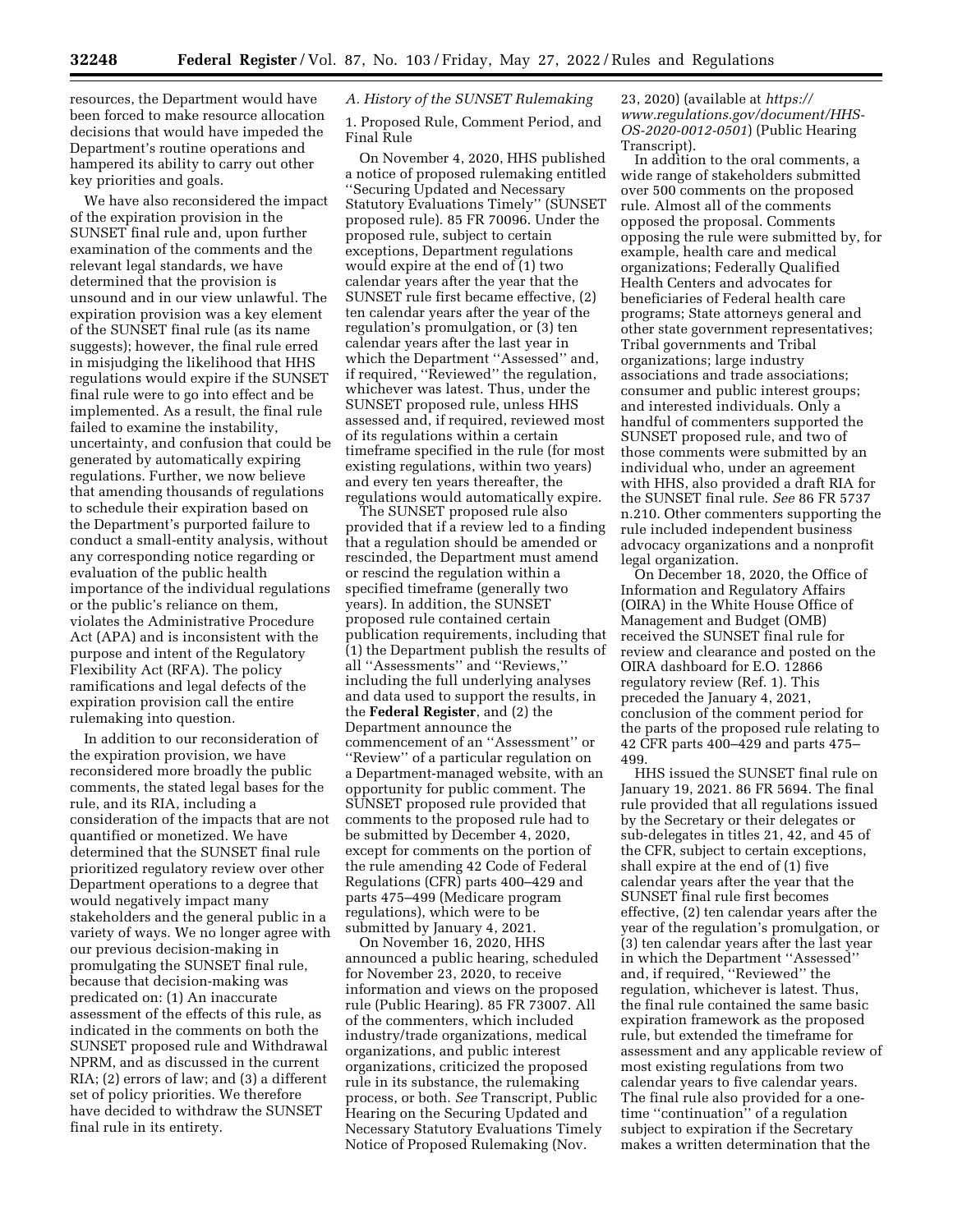public interest requires continuation. The continuation period, stated in the determination, is not to exceed one year. In addition, the final rule contained exemptions for a small set of HHS regulations applicable to the Food and Drug Administration (FDA), the Centers for Disease Control and Prevention (CDC), and the Centers for Medicare & Medicaid Services (CMS). The final rule maintained the timeframe for amendment or rescission of regulations, and included a new **Federal Register**  publication requirement in addition to the publication requirements proposed in the SUNSET proposed rule.

## 2. Litigation and Delay of Effective Date

On March 9, 2021, the County of Santa Clara and several other plaintiffs sued the Department seeking to overturn the SUNSET final rule under the APA. Complaint, *County of Santa Clara* v. *HHS*, Case No. 5:21–cv–01655–BLF (N.D. Cal. Mar. 9, 2021) (*Santa Clara*) (Ref. 2).

On March 18, 2021, the Acting Secretary of HHS signed, pursuant to 5 U.S.C. 705 of the APA, the Administrative Delay, which extended the effective date of the SUNSET final rule until March 22, 2022. 86 FR 15404. On March 3, 2022, the Secretary further extended the effective date of the SUNSET final rule until September 22, 2022. 87 FR 12399 (Mar. 4, 2022). At the parties' joint request, the *Santa Clara*  litigation has thus far been stayed.

## 3. The Withdrawal NPRM

HHS published the Withdrawal NPRM on October 29, 2021, in which it proposed to withdraw or repeal the SUNSET final rule in its entirety. 86 FR 59906. In the Withdrawal NPRM, the Department explained that—in issuing the SUNSET final rule—it should have engaged in a more robust consideration of the comments, and should have given greater weight to the potential harms to stakeholders and the public health. Therefore, before issuing the Withdrawal NPRM, the Department reexamined the SUNSET final rule in light of the allegations in the *Santa Clara* complaint, the many substantive comments submitted to the SUNSET proposed rule docket and raised at the Public Hearing, and the changed policy views in the current Administration. That review considered the processes followed in issuing the SUNSET final rule, its policy goals and objectives, the projected effects and analysis of impacts in its implementation, and the legal evaluation of and support for its provisions, including whether the rule is consistent with HHS statutory

obligations and its mission to promote and protect the public health.

The comment period on the Withdrawal NPRM closed on December 28, 2021, and HHS received approximately 80 comments. A substantial majority of comments from a wide range of stakeholders supported the repeal or withdrawal of the SUNSET final rule. These commenters included health care and medical organizations; Federally Qualified Health Centers and advocates for beneficiaries of Federal health care programs; State attorneys general and other state and local government representatives; Tribal governments and Tribal organizations; large industry associations and trade associations; insurance plans and organizations; and consumer and public interest groups. Most of the comments that supported retention of the SUNSET final rule and opposed its withdrawal came from policy advocacy groups, including one business association and one submission from the individual who, as previously noted, provided a draft RIA for the SUNSET final rule. *See*  86 FR 5737 n.210. One comment that supported retention of the original rule was submitted by a group of state legislators led by a former HHS official who presented the overview of the SUNSET proposed rule at the Public Hearing, and another comment was submitted by a different HHS official from the previous administration. There were also several identical anonymous comments that supported the original rule and opposed its repeal or withdrawal.

#### *B. The Department's Review*

As described above, before issuing the Withdrawal NPRM, the Department reexamined the SUNSET final rule in light of the allegations in the *Santa Clara* complaint, the many comments submitted to the SUNSET proposed rule docket and raised at the Public Hearing, and changed policy views in the current Administration. This review considered the processes followed in issuing the rule, its policy goals and objectives, the projected effects and analysis of impacts in its implementation, and the legal evaluation of and support for its provisions, including whether the rule is consistent with HHS statutory obligations and its mission to promote and protect the public health. It should be noted at the outset that HHS recognizes the importance of retrospective review, already conducts retrospective reviews, and intends to continue to consider how to improve these existing processes. *See* Section V.C.2. The purpose of this review, however, was to reconsider whether the

new requirements imposed in the SUNSET final rule would achieve the goals of retrospective review in a manner that best serves the Department's public health and welfare mission and that is consistent with applicable law.

We have now carefully considered the comments submitted on the Withdrawal NPRM. As described further below, our consideration of the comments has confirmed our tentative conclusions described in the Withdrawal NPRM and our decision to withdraw the SUNSET final rule. In this section, we summarize the key considerations, addressed in greater detail throughout the preamble, that have led us to conclude, as proposed in the Withdrawal NPRM, that the SUNSET final rule should be withdrawn in its entirety. Many of these considerations, including the burdens of implementing the rule, the harms of expiration, and the various legal infirmities, each provide independent and sufficient reasons for this withdrawal.

First, to be consistent with the Department's usual practices when engaging in rulemaking, the Department should have engaged in a more thorough consideration of the comments, and should have given greater weight to the potential harms to stakeholders and the public health. We have found that there were several procedural shortcuts taken in issuing the SUNSET final rule which may have impeded full consideration of the commenters' significant objections to the proposal as well as the care and meticulousness devoted to the final product. The SUNSET final rule was issued on a timeline of less than three months, which is unusually expedited for a rule of this significance, particularly given the potential impacts not just on small businesses but also the general public, larger businesses, Tribes, States, non-governmental organizations, and other regulated entities and stakeholders across a wide range of industrial sectors. The SUNSET rule was also remarkably expansive in scope, requiring review and possibly regulatory or deregulatory activity across a variety of distinct substantive statutes within the jurisdiction of several operating divisions (*e.g.,* CMS, FDA, CDC, Substance Abuse and Mental Health Services Administration (SAMHSA), the Office for Civil Rights (OCR), and the Administration for Children and Families (ACF)). However, it appears that the comments were not adequately considered (as evidenced by the summary mention in the preamble to the SUNSET final rule, as discussed further elsewhere in this preamble), and, contrary to policy, the Department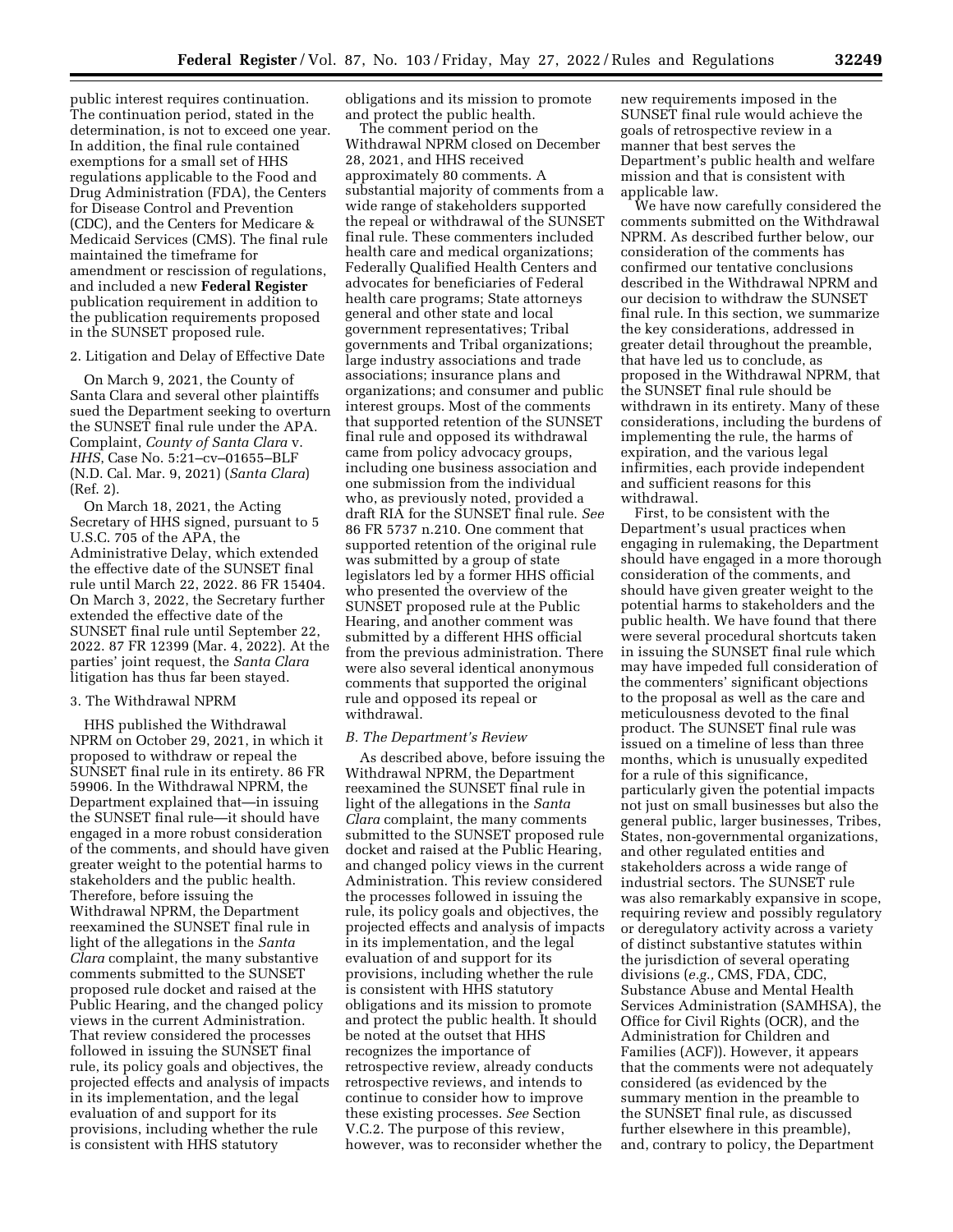did not consult with tribal governments.3

Second, the Department should have more thoroughly examined the factual basis of the SUNSET final rule before issuing it. Our thinking is informed by a reevaluation of the factual premises and conclusions in the SUNSET final rule that are central to the analysis of the rule's implications and effects. In particular, based on a reanalysis of the regulatory impact of the rule, we have now concluded that the rule rested on a flawed understanding of the resources required for implementing the SUNSET final rule, which implicates the likelihood that HHS regulations would have expired, and which would have required the Department to make resource allocation decisions which could have impeded the Department's ability to carry out other key priorities.

In particular, the resources required to comply with the assessment and review requirements would be substantial. For each regulation covered by the SUNSET final rule, HHS agencies would need to: announce on a Department-managed website and in the **Federal Register** the commencement of an assessment or review; open and publicize public dockets for each assessment or review that the Department conducts; collect data to conduct the relevant evaluation (which may require time for additional public notice and comment, and OMB review and approval, under the Paperwork Reduction Act, 44 U.S.C. 3501 *et seq.,* in addition to the time needed for data collection and analysis); engage subject matter experts and others to complete an assessment (and possibly a review); consult with state and local jurisdictions and Tribes, as appropriate; consider any comments to the public docket related to the evaluation; participate in interagency review, as appropriate; and publish the results of this process in the **Federal Register**, ''including the full underlying analyses and data used to support the results.'' 86 FR 5712. If the Department could not complete this extensive process within the final rule's timeframes, the regulations would then automatically expire. The original RIA for the SUNSET final rule had erroneously assumed, for example, that an assessment—which requires each of the steps previously discussed—would take between 3 and 10 hours. We have now revised that estimate to between 40 and 100 hours.

Beyond assessments and reviews, the SUNSET final rule would demand other

significant resources, including the resources required to implement the overall framework, such as determining which regulations are exempt, and to amend or repeal regulations within a two-year time period (unless an extension is granted). These proceedings to amend or rescind the regulations would require an additional investment of HHS agencies' resources and public input. In addition, after those processes, the Department would likely then need to revise guidance documents and/or forms associated with both expiring regulations and regulations still in effect. Overall, we have determined that the SUNSET final rule miscalculated the extent of the resources needed for this undertaking and likely underestimated the costs of complying with the rule at least by a factor of four.

This reanalysis shows the SUNSET final rule, if implemented, would harm the public health and welfare and diminish the Department's ability to protect and advance the public health and welfare. The diversion of resources to implement the SUNSET final rule processes, the potential for automatic expiration of rules, and the actual expiration of regulations could undermine the operation of existing programs and otherwise harm the public health in numerous ways, discussed in greater detail below. For example, the resulting regulatory uncertainty could have several negative repercussions for stakeholders, by interfering with planning, contracting, and product development. The actual expiration of regulations could lead to confusion among stakeholders and undermine predictability and confidence in many sectors regulated by the Department.

Third, upon review, HHS has determined that the SUNSET final rule is contrary to several policy goals of the current Administration. The SUNSET final rule cited for support an Executive order (E.O.) entitled ''Reducing Regulation and Controlling Regulatory Costs'' (E.O. 13771), which placed limits on agencies' ability to issue new regulations. 86 FR 5696 (citing 82 FR 9339 (Jan. 30, 2017)). President Biden, on his first day in office, issued an E.O. entitled ''Revocation of Certain Executive Orders Concerning Federal Regulation,'' which revoked E.O. 13771.4 86 FR 7049 (Jan. 25, 2021) (E.O. 13992). As stated in E.O. 13992, the current Administration's policy is to equip executive departments and agencies with flexibility to use available

tools such as robust regulatory action to confront the urgent challenges facing the Nation, including the coronavirus disease 2019 (COVID–19) pandemic, economic recovery, racial justice, and climate change. Accordingly, E.O. 13992 revoked ''harmful policies and directives that threaten to frustrate the Federal Government's ability to confront these problems and empowers agencies to use appropriate regulatory tools to achieve these goals.'' *Id.* 

The Biden-Harris Administration has further committed to using available tools of Federal administrative agencies to, among other things: Pursue a comprehensive approach to advancing equity for all, including people of color and others who have been historically underserved, marginalized, and adversely affected by persistent poverty and inequality; make respect for Tribal sovereignty, self-governance, and regular, meaningful, and robust consultation with Tribal Nations cornerstones of Federal policy pertaining to American Indian and Alaska Native people (AI/ANs); and protect and strengthen Medicaid and the Affordable Care Act (ACA) and make high-quality healthcare accessible and affordable for every American.5

If implemented, the SUNSET final rule would negatively impact diverse groups of stakeholders, including historically underserved, marginalized, and adversely affected communities, and undermine the Department's public health mission. For example, as discussed in more detail in Section V.A of this preamble, numerous commenters expressed concern about the anticipated impacts on various populations including children, the elderly, the disabled, those living in poverty, and communities marginalized by racism and prejudice, who could lose eligibility for programs and services if the regulations underpinning the eligibility requirements were to expire. Public commenters, including Tribes and tribal representatives, assert that the SUNSET final rule would threaten the regulatory underpinnings of the Indian health system, completely disrupt the ability of that system's mission to provide care to tribal communities, undermine the delivery of HHS public health and

<sup>3</sup>*See* E.O. 13175, ''Consultation and Coordination With Indian Tribal Governments,'' 65 FR 67249 (Nov. 6, 2000).

<sup>4</sup>The SUNSET final rule also cited ''Regulatory Relief To Support Economic Recovery,'' (85 FR 31353, May 22, 2020) (E.O. 13924 of May 19, 2020), which was revoked in E.O. 14018. 86 FR 11855 (Feb. 24, 2021).

<sup>5</sup>*See* ''Advancing Racial Equity and Support for Underserved Communities Through the Federal Government,'' 86 FR 7009 (Jan. 25, 2021) (E.O. 13985 of Jan. 20, 2021); ''Tribal Consultation and Strengthening Nation-to-Nation Relationships,'' 86 FR 7491 (Jan. 29, 2021) (Memorandum of Jan. 26, 2021); ''Strengthening Medicaid and the Affordable Care Act,'' 86 FR 7793 (Feb. 2, 2021) (E.O. 14009 of Jan. 28, 2021); ''Continuing to Strengthen Americans' Access to Affordable, Quality Health Coverage,'' 87 FR 20689 (April 8, 2022) (E.O. 14070 of April 5, 2022).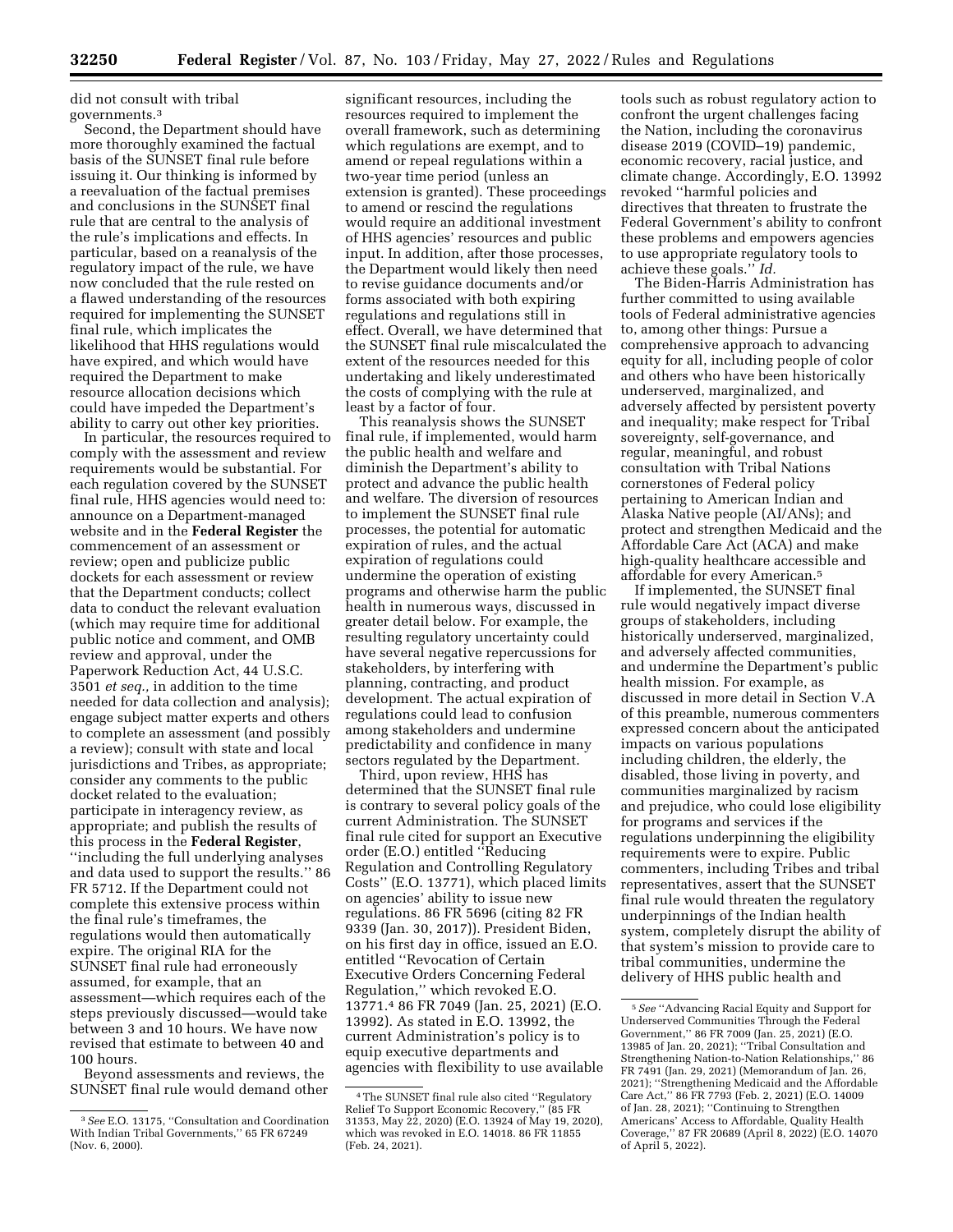social service programs for tribal members, and generate a level of uncertainty that is the antithesis of the goals of the HHS Tribal Consultation Policy.6 HHS now acknowledges that the SUNSET final rule does not provide for advance notice of regulations that might automatically expire, which we believe conflicts with the Department's policy to engage in meaningful consultation with Tribal Nations. We further note, however, that attempting to address the lack of adequate notice of expiring regulations would not resolve more fundamental problems with the SUNSET framework for tribal and other stakeholders.

Fourth, the Department should have more carefully considered the legal basis for the SUNSET final rule, including the expiration provision, which is a cornerstone of the rule. Commenters on the SUNSET proposed rule had asserted that the Department did not adequately consider the legal questions raised by the automatic expiration provisions, which would potentially eliminate regulations without due notice and consideration of the implications of that specific expiration. After further review, we have concluded that the legal reasoning offered in support of the expiration provision did not address foundational Supreme Court case law requiring agencies to consider, among other things, the factual bases for a regulation before eliminating that regulation.<sup>7</sup>

The SUNSET final rule dismissed these concerns regarding the public health and legal repercussions of the SUNSET final rule in part by assuming that regulations would not expire. *See, e.g.,* 86 FR 5710 (''HHS does not intend to allow a regulation to simply expire''); id. at 5712 ("the Department is committed to dedicating adequate resources to timely Assess and Review its regulations''); *id.* at 5714 (''the Department intends to timely complete the necessary Assessments and Reviews

<sup>7</sup>The Department is not questioning the legality of the well-considered establishment of sunsetting provisions in other, more-targeted circumstances, such as the inclusion of a sunset provision in a single rule. In such a case, the agency would have provided notice and the opportunity for comment on, and given due consideration of, the potential sunset of that particular regulation. In contrast, the SUNSET final rule was unusually sweeping and superficial, in that it established automatic expiration for a large swath of diverse regulations without due consideration of the substance of each regulation and the impact of the added sunset provision on affected entities under that regulation. See Section V.D.1 (discussing, *e.g., Dep't of Homeland Sec.* v. *Regents of the Univ. of Cal.,* 140 S. Ct. 1891, 1913 (2020)).

and has built in safeguards to mitigate the risk of inadvertent expiration''). The Department failed to consider, however, that public health and legal problems with the SUNSET final rule exist even if no expiration occurs. For example, the resources diverted from other key programs would still undermine the Department's public health mission and even the *possibility* of expiration would create serious instability. The SUNSET final rule did not provide an adequate justification for, or even acknowledge, either of these likely consequences.

Moreover, we no longer agree with the Department's previous assumption that no regulations would expire. Preventing the automatic expiration of regulations would require prioritizing retrospective review above many other Department programs and missions. With its finite set of resources, the Department would be faced with a quandary of how best to triage the needs of its existing programs (as well as new public health priorities) and the new regulatory review process under the SUNSET final rule. On the one hand, given the large scale of resources necessary to conduct the required reviews, compliance with these new review requirements would lead to the diversion of resources from existing and new priority programs to the detriment of the other programs. This diversion of resources would constrain HHS's capabilities to carry out missioncritical objectives such as protecting the health of Americans, strengthening their economic and social well-being, and fostering sound, sustained advances in medical innovation and health sciences. On the other hand, the automatic expiration of regulations could also undermine mission-critical objectives. Based on our reconsideration and expert judgment, we no longer consider prioritizing resources to avoid expiration to be in the best interests of the public health and welfare. Therefore, we believe that this assumption—that no regulations would expire—was not well founded. The Department's previous reliance on this unsupported assumption, together with the miscalculation regarding the resources necessary to comply with the rule, are in themselves detrimental to the viability of the SUNSET final rule.

Upon review, we now conclude that the burdens imposed by the SUNSET final rule could undermine the Department's ability to fulfill its public health and human services missions, promote national priorities, and confront the challenges facing the nation—contrary to its statutory mandates and the policies expressed in EOs 13992, 13985, 14009, and 14070. As further described below, *see* Section

V.C, the Department already has a longstanding retrospective review plan in place, and each year publishes in the **Federal Register** a list of the rules that it is reviewing, has reviewed, or intends to review under section 610 of the RFA. And although the Department is committed to exploring additional ways to improve its processes for conducting retrospective reviews under the RFA and identify and retire obsolete rules, the approach in the SUNSET final rule imposes requirements that are far more onerous than what is needed to meet those objectives and that would undermine essential Department priorities. In essence, implementation of the SUNSET final rule would likely have led to a sharply diminished ability of the Department to provide Federal leadership in public health and human services. On full consideration, the Department believes that implementation of the SUNSET final rule fundamentally conflicts with our policies and ability to achieve our statutory missions.

#### **IV. Legal Authority**

The primary statutory authorities supporting this final rule are the general rulemaking authorities for the various substantive areas under the Department's umbrella, as well as a general provision authorizing agencies to issue regulations regarding the administrative processes to be followed by that agency. These include:

• Section 701(a) of the Federal Food, Drug, and Cosmetic Act (FD&C Act), 21 U.S.C. 371(a), which authorizes the Secretary to ''promulgate regulations for the efficient enforcement of [the FD&C Act], except as otherwise provided in this section;''

• Section 215 of the Public Health Service Act (PHS Act), 42 U.S.C. 216, which provides that ''The Surgeon General, with the approval of the Secretary, unless specifically otherwise provided, shall promulgate all other regulations necessary to the administration of the Service[];''

• Section 1102 of the Social Security Act (SSA), 42 U.S.C. 1302, which provides that the Secretary ''shall make and publish such rules and regulations, not inconsistent with this Act, as may be necessary to the efficient administration of the functions with which [they are] charged under this Act;''

• Section 1871 of the SSA, 42 U.S.C. 1395hh, which provides that ''the Secretary shall prescribe such regulations as may be necessary to carry out the administration of the insurance programs under this title;''

<sup>6</sup>U.S. Department of Health and Human Services, HHS Tribal Consultation Policy (Dec. 12, 2010) (available at *[https://www.hhs.gov/about/agencies/](https://www.hhs.gov/about/agencies/iea/tribal-affairs/consultation/index.html)  [iea/tribal-affairs/consultation/index.html](https://www.hhs.gov/about/agencies/iea/tribal-affairs/consultation/index.html)*).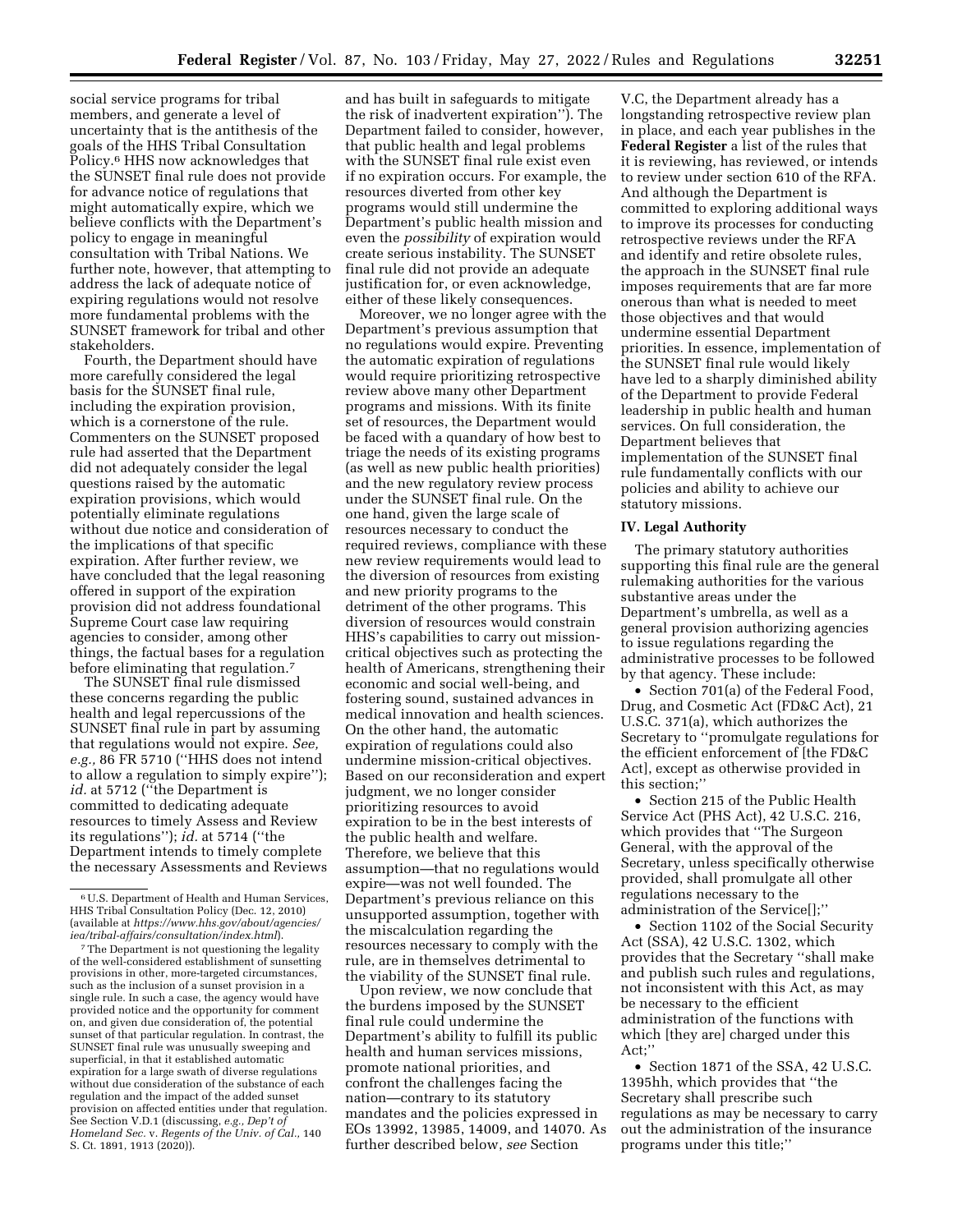• 42 U.S.C. 2003, which provides that ''the Secretary of Health and Human Services is also authorized to make such other regulations as [they] deem desirable to carry out the provisions of this subchapter [transferring to the Indian Health Service (IHS) the authority to provide health care services to AI/ANs];'' and

• 5 U.S.C. 301, which provides that ''[t]he head of an Executive department or military department may prescribe regulations for the government of his department, the conduct of its employees, the distribution and performance of its business, and the custody, use, and preservation of its records, papers, and property. This section does not authorize withholding information from the public or limiting the availability of records to the public.''

Congress's grant of broad, discretionary rulemaking authority necessarily includes the authority not to promulgate—and therefore also to withdraw or repeal—a proposed or final rule. *See Natural Res. Def. Council, Inc.*  v. *SEC,* 606 F.2d 1031, 1045 (D.C. Cir. 1979); *see also* 5 U.S.C. 551(5) (defining ''rule making'' to include formulating, amending, and repealing a rule). In addition, ''[t]he power to reconsider is inherent in the power to decide,'' *Albertson* v. *FCC,* 182 F.2d 397, 399 (1950), and, thus, ''[a]dministrative agencies have an inherent authority to reconsider their own decisions.'' *Trujillo* v. *Gen. Elec. Co.,* 621 F.2d 1084, 1086 (10th Cir. 1980).

#### **V. Analysis of and Responses to Public Comments on the Withdrawal NPRM**

During the 60-day public comment period, we received approximately 80 public comments. The majority of commenters expressed support for the Withdrawal NPRM, and in general these comments closely aligned with comments received in opposition to the SUNSET proposed rule. A substantial number of these commenters had submitted comments on the SUNSET proposed rule and either restated, submitted, or referenced their earlier comments in explaining their support for the Withdrawal NPRM. In the Withdrawal NPRM, we discussed the substantial number of comments on the SUNSET proposed rule, and we incorporate the comments on the SUNSET proposed rule and the discussion of the underlying issues and comments in the Withdrawal NPRM by reference as part of the basis for this final rule. Below we summarize and respond to the comments on the Withdrawal NPRM.

## *A. Comments on Implementation Burdens on the Department and Stakeholders*

In issuing the Withdrawal NPRM, the Department explained that it was concerned that implementation of the SUNSET final rule would create burdens on the Department and on stakeholders that would divert resources from pressing public health matters and thus harm the public. 89 FR 59911. Below we respond to the comments on the Withdrawal NPRM on this subject.

## 1. Burden on the Department

*Comment:* The Department received numerous comments agreeing with HHS's explanation in the Withdrawal NPRM that the SUNSET final rule rested on a significantly flawed understanding of the time and resources that would have been needed to carry out the scope and pace of assessments and reviews required under the rule. In general, these commenters asserted that there are simply not enough HHS staff or resources to undertake such a sweeping process and simultaneously evaluate thousands of regulations in a short period of time. Several of the commenters further explained that the SUNSET final rule would create more burdens than it would ease and would be unlikely to benefit industry and consumers. In contrast, one commenter asserted that the SUNSET rule can and should be implemented and that concern regarding the enormous scope of the task and pace of reviews that would be required under the SUNSET final rule is not a valid reason to withdraw or rescind the rule. The commenter explained that, without the SUNSET framework, the quantity of regulatory reviews that the Department should undertake will grow ever more daunting as time passes and rulemaking persists.

*Response:* We agree with the commenters who stated that the framework set forth in the SUNSET final rule would create a tremendous economic and workload burden on the Department and would require pursuing the objective of regulatory review at great expense to the public and to the small business community it purports to benefit. Our current RIA, revised from the SUNSET final rule, provides ample support for these assertions. *See* Section VI. The assessments and reviews required by the SUNSET final rule would be a colossal undertaking with significant resource implications. Among other things, approximately 12,400 of the Department's estimated 18,000 sections in the CFR are over ten years old and would be subject to

review during the initial five-year period. Assessing more than two-thirds of all HHS regulations simultaneously in a compressed 5-year timeframe, and assessing them again on a recurring basis ten years after conclusion of the prior assessment, is infeasible. Many of these comments underscored that the SUNSET final rule failed to appreciate the scope of its effects on the Department, including that the rule could compromise some of the Department's most important public health and public safety initiatives. As stated in the Withdrawal NPRM, HHS continues to conclude that the SUNSET final rule ''did not explain how HHS could devote numerous employees to full-time retrospective review without compromising the Department's and its sub-agencies' many other crucial tasks, such as protecting the country from future pandemics or other public health emergencies.'' 86 FR 59911.

We disagree with one commenter's suggestion that we should disregard these concerns because we should prioritize retrospective review as provided under the SUNSET final rule. First, we disagree that the framework that would have been established by the SUNSET final rule is an appropriate model for engaging in retrospective review. As discussed in further detail in Sections V.C. and D. of this preamble, the framework that would have been implemented under the SUNSET final rule is inconsistent with the requirements and objectives of the RFA; does not fulfill the directives of EOs related to retrospective review, such as E.O. 13563 on ''Improving Regulation and Regulatory Review;'' and likely violates the APA. Second, the disruption to the Department's normal operations that would have been caused by the implementation of the SUNSET final rule is too sizable to disregard and is an entirely valid reason to reject these self-imposed procedures. As discussed in Section V.C below, the Department intends to continue to engage in retrospective review and to explore ways to improve those processes in a manner that is consistent with applicable law and does not undermine its core missions.

*Comment:* A number of commenters supporting the Withdrawal NPRM highlighted the concern that the SUNSET final rule would shift the Department's focus away from its public health mission. Several of these commenters particularly focused on concerns that the SUNSET final rule would divert resources and attention from the urgent COVID–19 pandemic response and impact the Department's ability to develop policy and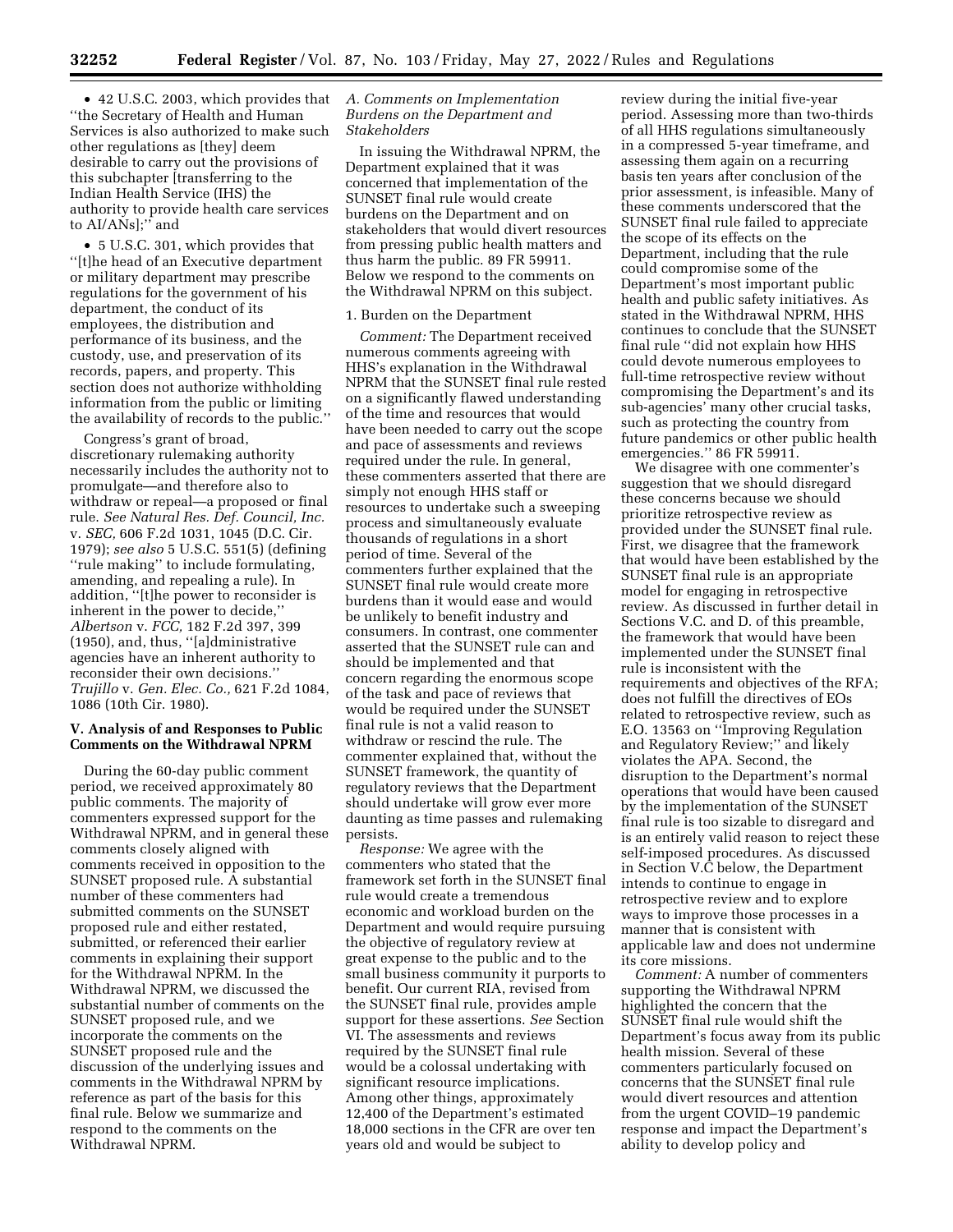promulgate regulations implementing new Federal laws and programs to address pandemic relief. In describing the need for the Department to remain flexible and have the capacity to respond quickly to crises and changing circumstances, one commenter gave the example of CMS needing to take action during the pandemic to swiftly approve hundreds of waivers and state plan amendments so people with disabilities could remain safely in their home. The commenter concluded that, if the SUNSET final rule had been in effect and CMS staff were hamstrung by assessments and reviews, they may not have been able to pivot quickly and review and approve states' crucial changes. Some commenters also expressed concern that the SUNSET final rule would divert resources and attention from other public health emergencies like the opioid epidemic.

Commenters also expressed concern that the volume of assessments and reviews would detract from the Department's overarching work to address the needs of vulnerable populations including children, the elderly, the disabled, those living in poverty, the LGBTQ community, patients living with HIV/AIDS, tribal members, and communities of color. Commenters stated that the SUNSET final rule would frustrate the objectives articulated in E.O. 13985, ''Advancing Racial Equity and Support for Underserved Communities Through the Federal Government,'' 86 FR 7009, by burdening the programs that serve vulnerable populations and communities of color.

In addition, commenters asserted that implementation of the SUNSET final rule would detract from public health and innovation in the health sector by diverting FDA staff time from regulatory science, engagement with sponsors to support product development, communication of standards to stakeholders on new therapeutic areas such as gene editing, and the conduct of timely reviews of new drug applications. Other commenters expressed concern that the SUNSET final rule would undermine FDA's ability to ensure the safety of food and medicines because the burden of assessments and reviews could divert resources from the implementation and enforcement of existing regulations impacting public safety, patient safety, and public health.

*Response:* We agree that redirecting significant resources from core HHS functions and priorities to undertake assessments and reviews and preserve regulations from automatic expiration under the SUNSET final rule would be

contrary to the Department's role as the U.S. Government's principal agency for protecting the health of all Americans and providing essential human services, especially for those who are least able to help themselves. The Department's ongoing experience with the current pandemic reinforces the need for the Department to remain flexible and focused on the management and utilization of HHS resources. The SUNSET final rule, however, would require HHS to redirect subject matter experts, including program analysts and administrators, economists, and counsel, to perform assessments and reviews. The SUNSET framework would require prioritizing retrospective review above many other Department programs and missions, including both ongoing program operations and the development of new policies and regulations (often necessitated by new statutory requirements) to address public health needs such as the needs of vulnerable populations and advances in health care products and services. Because of these effects, the SUNSET final rule poses a significant risk of future harm.

Moreover, as described in the Withdrawal NPRM, the SUNSET final rule provides no good cause exception to avert the expiration of a regulation, such as in the event of a pandemic, a public health emergency, or another declared national emergency. 86 FR 59912. Although the SUNSET final rule added a provision to permit the Secretary to extend the period for assessments and reviews, the extension could only be applied one time, for up to one year, per each section of regulation, and the extension could only be exercised through a determination published in the **Federal Register**. 86 FR 5725. Given the brief extension available for the assessment and review and the potential duration of an emergency (as evidenced by the current 2 years plus duration of the COVID–19 pandemic), the Department has determined that the SUNSET final rule was incorrect to conclude that this option would be sufficient to avoid the diversion of resources and the automatic expiration of regulations in the event of a pandemic, emergency, or other development that prevents the Department from timely assessing or reviewing certain sections. *Id.* at 5726. Even if a broader good cause exception were included, the option of employing an exceptional process for emergencies would not begin to address the substantial burdens imposed by, and fundamental policy and legal problems with, the SUNSET final rule, with its

application to virtually all of HHS regulations.

## 2. Burden on Stakeholders

*Comment:* Commenters representing industry and public interest groups supported withdrawing or repealing the SUNSET final rule because of the expected burden on the general public and entities with an interest in the underlying regulations. These stakeholders explained that the rule failed to adequately consider the burden imposed on regulated industry and others to both track HHS regulations for potential expiration and submit comments related to the assessments and reviews. For example, one commenter expressed concern that if the SUNSET final rule is not withdrawn, their advocacy organization would need to redirect resources to monitor the status of the approximately 2,000 FDA regulations and then, if needed, invest at least 40 to 100 hours per rule to provide comments. Another coalition estimated that over 1,000 CMS regulations would require their immediate attention if the SUNSET final rule was not withdrawn or repealed. Among industry stakeholders, one commenter stated that, rather than having a deregulatory impact, the SUNSET final rule would require near constant vigilance as relatively stable regulatory schemes like Medicaid programs would become subject to constant change.

*Response:* The Department believes that any retrospective review process should not impose an undue burden on the public and agrees that the SUNSET final rule would be extremely burdensome on stakeholders to monitor and provide input on both assessments and reviews. As noted in the Withdrawal NPRM, approximately 12,400 of the Department's estimated 18,000 sections in the CFR are over ten years old, and each of these are regulations that could automatically expire five years after the SUNSET final rule's effective date if the rule were implemented. Under the timeline and definitions provided in the final rule, over 7,000 sections of the CFR that were promulgated by the FDA are more than ten years old, or would become more than ten years old during the first five years the rule would be in effect, representing over 95 percent of this agency's current regulations. 86 FR 59912. These numbers indicate that the burden of public participation is significant. In addition, HHS no longer agrees with its previous approach of putting the onus on the public to monitor the Department's progress under the rule to prevent expiration.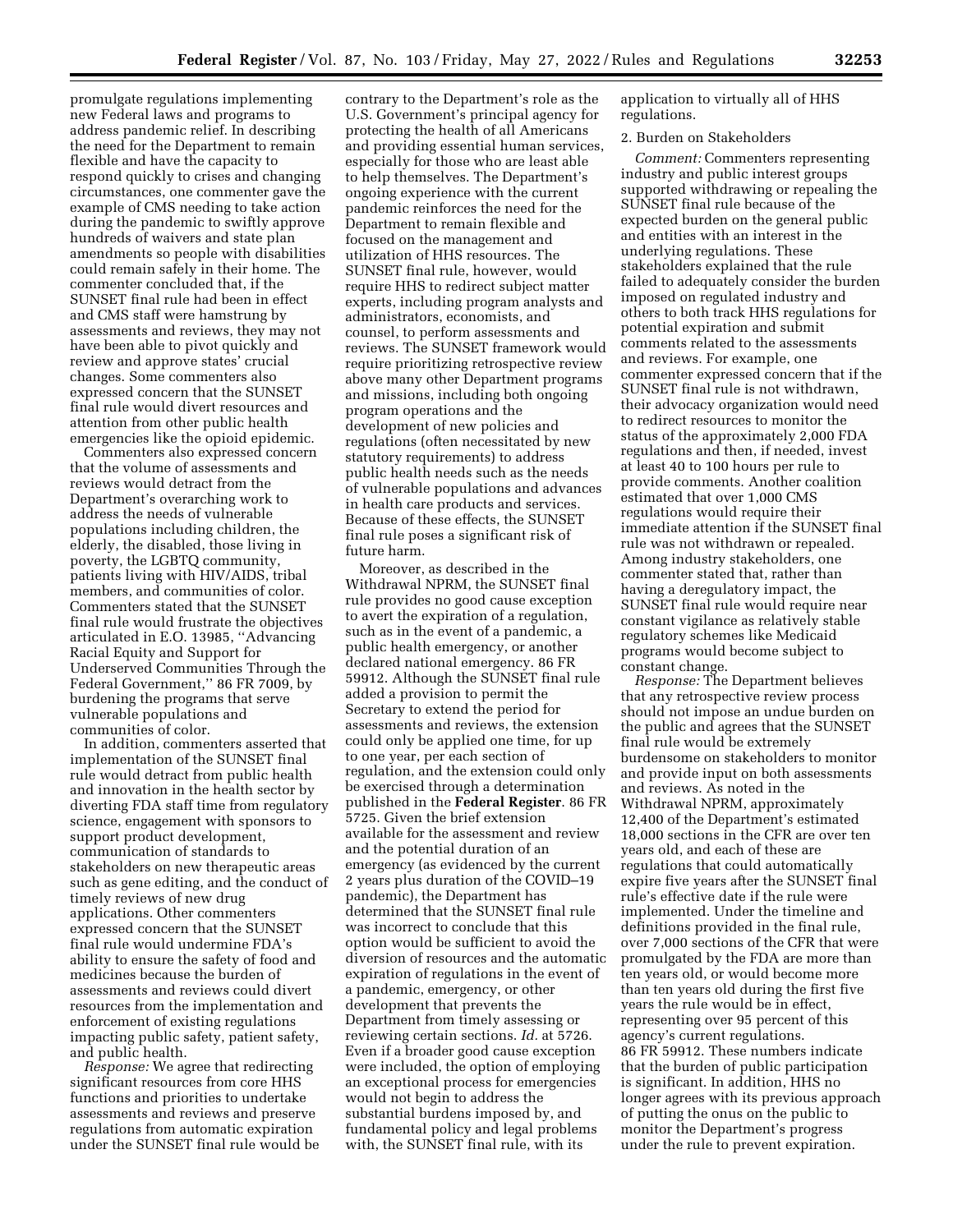The SUNSET final rule stated that a ''safeguard'' to mitigate the risk of inadvertent expiration was for the public to perform this monitoring function and submit comments requesting that the Department commence an assessment or review. 86 FR 5714. We no longer believe it is appropriate to set up a system that depends on stakeholders, including non-profits and state, tribal, and local governments, to ensure that a Department performs an administrative function properly, due to the significant resources it would require those stakeholders to invest in such an effort.

*Comment:* Several commenters expressing support for the Withdrawal NPRM stated that it would be difficult, if not impossible, for the public to accurately determine whether and when a regulation would be subject to review under the SUNSET final rule, and if so, the deadline for informing the Department and commenting. Many of these commenters noted, in response to similar comments on the SUNSET proposed rule, the Department had attempted to mitigate those concerns in the SUNSET final rule by providing that the Department would (1) publish a monthly list of new assessment or review that have commenced and (2) establish a general docket where the public could alert the Department when a regulation may be at risk of expiration because of an approaching deadline for assessment or review. 86 FR 5702. However, the commenters explained that these mitigation efforts are insufficient to address the difficulty of continuously monitoring the pace of assessments and reviews and the burden on stakeholders to alert the Department regarding potentially expiring rules. Another commenter disagreed and stated that, if a section of a regulation were to inadvertently expire under the SUNSET final rule, HHS could follow the APA's flexible rulemaking procedure to readopt it.

*Response:* The Department agrees that the overall framework of the SUNSET final rule would make it difficult and confusing for the Department to implement and for stakeholders to follow. For example, the SUNSET final rule would require each section of the CFR to be assessed and, if applicable, reviewed in the context of the final rule under which it was promulgated. However, final rules often crossreference or amend previously promulgated sections of the CFR. Given this complication, it would be difficult for the HHS to accurately and comprehensively develop and maintain a list for stakeholders regarding regulations that could expire under the

SUNSET final rule framework. Moreover, the Department agrees that it is unreasonable to expect stakeholders to navigate such a process. We conclude it is inappropriate for the SUNSET final rule to rely in part on the public submitting comments requesting that the Department assess or review a regulation in order to operationalize the final rule.

The Department also has determined that addressing the inadvertent expiration of a regulation under the SUNSET final rule by reissuing the implicated regulation would be inefficient, costly, wasteful, and confusing—with insufficient, and in many cases, no countervailing benefit. Such an effort would require a full notice and comment process, as well as a full economic assessment, for a proposed and final rule during which stakeholders and programs would experience the legal and regulatory uncertainty of an expired regulation.

3. Comments on Economic Evaluation of Burdens

*Comment:* A few commenters disagreed with the Department's assessment in the Withdrawal NPRM of the burden of the SUNSET final rule and asserted that the Withdrawal NPRM's RIA overstated the cost estimated for implementing the SUNSET final rule. More specifically, some commenters questioned the estimates for burdens on stakeholders to comment on assessments and reviews based on these commenters' prediction that most members of the public have little incentive to take an interest in the assessment and review of individual HHS policies. One comment suggested the costs were overstated because the regulations that were the subject of stakeholder comments would be eliminating costs on these (and other) commenters. The comment also asserted that any uncertainty created by the SUNSET final rule is a ''short-term cost[]'' that ''will be resolved as the schedules for expiration are discovered'' and may be offset by the reduction in uncertainty associated with diverting HHS resources away from other actions.

Another comment asserted that HHS ignored the concept of ''rent-seeking'' when it considered the costs of HHS regulatory actions and the ''likely unrepresentative nature of the comments received by HHS'' on the SUNSET proposed rule. The commenter further stated that ''rent-seeking costs'' may also affect the Department's cost estimates. The commenter concluded that ''[i]f the entities that submit comments to the department while it is undergoing retrospective reviews would have been rent-seeking in absence of having to write comments, then the private costs to these individuals and groups from writing comments could well constitute social benefits to society writ large.''

In addition, one comment questioned the estimates for burdens on the Department. The commenter stated that the Withdrawal NPRM's RIA used cost estimates for burdens on the Department that were inconsistent with guidance in OMB Circular A–4 and HHS Guidelines for Regulatory Impact Analysis.8 In the commenter's view, the RIA incorrectly projected ''accounting costs'' from hiring new personnel to perform these tasks. The commenter asserted that, instead, the RIA should have assessed the real opportunity costs to the Department and taxpayers from the forgone activities such staff would have performed in the absence of the process required by the SUNSET final rule. The commenter also questioned the Department's assumption in the RIA for the Withdrawal NPRM that HHS would follow Small Business Administration (SBA) guidance in conducting reviews, and asserted that the costs of conducting reviews would lessen over time.

*Response:* We disagree with these commenters concerning the cost estimates in the Withdrawal NPRM RIA and continue to believe that the RIA in the SUNSET final rule likely underestimated the costs of implementing that rule to a significant degree. With regard to the estimated burden on stakeholders, as discussed in greater detail in Section VI, the SUNSET final rule likely underestimated the time and resource commitment of a credible assessment and review process. The Department acknowledges that there is uncertainty in the amount of time the public would spend commenting on assessments and reviews under the SUNSET final rule. We have appropriately incorporated this uncertainty into the estimates of the burden to stakeholders by incorporating a range of estimates of the time spent per comment into our current evaluation of the burden of the SUNSET final rule. To the extent that the commenters indicate that the public would submit fewer, rather than zero, comments prior to the assessments, we have incorporated this into the Withdrawal NPRM's preliminary RIA by incorporating a lower estimate of 25

<sup>8</sup>*See* OMB Circular A–4 (available at *[https://](https://www.whitehouse.gov/wp-content/uploads/legacy_drupal_files/omb/circulars/A4/a-4.pdf) [www.whitehouse.gov/wp-content/uploads/legacy](https://www.whitehouse.gov/wp-content/uploads/legacy_drupal_files/omb/circulars/A4/a-4.pdf)*\_ *drupal*\_*[files/omb/circulars/A4/a-4.pdf](https://www.whitehouse.gov/wp-content/uploads/legacy_drupal_files/omb/circulars/A4/a-4.pdf)*); HHS Guidelines for Regulatory Impact Analysis (2016) (available at *[https://aspe.hhs.gov/sites/default/files/](https://aspe.hhs.gov/sites/default/files/migrated_legacy_files//171981/HHS_RIAGuidance.pdf) migrated*\_*legacy*\_*[files//171981/HHS](https://aspe.hhs.gov/sites/default/files/migrated_legacy_files//171981/HHS_RIAGuidance.pdf)*\_ *[RIAGuidance.pdf](https://aspe.hhs.gov/sites/default/files/migrated_legacy_files//171981/HHS_RIAGuidance.pdf)*).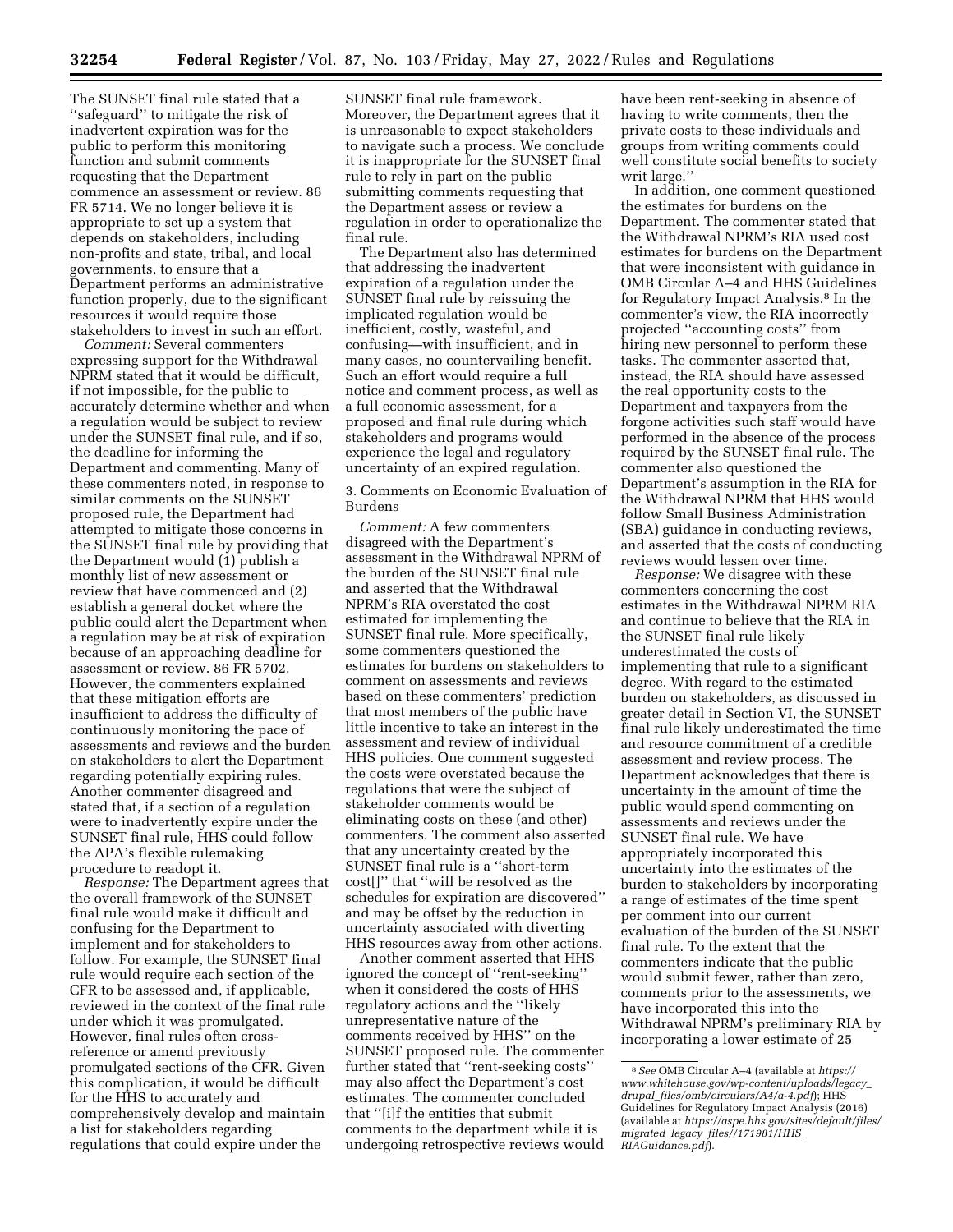With regard to the comment about

comments per assessment into our current evaluation of the burden of the SUNSET final rule. This estimate is about five percent of the comments anticipated in the SUNSET final rule's RIA for regulations that the Department announces would be rescinded following a review.

In contrast, the SUNSET final rule's RIA incorrectly based its burden estimates on an assumption that the public would forego commenting until the retrospective analysis was complete and the Department announced its intent to rescind or amend a rulemaking. We now find this assumption puzzling: It would not make sense to require a comment process for assessments if the Department thought no one would be interested in commenting. In any event, we disagree with the assumption that stakeholders will forego commenting until late in the process because it is illogical, lacks any evidentiary basis, and is contrary to the weight of the comments. Indeed, stakeholders have already demonstrated a high level of interest in the subject of this rulemaking.9 We understand that these stakeholders would be motivated to comment because they would want to ensure that HHS has up-to-date information to correctly evaluate both the impacts of a rulemaking and potential changes to the regulations. We also note that Congress, in drafting the RFA, appeared to believe the public would be interested in commenting on reviews because it required agencies to provide an opportunity for public participation in the review process.

We also do not agree that uncertainty is a short term cost. The SUNSET final rule creates a continuing threat of expiration because, regardless of the ''schedules for expiration,'' the public cannot know what public health exigencies may arise in the future and what decisions the Department will make to serve its mission. The same uncertainty does not exist with more typical rulemakings because they have built-in safeguards, such as notice and opportunity for comment.

''rent-seeking,'' this comment appears to confuse several economic concepts, including ''rent-seeking,'' ''rent-seeking costs,'' and economic rent, which makes the comment difficult to parse and understand. Additionally, we do not unambiguously attribute to the SUNSET final rule the impacts of regulations that would be rescinded or amended following a review under the SUNSET final rule. It is also not clear why the commenter anticipates that the SUNSET final rule, which would invite public comment on about 18,000 regulations over ten years, would result in public comments that are more representative of the views of the general public than the notice-and-comment rulemaking process the Department follows under the APA in this rulemaking. As such, it is not clear how the SUNSET final rule would provide a superior approach to addressing economic rents attributable to existing regulations.

With respect to the comment on the Withdrawal NPRM preliminary RIA's estimated burden on the Department, we agree with the commenter that there would be real opportunity costs to the Department and taxpayers attributable to forgone activities that would have been performed in the absence of the process required by the SUNSET final rule. While we cannot predict all of the likely forgone activities, they could include, for example, actions to address urgent public health matters such as COVID–19 pandemic relief efforts or similar efforts to respond to future emergent threats, FDA review of applications and the fulfillment of user fee commitments, work to ameliorate the opioid crisis, stem outbreaks of foodborne illness, and conduct inspections, recalls and other public health priorities. To the extent that Department would need to defend challenges related to expired regulations, such effort would further require the Department to divert resources from other public health priorities. To measure these opportunity costs, we adopt the standard approach recommended in the *HHS Guidelines for Regulatory Impact Analysis* of a ''default assumption'' ''that the value of activities conducted during paid work time can be best approximated by the cost of labor to the employer. The standard economic model assumes that employers are willing to incur labor costs equal to the value of workers' marginal product. Conceptually, this amount represents the value of what the employee would have otherwise produced in the absence of the regulation. Thus, the opportunity cost of

paid work time can be approximated based on the employer costs, including pay, benefits, taxes, and associated overhead.'' 10

However, the commenter is incorrect that the assessments and reviews would be achieved solely through the reallocation of existing staff resources. As described in Section VI, implementation of the SUNSET final rule would require contributions from current and new Department subject matter experts, lawyers, and other reviewers informing the retrospective analysis and providing feedback on draft analyses, time spent by economists and other analysts developing the retrospective analysis to respond to this feedback, time spent reading and incorporating evidence from other sources, including public comments, and other activities. The SUNSET final rule RIA did not explicitly include these important activities in its estimates of the time per review. The consequence of excluding these activities in its analysis is that the SUNSET final rule likely underestimated the total costs to the Department of the SUNSET final rule to a significant degree. Our current evaluation of these costs indicates that the Department would incur additional costs to hire, train, and transfer personnel with technical expertise.

One comment argued that the Department's cost estimates in the Withdrawal NPRM are likely to be inaccurate because the comment disagreed with our assumption that the Department would follow the recommendations in the SBA guidance.11 The commenter cited an analysis of regulatory impact analyses performed between 2008 and 2013 as support. This analysis, which predates the SBA Guidance published in August 2017, does not reference ''Regulatory Flexibility Act,'' ''regulatory flexibility analysis,'' ''Section 610 reviews,'' ''small business,'' ''small entity,'' or otherwise contain any evidence that the Department does not currently follow the recommendations in the SBA guidance, or any evidence that the Department would not follow these

<sup>9</sup>As noted above, a wide range of stakeholders submitted over 500 comments on the SUNSET proposed rule, almost all in opposition, and several stakeholders filed the *Santa Clara* lawsuit seeking to overturn the SUNSET final rule. As discussed in the Withdrawal NPRM and in Sections IV.A.2 and IV.B.1. of this preamble, many stakeholders opposed the SUNSET final rule because the threat of regulations automatically expiring would increase cost and confusion, impede competition, and harm the public health in numerous ways. Moreover, if the SUNSET final rule were to be implemented, many of these stakeholders have indicated that they would expect to expend considerable resources tracking HHS regulations for potential expiration and submitting comments. *See*  Section V.A.2.

<sup>10</sup>HHS Guidelines for Regulatory Impact Analysis at 27 (2016) (available at *[https://aspe.hhs.gov/sites/](https://aspe.hhs.gov/sites/default/files/migrated_legacy_files//171981/HHS_RIAGuidance.pdf) [default/files/migrated](https://aspe.hhs.gov/sites/default/files/migrated_legacy_files//171981/HHS_RIAGuidance.pdf)*\_*legacy*\_*files//171981/HHS*\_ *[RIAGuidance.pdf](https://aspe.hhs.gov/sites/default/files/migrated_legacy_files//171981/HHS_RIAGuidance.pdf)*). This default assumption is discussed in greater detail in Valuing Time in U.S. Department of Health and Human Services Regulatory Impact Analyses: Conceptual Framework and Best Practices'' (Sept. 17, 2017) (available at *[https://aspe.hhs.gov/reports/valuing](https://aspe.hhs.gov/reports/valuing-time-us-department-health-human-services-regulatory-impact-analyses-conceptual-framework)[time-us-department-health-human-services](https://aspe.hhs.gov/reports/valuing-time-us-department-health-human-services-regulatory-impact-analyses-conceptual-framework)[regulatory-impact-analyses-conceptual-framework](https://aspe.hhs.gov/reports/valuing-time-us-department-health-human-services-regulatory-impact-analyses-conceptual-framework)*).

<sup>11</sup> ''A Guide for Government Agencies: How to Comply with The Regulatory Flexibility Act,'' (Aug. 2017) (available at *[https://cdn.advocacy.sba.gov/](https://cdn.advocacy.sba.gov/wp-content/uploads/2019/06/21110349/How-to-Comply-with-the-RFA.pdf) [wp-content/uploads/2019/06/21110349/How-to-](https://cdn.advocacy.sba.gov/wp-content/uploads/2019/06/21110349/How-to-Comply-with-the-RFA.pdf)[Comply-with-the-RFA.pdf](https://cdn.advocacy.sba.gov/wp-content/uploads/2019/06/21110349/How-to-Comply-with-the-RFA.pdf)*).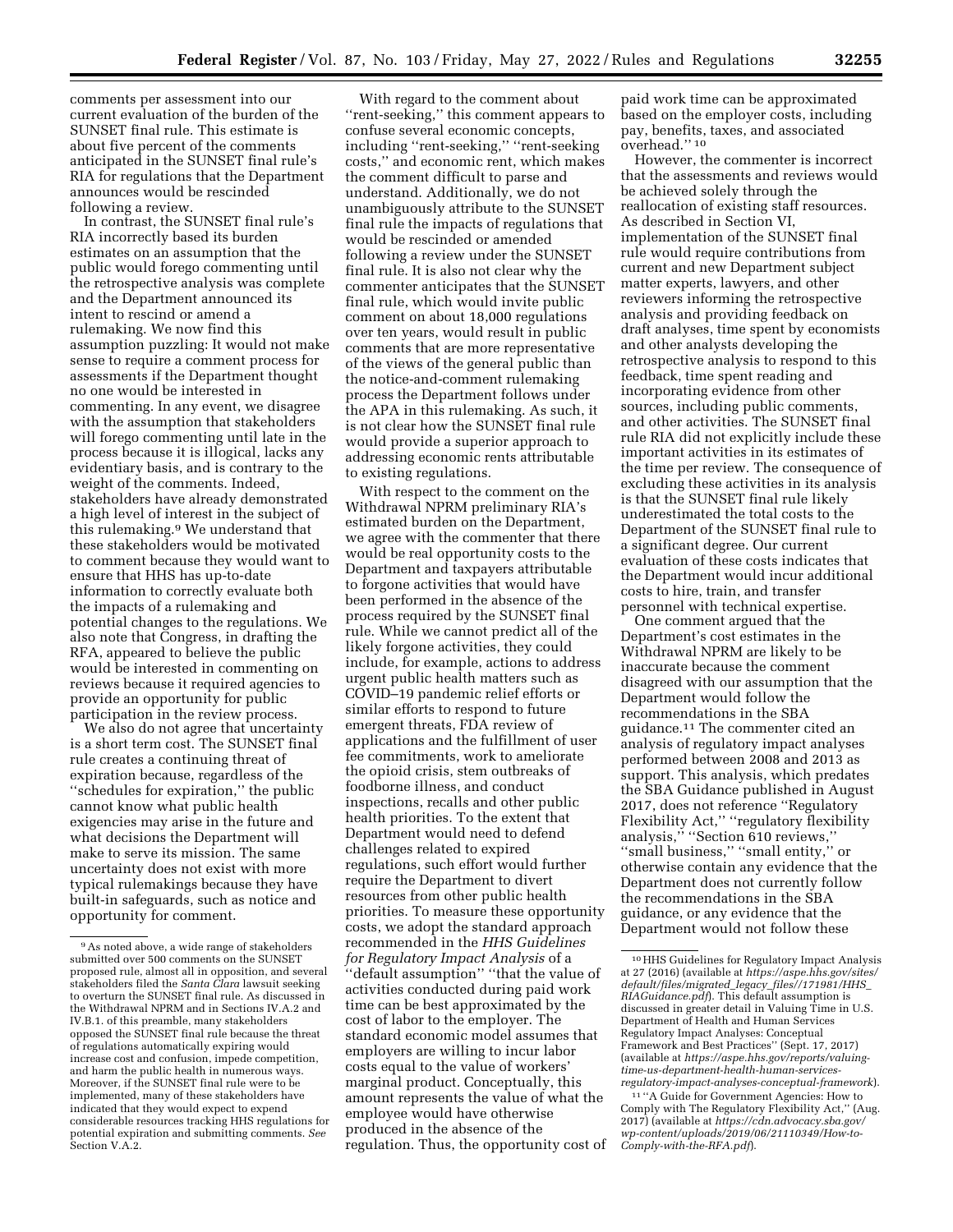recommendations for assessments or reviews performed under the SUNSET final rule.

The commenter also discussed the potential that the costs of conducting reviews will lessen over time. We are not able to fully evaluate the merits of comment since it does not provide any guide for when the Department would begin to experience these lower costs, and because it does not include a quantification of the reduction in time per assessment or review resulting in lower costs over time. *See* Section VI.

## *B. Comments on Potential Harms From the Possible and Actual Expiration of Regulations*

In issuing the Withdrawal NPRM, the Department explained that it was concerned that, if the SUNSET final rule were implemented, both the possibility of automatic expiration of HHS regulations, and the actual expiration of HHS regulations, could harm the public. 89 FR 59914. Below we respond to the comments on the Withdrawal NPRM on this subject.

### 1. Impact on Stakeholders in General

*Comment:* A number of commenters, including health care providers, public interest groups, and private sector entities, urged HHS to withdraw the SUNSET final rule because it would create unpredictability for industry and consumers. These commenters noted that the lack of predictability concerning the potential automatic expiration of regulations could result in the haphazard vacating of numerous existing rules without appropriate communication to regulated entities, and potentially upend long-standing foundational rules with provisions that are inter-related with other rules. The commenters expressed concern that such unpredictability regarding large swathes of the rules governing public health and welfare could lead to adverse impacts for stakeholders.

Several of these comments expressed concern that the SUNSET final rule would introduce uncertainty regarding the validity and enforceability of regulations and wreak havoc on HHS programs. Commenters noted that there would be uncertainty and confusion regarding the current and future regulatory status of rules slated for review and assessment, and that expiring regulations could leave vast, gaping holes in the regulatory framework implementing HHS programs and policies and introduce confusion and sudden shifts in regulatory requirements. Commenters further noted that if the intent of the SUNSET final rule was to ease burdens upon

small businesses, it would more likely have the opposite effect. All businesses, but most especially small ones, benefit from transparent regulation that can be planned for, budgeted for, and implemented.

Among these commenters, several representatives of industry coalitions whose membership includes small entities also warned that, if not withdrawn or repealed, the SUNSET final rule could engender chaos and harm to both industry and consumers. Several commenters discussed the time, resources, and capital investments made by the food industry because of reliance on durable public standards that have been codified in regulation. The commenters expressed significant concerns about the expansive and accelerated approach taken in the SUNSET final rule and the disproportionate burden and uncertainty small entities would face should the final rule lead to the expiration of regulations that have been in place for years and are essential to a level playing field within the industry.

Commenters also described the impacts of regulatory uncertainty on public health. One commenter described the potential damaging effects the SUNSET final rule would have on the drug development process, where drug sponsors rely on a predictable regulatory environment to plan their development programs. The commenter stated that an environment in which FDA or other HHS regulations may be capriciously eliminated could hamper progress on much needed therapies in the drug development pipeline. One commenter specifically referenced the consequences of a lack of public confidence in food labeling, including the rules that inform consumers about the ingredients and nutrient content of their food, and safety rules concerning Salmonella, Shiga toxin-producing E. coli, and other potentially deadly foodborne pathogens. Other commenters provided examples of harms of uncertainty to the HHS programs such as Temporary Assistance for Needy Families (TANF) and the Child Care and Development Fund (CCDF), where a strong regulatory framework provides the clarity needed to run these programs on a day-to-day basis, gives providers guidance on their obligations, and explains to beneficiaries what their benefits mean.

*Response:* We agree with these comments about the importance of a relatively steady and predictable regulatory environment and appreciate the examples of the ways the SUNSET final rule would introduce unpredictability regarding HHS

regulations and the associated harms. Given the complicated resource allocation decisions necessary to implement the review framework prescribed in the SUNSET final rule, HHS is unable to forecast the number of or identify specific regulations that may expire without a completed assessment and, if applicable, review. It therefore may be difficult for stakeholders to know which regulations would remain in place because that would depend on whether the Department could actually complete each regulation's assessment and/or review by the assessment or review deadline. We concur that the potential automatic expiration of large swathes of rules, or even one complex rule, without notice of the reasoned justification for retiring that rule or set of rules, could create uncertainty and unpredictability regarding regulatory programs going forward.

Although the SUNSET final rule stated that it ''does not believe uncertainty among the regulated community will add significantly to the costs of this rulemaking'' because ''there is always a possibility that regulations could be amended or rescinded, even absent this rule,'' 86 FR 5709, HHS now concludes that this reasoning was flawed. The rule's automatic expiration of regulations is very different from amendment or rescission through notice and comment rulemaking, because there is no built-in safeguard of prior notice for automatic expiration, and no process for obtaining stakeholder input on the implications of losing the regulation. Therefore, expiration could be haphazard and unpredictable and without appropriate notice to and input from stakeholders. This outcome would be far more disruptive than the existing possibility of targeted changes to regulations based on a reasoned justification such as a change in the governing law, technology, policy, or other circumstances. Moreover, the Department generally uses mechanisms such as the Unified Agenda of Regulatory and Deregulatory Actions (Unified Agenda) and the HHS Regulatory Agenda, which are published in the **Federal Register**, to provide advance notice and predictability to affected stakeholders about specific regulations that may be amended or rescinded.12

We have now determined that the mechanisms described in the SUNSET final rule, which include a dashboard on the HHS website that shows the

<sup>12</sup>*See, e.g.,* Regulatory Information Service Center, ''Introduction to the Unified Agenda of Regulatory and Deregulatory Actions—Fall 2021'', 87 FR 5002, 5009 (Jan. 31, 2022).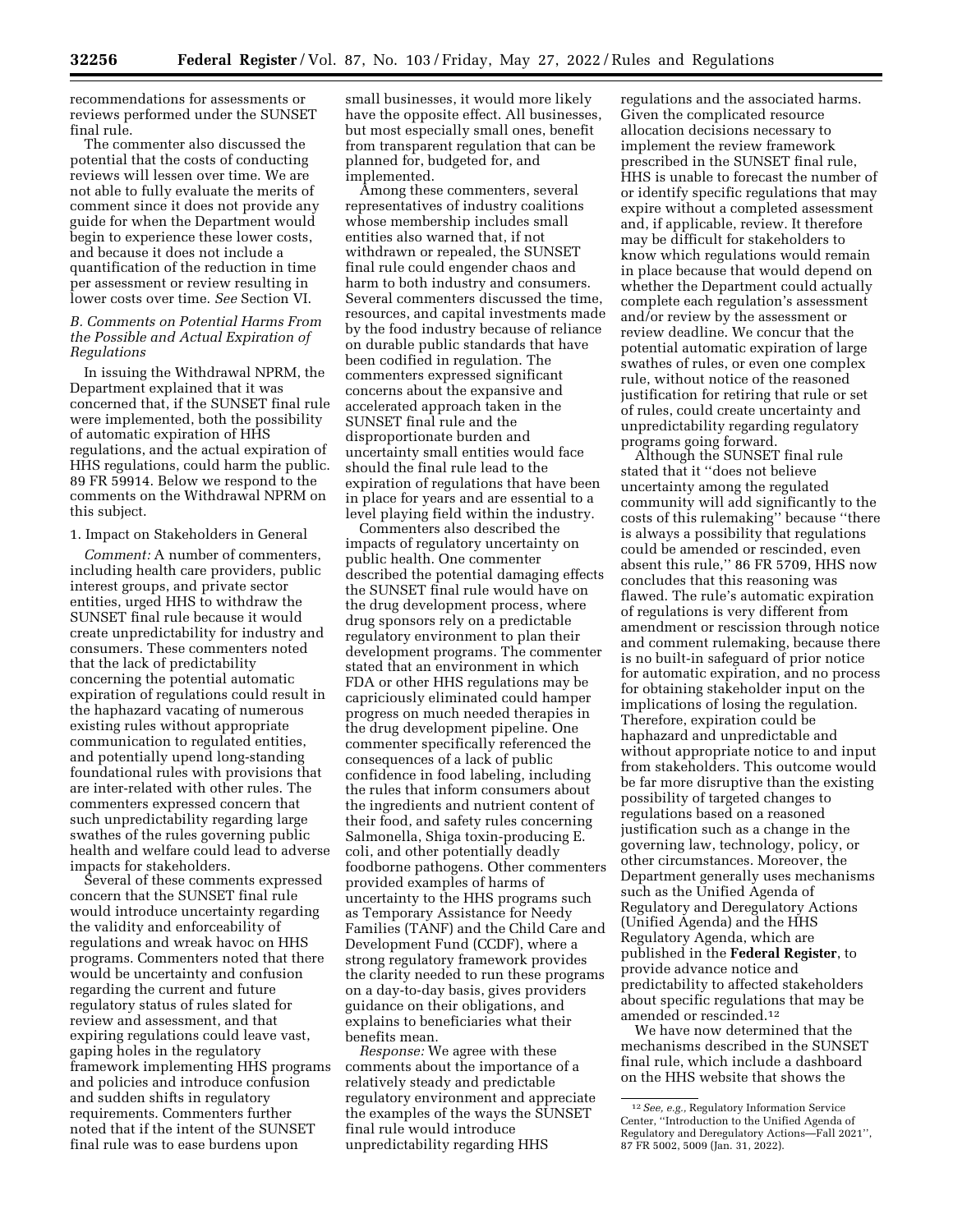progress of Assessments and Reviews and when HHS expects them to be completed, are insufficient to provide adequate clarity concerning regulations that may be subject to automatic expiration. As discussed in greater detail in Section V.E, the rule includes a number of vague and confusing provisions that would make it difficult to determine when any given section of the CFR is subject to expiration. For example, a section may need to be reviewed multiple times as part of multiple rulemakings to avoid expiration, or it may require no review at all because it has been determined to fall within an exception. The public could not necessarily predict, from looking at the dashboard, the fate of that particular section. Moreover, rulemakings could be added or deleted from the dashboard at HHS's discretion, so the fact that a particular rulemaking is absent would not necessarily mean that the public could draw conclusions regarding the rule's expiration status until the expiration date is near. For these reasons, a dashboard indicating the progress of assessments and reviews would not adequately alleviate public uncertainty about the loss of regulations. These uncertainties could have several adverse repercussions as discussed in the Withdrawal NPRM, comments to the SUNSET proposed rule and Withdrawal NPRM, and below, for example, in the following comment and response.

*Comment:* A variety of commenters including states, tribes, municipalities, hospital systems, insurers, healthcare providers, and patient advocacy organizations expressed support for the Withdrawal NPRM, citing the potential consequences of the SUNSET final rule creating uncertainty about the stability and predictability of HHS regulations and causing harm if HHS regulations were to actually expire. A number of commenters described the risk of such uncertainty for the Modified Adjusted Gross Income (MAGI) regulations, which are relied upon by states and state agencies to determine who is eligible for certain Medicare and Medicaid programs, Medicare Advantage, the Children's Health Insurance Program (CHIP), and insurance affordability programs through the Health Insurance Marketplace, as well as the consequences of such uncertainty for individuals in trying to ascertain their likely eligibility for these programs. Commenters underscored that Medicaid and CHIP are large, complex, Federalstate health insurance programs that affect not only all of the states and

territories, but also millions of beneficiaries, tens of thousands of providers, and hundreds of managed care plans. They stated that these stakeholders have a legitimate expectation of stability in the Federal regulatory guidelines for these programs and that predictable and reliable Federal regulations are essential to facilitate their effective implementation, so that providers understand what their obligations are, and beneficiaries can understand what they are entitled to receive. Commenters emphasized the significance of these and other HHS administered healthcare programs for seniors, children, the disabled, lowincome and rural communities, and other vulnerable segments of the population including people of color, members of the LGBTQ+ community, and others who suffer health disparities, and the dire consequences they would suffer if regulations were to expire under the SUNSET final rule and safety net programs were disrupted. Commenters noted that the SUNSET final rule is at odds with the policy goals of E.O. 14009, ''Strengthening Medicaid and the Affordable Care Act'', 86 FR 7793, by weakening the strong regulatory framework necessary for states to implement these complex programs that provide health care access to millions of otherwise uninsured Americans.

Other commenters described the potential impact of expiration on stakeholders in the food industry and on consumer confidence in the safety of food and medical products. They provided examples of harms that would result in the event FDA regulations concerning false and misleading medical product labeling and advertising, nutrition labeling, food safety, or food standards of identity were to expire. Comments on the SUNSET proposed rule provided numerous additional examples related to HHS programs, as discussed in the Withdrawal NPRM. 86 FR 59915–59917.

*Response:* We thank the commenters for illustrating the many ways participants across the health care system and other Department programs would be harmed if they could not depend on the integrity and reliability of HHS regulations. We agree that, beyond the harm of regulatory uncertainty, the damage from actual expiration of regulations could be severe. As explained in the Withdrawal NPRM and in Section III.B., we have determined that regulations are likely to expire under the SUNSET final rule. Expiration could cause serious harm to millions of stakeholders who rely on HHS programs, including underserved

populations; upend established understandings across the public health spectrum as to how to comply with statutory requirements; and disrupt established industry standards that advance public health, create a level playing field for businesses, and boost consumer confidence. Because of these potential harms, we now conclude that the automatic expiration provision is contrary to the Department's mission to protect the health of all Americans and provide essential human services, especially for those who are least able to help themselves.

States, non-state government entities, hospitals and other health providers, insurers and managed care plans, and other key stakeholders in our country's health care system structure their programmatic and business operations to satisfy the current Federal regulations. These rules help beneficiaries and potential applicants to understand the coverage they are or may be entitled to receive, patients to understand their rights in accessing and receiving care, and providers to understand their patients' coverage. As discussed in the Withdrawal NPRM, the expiration of these regulations could mean that these and other regulated entities would be unsure how to comply with long-standing statutory requirements and may no longer be compelled to comply with long-standing safety standards. *See* 86 FR 59915– 59917. Likewise, we now recognize, as discussed in Section V.D of this preamble, that the SUNSET final rule could result in rescinding rules in their entirety without a rule-specific justification or an opportunity for the public to comment on that justification, including identifying potential harms associated with the expiration.

2. Impacts on State, Local, and Tribal Governments

*Comment:* Several tribal organizations explained that the SUNSET final rule would undermine crucial regulatory protections for AI/ANs in accessing healthcare, including HHS regulations that are based in statute and developed through years of government-togovernment consultation between Tribal Leaders and HHS Leadership. Tribal commenters expressed support for HHS's Withdrawal NPRM because the SUNSET final rule threatens the regulations intended to protect AI/ANs. These commenters also opposed the SUNSET final rule because they said the Department failed to abide by the HHS Tribal Consultation Policy and conduct tribal consultation to minimize the implications of this rule on tribal governments. One tribal commenter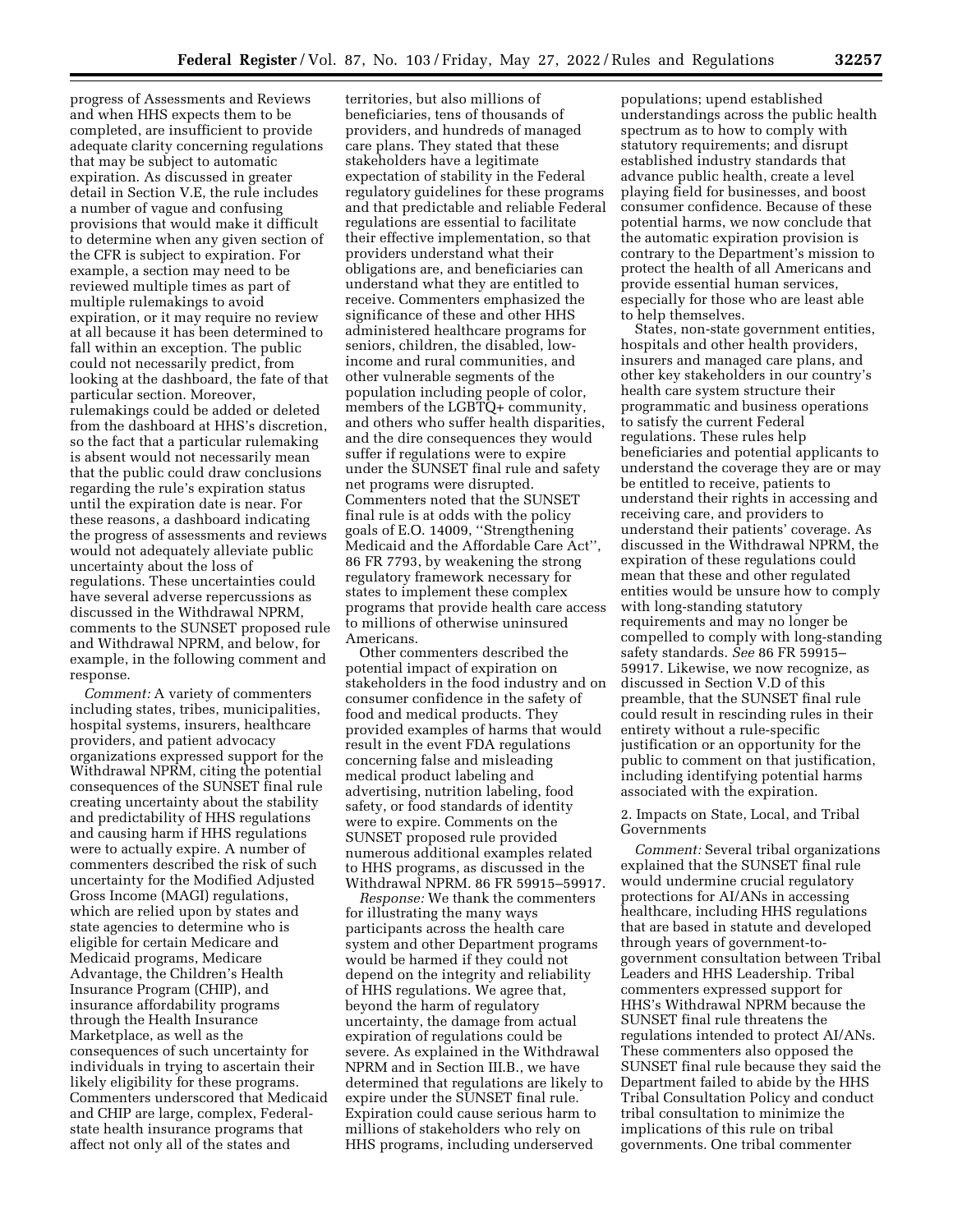expressed appreciation for the change of direction on the SUNSET final rule and hoped that the Department continues in this spirit of accounting for the impact of such decisions on Tribal Nations.

*Response:* HHS respects and appreciates the leadership and partnership of Tribal Nations in protecting the health of AI/ANs. The Department is committed to strengthening the Nation-to-Nation relationship between the United States and federally recognized Indian Tribes.

As discussed in the Withdrawal NPRM, HHS acknowledges that consultation with Tribal governments on the SUNSET proposed rule was not adequate. The Department also recognizes that it previously stated that the SUNSET final rule ''would have no direct impact on Indian Tribes, beyond their costs of participation in the monitoring, Assessment, and Review processes,'' based on an assumption that regulations would not expire. 86 FR 5711. However, we have now determined, and explained in detail throughout this preamble, that the Department's prior assumption that regulations would not expire was not well-founded. Therefore, HHS has revised its view of the impacts of the SUNSET final rule on Tribal Nations.

The IHS serves over 2.6 million AI/ ANs and the Department recognizes that there are stark health disparities that persist in Tribal communities. The COVID–19 pandemic's devastating impact on Tribal communities has demonstrated the real human toll of these disparities. HHS concludes that the SUNSET final rule would only make it harder to expand access to highquality health care across Indian Country, because it is likely to divert resources from HHS programs serving Tribes and introduce uncertainty and a threat of expiration for regulations that support HHS programs serving tribal communities. Likewise, the SUNSET final rule does not provide for advance notice of regulations that might automatically expire which would make it difficult for the Department or Tribes to initiate consultation. Moreover, even if these significant deficiencies could be improved, it would still not resolve more fundamental problems the SUNSET framework presents for tribal stakeholders, such as the burdens imposed on and uncertainties created for many stakeholders.

As discussed in the Withdrawal NPRM, HHS now acknowledges the SUNSET final rule conflicts with the Department's policy to engage in meaningful consultation. *See* 86 FR 55911. HHS believes finalizing the Withdrawal NPRM is consistent with the objectives of the January 26, 2021, Presidential memorandum on ''Tribal Consultation and Strengthening Nationto-Nation Relationships,'' which reaffirmed the tribal consultation policy outlined in E.O. 13175, and announced that the Biden-Harris administration priority to make respect for Tribal sovereignty, self-governance, and regular, meaningful, and robust consultation with Tribal Nations cornerstones of Federal Indian policy. 86 FR 7491.

*Comment:* A number of states, municipalities, and State attorneys general expressed concern that the SUNSET final rule would pose a direct threat to state health care systems and the health and safety of their residents. The commenters indicated that states are directly threatened by the SUNSET final rule because they depend on HHS to administer trillions of dollars in Federal funding, governed by an intricate web of regulations and requirements. A comment from State attorneys general explained that, by permitting complex regulatory systems to automatically expire, the SUNSET final rule could have dire consequences for those who stand to lose health benefits or services but have no recourse to prevent that loss. One commenter stated that the SUNSET final rule stands to undermine the operations of state partners, such as state Medicaid agencies, and would impede their ability to provide services for Medicaid beneficiaries.

*Response:* We agree that many diverse stakeholders throughout the country, including states, state Medicaid and other program agencies, and tribal governments, as well as health care providers, program beneficiaries, and others who rely on the legal framework established by the Department's regulations and their implementation of the relevant statutes, could experience undue disruption as a result of the SUNSET final rule. As discussed in the Withdrawal NPRM, the automatic, potentially haphazard and unpredictable expiration of regulations could result in significant disruption, based on the sudden and unexamined removal of the prior regulatory framework without accompanying explanation or replacement. We appreciate the comments highlighting challenges that this scenario could present for many stakeholders, including state and tribal governments.

#### 3. Other Comments on Expiration

*Comment:* A few commenters expressed doubt that accidental and unintended expiration of regulations would occur and pointed to the

experience of North Carolina and Missouri. Each of those states has an established process for the review of state regulations that features a sunset mechanism. One commenter stated that North Carolina's process resulted in no reports of accidental expirations. The commenter suggested that, because the quantity of HHS regulations is similar to the number of all regulations promulgated in North Carolina, the process should not be difficult for HHS to implement and avoid any expiration of a regulation. A second comment stated that Missouri connects a sunset provision to a five-year periodic review requirement in a manner similar to the SUNSET rule. The commenter shared a quote from the Missouri attorney general stating that they were not aware of any regulations that had expired as a result of Missouri's sunset provision and that state agencies review every regulation under their control.

*Response:* We address in greater detail in Section V.C the many significant differences between the SUNSET final rule and these and other state sunset laws—here we address only the specific points regarding the potential expiration of regulations. We disagree with these commenters in their assertions that we should extrapolate from these state examples to conclude that regulations would not expire under the SUNSET final rule because there are too many substantial differences to make a direct comparison helpful or appropriate. North Carolina's reviews are less burdensome overall because North Carolina's experience does not entail the multi-factor review and assessment required by the SUNSET final rule. We similarly find that Missouri's experience does not match the scale and scope of the SUNSET final rule's assessment and review scheme. For example, the most recent reports of the Missouri State Auditor responsible for assessing state agency compliance with periodic rule review found that the Missouri Department of Health and Human Services reviewed 759 rules and received no comments on its review and that the Department of Mental Health reviewed 156 rules and received 14 comments.13 These rules represent a small fraction of the number of HHS regulations covering all of the HHS agencies and divisions, and the comment offers no analysis as to whether individual Missouri rules are

<sup>13</sup>*See* Nicole Galloway, Missouri State Auditor Report No. 2019–126 (Dec. 19, 2019) (available at *[https://app.auditor.mo.gov/Repository/Press/](https://app.auditor.mo.gov/Repository/Press/2019126349658.pdf)  [2019126349658.pdf](https://app.auditor.mo.gov/Repository/Press/2019126349658.pdf)*); Nicole Galloway, Missouri State Auditor Report No. 2017–152 (Dec. 19, 2017) (available at *[https://app.auditor.mo.gov/Repository/](https://app.auditor.mo.gov/Repository/Press/2017152319255.pdf) [Press/2017152319255.pdf](https://app.auditor.mo.gov/Repository/Press/2017152319255.pdf)*).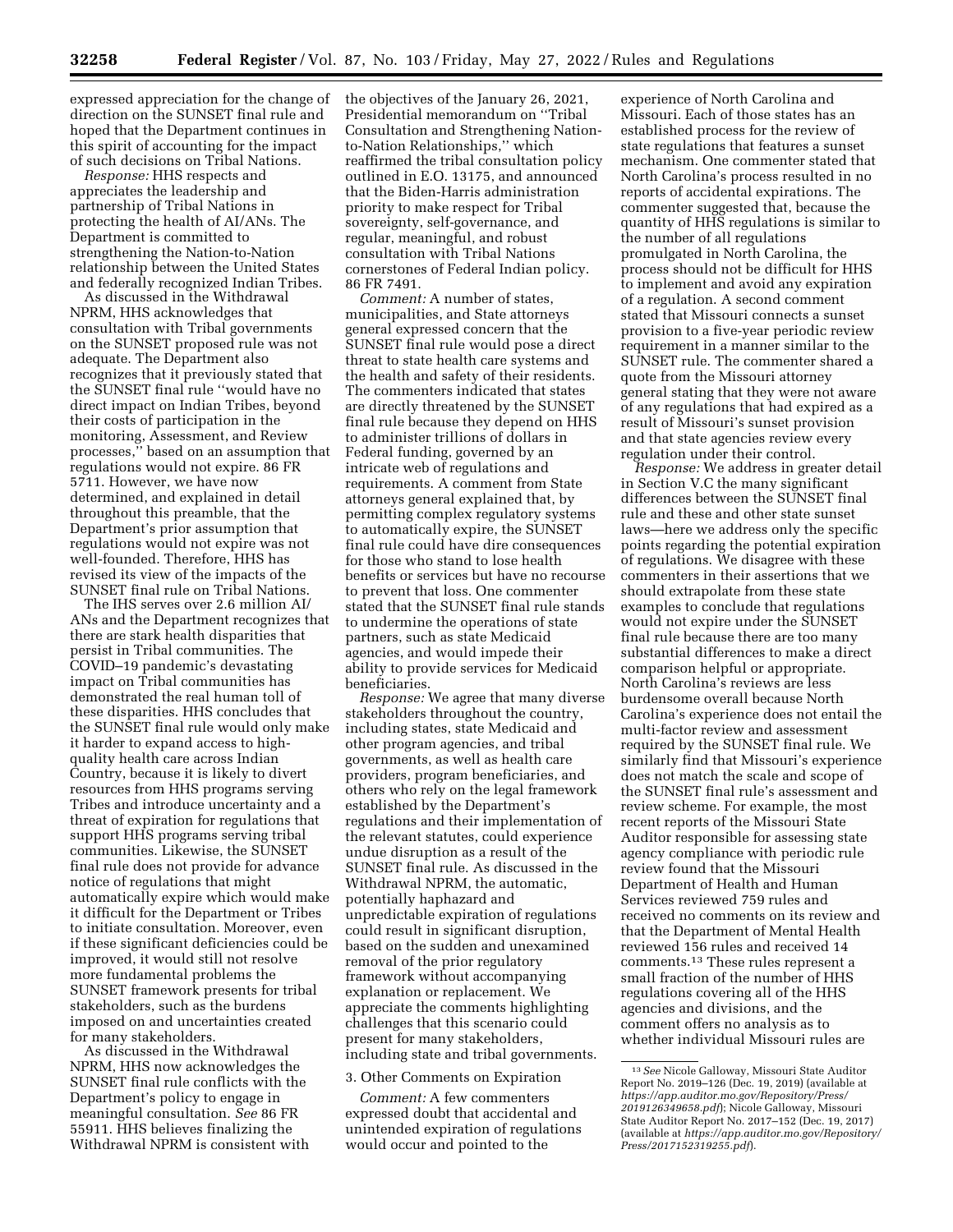comparable to HHS regulations in terms of length and complexity. Furthermore, HHS regulations are national in scope, have an impact on a much greater number of programs and persons, and cover more diverse circumstances than state regulations. In issuing its regulations, HHS also follows Federal procedures and policies as set forth in statutes, EOs, and Department memoranda, which are not applicable to states. Accordingly, the review of HHS regulations is likely to entail greater complexities and the level of public interest in the HHS rules is likely to be much higher, which would result in significantly more comments. Thus, the pace and resources required to review North Carolina's and Missouri's inventory of regulations are not indicative of what HHS would experience under the SUNSET final rule, including the likelihood of expiring regulations.

Moreover, as explained in Section III.B., implementation of the SUNSET final rule would require the Department to choose how to prioritize its resources as between (1) addressing existing and new priorities, including promulgating new congressionally directed regulations, and (2) preserving regulations from expiration. The fact that certain states with ''sunset'' programs can, and have chosen to, allocate resources in a way that preserves their regulations from expiration does not in any way imply that HHS would or could make the same choices in confronting this question. As explained above, we have considered the overall burdens and the ways in which full implementation of the SUNSET program would undermine other Department objectives, and we have concluded that prioritizing resources on SUNSET compliance, in order to avoid regulatory expiration, is not in the best interests of the public health and welfare. Therefore, we think regulations will expire. Whether states have made different choices does not determine the Department's analysis regarding its obligations and priorities.

## *C. Comments on the RFA and Retrospective Review*

In the Withdrawal NPRM, we tentatively concluded that the final rule may be harmful to small entities, inconsistent with Congress's intent in enacting the RFA, and unnecessary to achieve the RFA's objectives or to incentivize the Department to engage in retrospective review. 86 FR 59917. In this section, we respond to the comments submitted both on policy issues related to retrospective review and on compliance with the RFA.

1. SUNSET Final Rule's Degree of Consistency With the RFA

*Comment:* Numerous commenters supported withdrawal of the SUNSET final rule as inconsistent with the RFA. Many of these commenters agreed with HHS's assertion in the Withdrawal NPRM that the SUNSET final rule imposes requirements beyond the requirements of the RFA. Several of these commenters noted that the RFA focuses on review of only those rules that have or will have a ''Significant Economic Impact Upon a Substantial Number of Small Entities'' (SEISNOSE), and the SUNSET rule exceeds that scope because it requires assessment of all agency rules regardless of whether they have a SEISNOSE. One commenter noted that the majority of the regulations to which the SUNSET final rule applies do not actually fall within the scope of the RFA, citing the SUNSET final rule's assumptions, which estimate that only 15% of the Department's regulations have a SEISNOSE. Commenters also questioned HHS's authority to impose the SUNSET rule's requirements for the scale and speed of assessments and reviews in the absence of express authorization in the RFA. One commenter noted that courts have uniformly recognized the limited scope of the RFA and that the SUNSET final rule's expansion of the RFA's requirements finds no support in the text or purpose of the statute. Several commenters also noted that the RFA does not authorize agencies to retroactively impose a blanket expiration date to rescind regulations.

*Response:* The Department agrees with these commenters that the SUNSET final rule's requirements exceed the RFA's requirements. Specifically, the Department agrees with the commenters who noted that the rule's requirement that the Department ''assess'' all HHS regulations within certain timeframes, to determine whether the regulations have or will have a SEISNOSE, exceeds the express requirements of section 610 of the RFA, which contemplates periodic review of only ''rules . . . which have or will have a [SEISNOSE].'' Nothing in the express language of that section requires agencies to identify such rules by conducting ''assessments'' of every rule issued by the agency and to comply with the SUNSET final rule's notice and comment requirements for such assessments. Indeed, section 610 does not specify any means of identifying rules that have or will have a SEISNOSE. Section 610(a)'s silence with respect to identifying rules that have or

will have a SEISNOSE, when contrasted with other provisions of that section explicitly imposing specific requirements on agencies' retrospective reviews, *see, e.g.,* 5 U.S.C. 610(b) (requiring agencies to consider specific enumerated factors when conducting reviews), indicates that Congress intended to leave such determinations to agencies' discretion. *See Fisher* v. *Pension Benefit Guar. Corp.,* 994 F.3d 664, 671 (D.C. Cir. 2021) (''In an administrative setting, . . . 'the contrast between Congress' mandate in one context with its silence in another suggests . . . a decision *not to mandate*  any solution in the second context, *i.e.,*  to leave the question to agency discretion.''

Judicial decisions have reinforced agencies' discretion under the RFA. As the D.C. Circuit has explained, ''the Act in and of itself imposes no substantive constraint on agency decisionmaking,'' *Nat'l Tel. Co-op Ass'n* v. *FCC,* 563 F.3d 536, 540 (D.C. Cir. 2009), but instead is limited to ''setting out precise, specific steps an agency must take,'' *Aeronautical Repair Station Ass'n, Inc.*  v. *FAA,* 494 F.3d 161, 178 (D.C. Cir. 2007). Courts have therefore instructed that the RFA ''requires nothing more than that the agency . . . demonstrate[e] a reasonable, good faith effort to carry out'' those steps. *U.S. Cellular Corp.* v. *FCC,* 254 F.3d 78, 88 (D.C. Cir. 2001); *Aeronautical Repair Station,* 494 F.3d at 178 (''[Section 604 of] the Act requires agencies to publish analyses that address certain legally delineated topics. Because the analysis at issue here undoubtedly addressed all of the legally mandated subject areas, it complies with the Act.''); *see also Montgomery Cty., Maryland* v. *Fed. Commc'ns Comm'n,* 863 F.3d 485, 495 (6th Cir. 2017) (upholding agency's final regulatory flexibility analysis as ''procedurally adequate''); *Zero Zone, Inc.* v. *United States Dep't of Energy,*  832 F.3d 654, 683 (7th Cir. 2016) (citing *U.S. Cellular Corp.,* 254 F.3d at 88); *Alenco Commc'ns, Inc.* v. *FCC,* 201 F.3d 608, 625 (5th Cir. 2000) (citing *Assoc. Fisheries of Me., Inc.* v. *Daley,* 127 F.3d 104, 114 (1st Cir. 1997)).

In addition to not being mandated by the RFA, the assessment process in the SUNSET final rule is an overly burdensome and unnecessary means of identifying rules that have or will have a SEISNOSE. In fact, as discussed in more detail below, we now question whether the assessment process is a reasonable exercise of the Department's discretion in light of the purpose and language of the RFA. As noted by one commenter, based on the Department's assumptions in the RIA of the SUNSET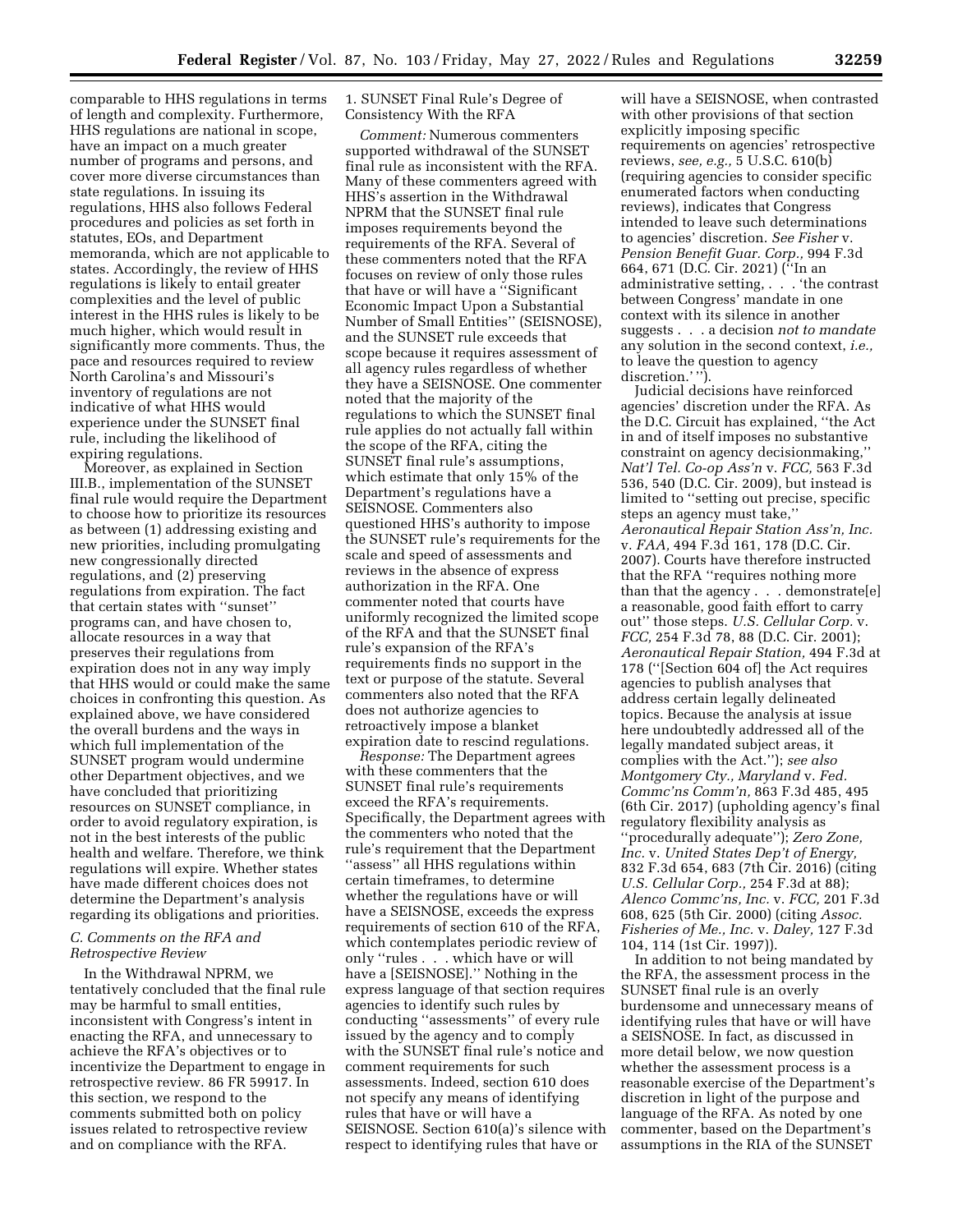final rule, which are adopted in the RIA of this final rule, only 530, or approximately 15%, of the Department's rulemakings impose a SEISNOSE, whereas the SUNSET rule estimates the Department would need to assess a total of 3,574 rulemakings in order to identify those rules. The Department continues to believe that, had Congress intended for section 610 to mandate such a burdensome process for identifying a minority of rulemakings that have or will have a SEISNOSE, it would have said so explicitly. *See Whitman* v. *Am. Trucking Ass'ns,* 531 U.S. 457, 468 (2001) (Congress ''does not[ ] . . . hide elephants in mouse holes''). Moreover, as explained in Section V.C.2 of this rule and the Withdrawal NPRM, conducting assessments of all HHS rules is not the only available means of identifying rules with a SEISNOSE, as commenters have identified numerous more targeted, efficient, and effective alternatives for identifying regulations that have or will have a SEISNOSE. We further note that, although the RFA applies across numerous government agencies, HHS is not aware of any department or agency issuing a similar sunset regulation or any litigation asserting that any department or agency, including HHS, has violated the RFA by failing to implement a rule like the SUNSET final rule.

Moreover, as explained in the Withdrawal NPRM, principles of statutory construction do not support broadly interpreting section 610 to require agencies to simultaneously consider all regulations and do so on a recurring basis to determine whether they have or will have a SEISNOSE. Section 610(a) mandates that agencies publish a plan providing for a one-time simultaneous reexamination of regulations that have or will have a SEISNOSE. Had Congress intended for this plan to provide for simultaneous review that applies more broadly to all regulations and on a recurring basis, it would have said so. *See, e.g., Salinas* v. *U.S. R.R. Retirement Bd.,* 141 S. Ct. 691, 698 (2021) (quoting *Russello* v. *United States,* 464 U.S. 16, 23 (1983) (''Where Congress includes particular language in one section of a statute but omits it in another section of the same Act, it is generally presumed that Congress acts intentionally and purposely in the disparate inclusion or exclusion.'')).

The Department also agrees with commenters that the SUNSET final rule's automatic expiration provision providing for the automatic expiration of any rule issued by the Department if it is not timely assessed or, as applicable, reviewed—exceeds the express requirements of the RFA. As

explained in the Withdrawal NPRM, section 610 neither provides for automatic expiration of rules nor presumptively applies automatic expiration dates to regulations. Rather, it merely contemplates rescission or revision of rules, through the standard notice and comment rulemaking processes, only if they have or will have a SEISNOSE and if the Department has determined, based on its review of the factors set forth in section 610, that such rules should be rescinded or revised to minimize any SEISNOSE. We also note that section 608(b) of the RFA explicitly provides: ''If the agency has not prepared a final regulatory analysis pursuant to section 604 of this title within one hundred and eighty days from the date of publication of the final, such rule shall lapse and have no effect.'' The absence of any similar language in the RFA requiring rules to automatically lapse if an agency fails to comply with section 610 suggests that Congress did not intend for noncompliance with section 610 to have such an effect. *See, e.g., Salinas,* 141 S. Ct. at 698.

The Department also notes that other requirements in the SUNSET final rule extend beyond the express requirements in the RFA. For example, the SUNSET final rule's requirements for public notice and comment procedures with respect to assessments—such as publishing in the **Federal Register** a notice within a month of commencing an assessment as well as a notice of the results of all assessments—extend beyond section 610's notice and comment requirements. Although section 610 requires notice and comment procedures for retrospective review of rules which have or will have SEISNOSE,14 it does not require notice and comment procedures for the Department's determinations of which regulations have or will have a SEISNOSE. Additionally, the SUNSET final rule's expedited five-year timeline for the completion of certain reviews and two-year timeline for amending or rescinding regulations following such reviews go beyond the express requirements of section 610(a), which contemplate only that reviews of rules under that section be conducted ''within ten years'' of specific dates.15

Additionally, the Department agrees with commenters that the automatic expiration provision and other requirements imposed by the SUNSET rule otherwise lack support in the language and purpose of the RFA. For the reasons already explained, the RFA does not explicitly impose or authorize these requirements. Moreover, as explained in the Withdrawal NPRM, these requirements appear to be inconsistent with the intent and purpose of the RFA as expressed in the statute's language and legislative history. Specifically, the automatic expiration provision—by providing for the automatic expiration of rules without consideration of the impact of the rules on small entities or the statutory objectives the rule implements—appears to be inconsistent with the RFA's intent to balance the objectives of the RFA with the objectives of statutes critical to public health. Congress expressed this intent in the language of section 610(a) itself, which contemplates the rescission of rules only if ''consistent with the stated objectives of applicable statutes'' and if the agency has determined that that the rule should be rescinded ''to minimize any significant economic impact of the rules upon a substantial number of . . . small entities.'' The RFA's legislative history further expresses this intent, stating that Congress did not intend for the RFA's requirements to ''undermine

. . . important [regulatory] achievements,'' specifically those in the area of public health. 126 Cong. Rec. 21,448, 21,451 (August 6, 1980) (statement of Sen. Culver, sponsor of S. 299, which was ultimately enacted as amended as the RFA); *see also* S. Rep. 96–878 (1980) (''The Committee is emphatically opposed to any weakening of the legislatively mandated goals of federal regulation in the name of cost reduction. The bill clearly stipulates that there is to be no loss of regulatory goals. The language states that agencies shall seek and consider alternative proposals to the proposed rule 'consistent with the stated objectives of applicable statutes.''). Rather, Congress intended that ''agencies . . . continue to enforce [substantive] laws in a fully effective fashion,'' *id.,* and that ''environmental, health or safety catastrophes must never be made more likely because of flexible regulations,'' *id.* at 21,455 (Description of Major Issues and Section-by-Section Analysis of Substitute for S. 299).

In addition to the automatic expiration provision, other SUNSET final rule requirements exceeding the express requirements of section 610

<sup>14</sup>*See* 5 U.S.C. 610(c) (requiring agencies to publish in the **Federal Register** a list of rules to be reviewed during the succeeding twelve months as well as invite public comment on rules to be<br>reviewed).

<sup>&</sup>lt;sup>15</sup> We note that, as discussed in Section V.D, expanding these timeframes would not resolve the myriad of problems with the SUNSET final rule discussed throughout this preamble, such as the burdens, confusion, and uncertainty imposed on stakeholders.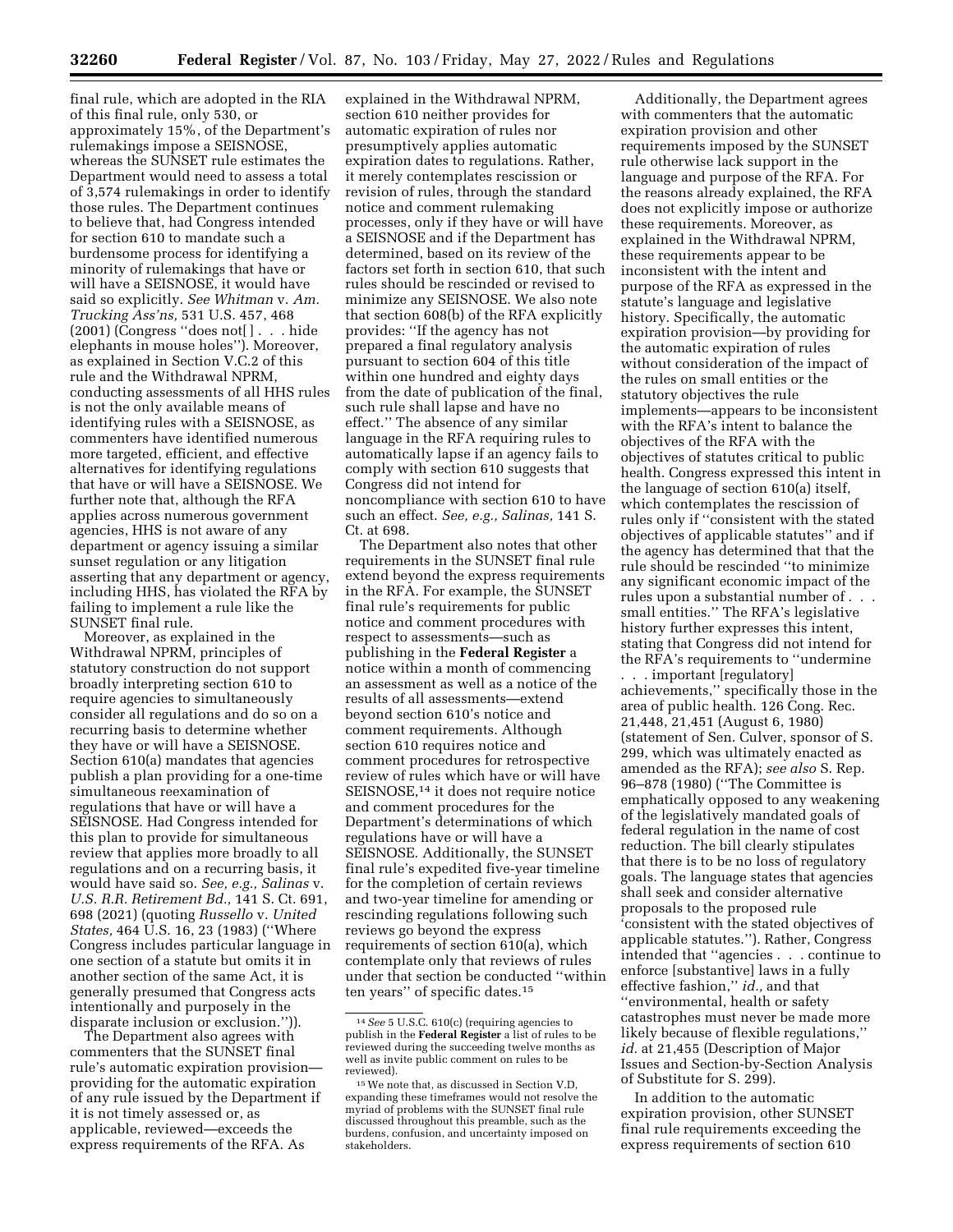appear inconsistent with the RFA's intent. As explained previously in this preamble and in the Withdrawal NPRM, compliance with the SUNSET final rule's requirement to assess thousands of regulations within certain timeframes would require the agency to divert resources from the Department's significant public health objectives and potentially impair its ability to achieve those objectives. The RFA's legislative history indicates that such a burden imposed by assessments would be contrary to Congress's intent that ''regulatory flexibility legislation [not] undermine . . . important [regulatory] achievements.'' 126 Cong. Rec. 21,451 (statement of Sen. Culver); *see also id.*  at 21,455 (Description of Major Issues and Section-by-Section Analysis of Substitute for S. 299) (addressing concerns that the RFA ''might require agencies to significantly compromise the objectives of underlying statutes authorizing rulemaking''). Such burdens on the Department's ability to achieve important statutory objectives related to public health also appear inconsistent with the RFA's intent to enhance administrative efficiency in the achievement of such objectives. *See* 126 Cong. Rec. 21,456 (Description of Major Issues and Section-by-Section Analysis of Substitute for S. 299) (emphasizing that ''regulatory flexibility should be considered a means of improving administrative effectiveness in enforcing the regulatory statutes which the Congress has enacted rather than an additional bureaucratic burden''); *see also* S. Rep. 96–878 (stating that S. 299's findings include ''that reasonable alternative rules and regulations could be developed . . . without a significant loss of regulatory efficiency'').

Furthermore, the SUNSET final rule's requirements exceeding the express requirements of section 610 also appear to be inconsistent with the RFA's purpose of alleviating the regulatory burden on small entities. *See, e.g.,* 126 Cong. Rec. 21,449 (Description of Major Issues and Section-by-Section Analysis of Substitute for S. 299) (explaining that the RFA seeks to address the ''unnecessary and disproportionately burdensome demands . . . [of uniform regulatory requirements] upon small [entities] . . . with limited resources''). As discussed in Section V.A and V.B of this preamble, the regulatory uncertainty created by the sudden expiration and threat of sudden expiration of regulations would disproportionately burden small entities who rely on regulations to level the playing field and lack the resources to successfully navigate a confusing

regulatory landscape. *See* 126 Cong. Rec. 21,453 (Description of Major Issues and Section-by-Section Analysis of Substitute for S. 299) (finding that small entities often have limited access to regulatory expertise and capital as compared to larger businesses). Additionally, the scope of and compressed timelines for the assessments required by the SUNSET final rule would undermine small entities' ability to provide input and data and otherwise participate in the assessment and review process, as well as undermine the Department's ability to meaningfully consider such information. Such a result would be inconsistent with the RFA's intent to ''give small businesses a greater opportunity to participate in shaping rules which would affect them.'' 126 Cong. Rec. 21,451 (statement of Sen. Culver). This result would also undermine the quality of the Department's reviews and, therefore, the Department's ability to accomplish the purpose of retrospective reviews as stated in section 610(a), which is ''to minimize any significant economic impact of the rules upon a substantial number of such small entities.''

For these reasons, the Department agrees with the commenters that the SUNSET final rule's requirements exceed the express requirements of the RFA and appear to be inconsistent with the intent and purpose of the RFA as expressed in the statute's language and legislative history, as well as case law interpreting the statute. We recognize that we previously took the position, in the SUNSET final rule, that the ''rule does not impose any additional burden on the Department beyond what was already called for in the RFA,'' 86 FR 5705, but after further considering the RFA and its legislative history, we now consider that prior position erroneous.

*Comment:* Several commenters asserted that the SUNSET final rule, including its automatic expiration provision, is consistent with section 610 of the RFA. One commenter stated that the SUNSET rule accomplishes nothing new, different from, or contrary to the RFA because the RFA expressly contemplates rule rescission as one of the outcomes of retrospective review, and the SUNSET rule's automatic expiration provision preserves rule rescission as one of the options available to HHS upon completion (or not) of retrospective review under the RFA. Another commenter claimed that a 10-year automatic expiration provision seems entirely appropriate and consistent with the RFA's Congressional intent based on the view that the RFA already requires HHS to conduct 10-year

reviews under section 610. Another commenter stated that the SUNSET rule is consistent with section 610 because it simply establishes an enforcement mechanism for that section. One commenter questioned the Department's conclusion that the SUNSET final rule's assessment requirement goes beyond the requirements of section 610 and states that the Department must assess rules to determine whether a rule has or will have a SEISNOSE under section 610. The commenter also noted that assessments of rules not previously identified as having a SEISNOSE would impose a ''minimal burden'' because "[i]t is likely that most of th $[ose]$ ... regulations would remain'' without a SEISNOSE and therefore ''only a simple assessment of these rules would be necessary.''

*Response:* The Department disagrees with the commenters that the SUNSET final rule, including the automatic expiration provision, is no different from and consistent with the RFA, for the reasons already explained in the prior comment response.

Specifically, with respect to the automatic expiration provision, the RFA contains no explicit or implicit authority for an automatic expiration provision, and such a provision is inconsistent with the RFA's intent and purpose. Thus, the Department disagrees with the commenter that the automatic expiration provision is not different from or inconsistent with the requirements in the RFA. Although section 610 of the RFA does contemplate rule rescission as a potential outcome of retrospective review, it contemplates rescission of rules only through the standard noticeand-comment process. Furthermore, that outcome would apply only to rules that have or will have a SEISNOSE and for which the agency has conducted a review considering the factors set forth in section 610 and has determined, in its discretion and based on the results of the review, whether the rule at issue ''should be amended or rescinded, consistent with the stated objectives of applicable statutes, to minimize any significant economic impact of the rules upon a substantial number of such small entities.'' 5 U.S.C. 610(a). In contrast, the automatic expiration provision explicitly mandates automatic rescission of any rule, regardless of whether it has or will have a SEISNOSE, not based on the agency's consideration of the relevant statutory factors or the potential for rescission to minimize SEISNOSE, but simply based on the agency's failure to conduct an assessment or review of the rule within certain timeframes. Therefore, the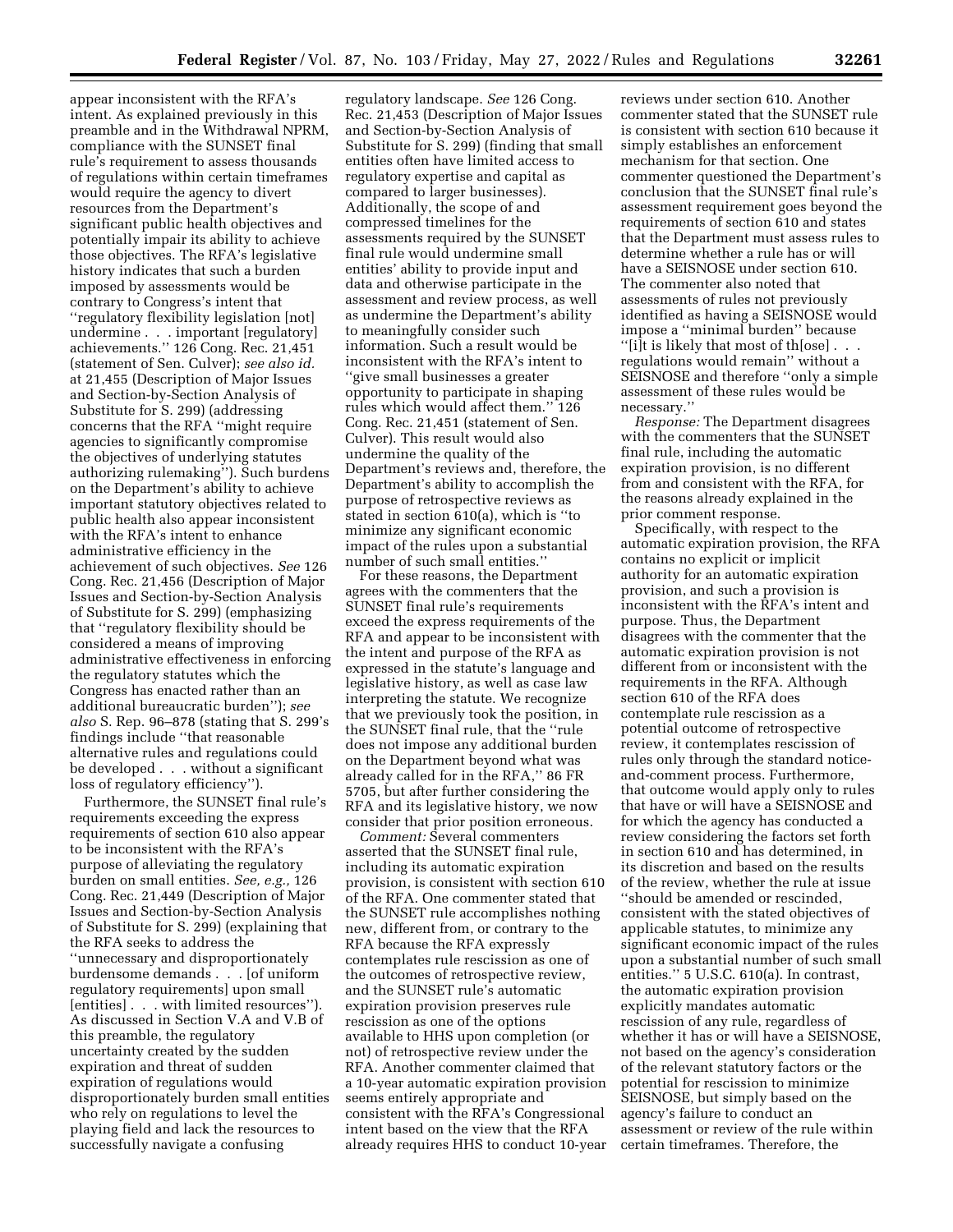commenter is incorrect that the automatic expiration provision can be equated to or is consistent with the rescission of rules under the RFA. Furthermore, as explained above, section 608(b) of the RFA explicitly requires rules to automatically ''lapse and have no effect'' if the agency fails to timely prepare a final regulatory analysis pursuant to section 604, and the absence of any similar language in the RFA requiring rules to automatically lapse if an agency fails to comply with section 610 suggests that Congress did not intend for noncompliance with section 610 to have such an effect. *See, e.g., Salinas,* 141 S. Ct. at 698.

The Department also disagrees with commenters that the SUNSET final rule's automatic expiration provision is consistent with section 610 because that section already requires agencies to conduct 10-year reviews or because the rule simply provides an enforcement mechanism for section 610's review requirements. As already explained in the prior comment response, the SUNSET final rule's requirement that agencies assess thousands of rules without a SEISNOSE, in some cases within an expedited five-year timeframe, exceeds the express requirements of section 610. Therefore, by mandating automatic expiration of rules without a SEISNOSE when the Department fails to timely assess them, the rule's automatic expiration provision does not seek to enforce only the requirements of section 610 but also requirements not expressly imposed by that section. Moreover, the Department notes that section 611(a) of the RFA already provides a remedy for agency noncompliance with section 610: Judicial review of such noncompliance and any relief deemed appropriate by the reviewing court.

Additionally, the Department disagrees with the comment that the SUNSET final rule's assessment requirement is necessary under or consistent with section 610. Indeed, HHS is not aware of any other Federal department or agency implementing a rule similar to the SUNSET final rule. As explained in the previous comment response, although section 610 implicitly contemplates that agencies have some means of identifying rules with a SEISNOSE for retrospective review, it does not require agencies to conduct ''assessments'' of every rule and comply with the notice and comment requirements for such assessments. Rather, it is silent with respect to how agencies identify rules with SEISNOSE for review. This indicates that Congress intended to leave these determinations to agencies'

discretion, *see Fisher,* 994 F.3d at 671, and the Department, in its discretion, has now determined that the assessment process in the SUNSET final rule is overly burdensome and unnecessary for making such determinations.

Moreover, the commenter's suggestion that assessments would impose a ''minimal burden'' is not persuasive. The only support the commenter cited for this assertion is its speculation that assessments of rules previously identified as not having a SEISNOSE would be ''simple'' because ''[i]t is likely that most of th[ose] . . . regulations would remain'' without a SEISNOSE. However, even if the commenter is correct that such rules are likely to remain without a SEISNOSE, the SUNSET final rule would still require the Department to assess them to determine whether that is the case, and in doing so, the Department would need to examine any relevant experience with the rule since its promulgation. Furthermore, the commenter failed to acknowledge that even assessments that are potentially more straightforward than others would still be subject to the extensive requirements the SUNSET final rule imposes on every assessment, including requirements for announcing the assessment on the website and in the **Federal Register**, opening a public docket, considering comments to the docket, and publishing the full results in the **Federal Register**. Given these requirements, the Department does not agree with the commenter that any assessment under the SUNSET final rule would be ''simple'' or that the assessment process as a whole would impose a ''minimal burden.''

#### 2. HHS Compliance With the RFA

*Comment:* Several commenters contended that withdrawal of the SUNSET final rule violates the RFA because, without the rule, the Department would not comply with section 610. These commenters asserted that HHS historically has not complied with section 610, and withdrawal of the rule would allow the Department to continue its noncompliance. Some of these commenters maintained that the SUNSET final rule is HHS's current ''plan'' for periodic review under section 610(a), and therefore repealing it will leave HHS without the required plan. One commenter asserted that HHS cannot repeal the SUNSET final rule because section 610 allows agencies only to ''amend'' their plans for retrospective review. Another commenter asserted that HHS has failed each year to ''publish in the **Federal Register** a list of the rules . . . which are to be reviewed pursuant to . . .

section [610] during the succeeding twelve months'' under section 610(c). The commenters also claimed that the RFA requires (''shall provide for'') that HHS conduct the retrospective reviews identified in section 610 on the timelines provided for in that section, and that HHS has not adequately conducted such reviews.

*Response:* We disagree with these commenters' assessments of the history of the Department's compliance with the RFA and predictions about the Department's future plans with respect to the RFA. As noted by commenters, section 610 requires agencies to: Publish in the **Federal Register** a plan for the periodic review of the rules issued by the agency which have or will have a SEISNOSE; and each year publish in the **Federal Register** a list of the rules which have a SEISNOSE and are to be reviewed pursuant to section 610 during the succeeding twelve months. HHS has complied with these requirements.

First, following the enactment of the RFA, on July 14, 1981, the Department published in the **Federal Register** its plan for periodic review as required by section 610(a).<sup>16</sup> That plan provides for, among other things, the Department's review of regulations that have or will have a SEISNOSE and identifies processes and principles that guide such reviews, including principles for prioritizing those reviews.17 Accordingly, the Department has had a plan in place since shortly after the enactment of the RFA. Second, in accordance with that plan and section 610(c), the Department each year publishes in the **Federal Register** a list of the rules with a SEISNOSE that it is reviewing, has reviewed, or intends to review under section 610, along with a discussion of the Department's

17*See, e.g.,* 46 FR 36332 (''[T]he Department and those staff divisions which administer rules will inventory and review all regulations for the purpose of selecting those regulations that should receive early, in depth review and revision, where necessary, to reduce regulatory burdens'' and identifying principles to guide prioritization of review of existing regulations); *id.* (''[A]gencies and offices of the Department will seek to identify for earliest review those regulations for which revision will most advance [certain] principles,'' including ''[m]inimiz[ing] Federal, State, local, and private costs'' and ''[p]revent[ing] fraud, abuse, waste, and inefficiency''); *id.* (''The Department's semiannual agenda will advise the public of regulations selected for review''); *id.* at 36333 ("[I]t is important that to the extent possible the more costly and burdensome rules by reviewed first'').

<sup>16</sup>*See* Notice of Plan for Periodic Review of Rules, 46 FR 36332 (July 14, 1981). We note that FDA simultaneously published in the **Federal Register**  its own plan for periodic review of its rules as a supplement to the Department's plan. *See* Notice, 46 FR 36333 (July 14, 1981) (''This notice supplements the Department plan with additional information about FDA procedures for reviewing existing rules.'').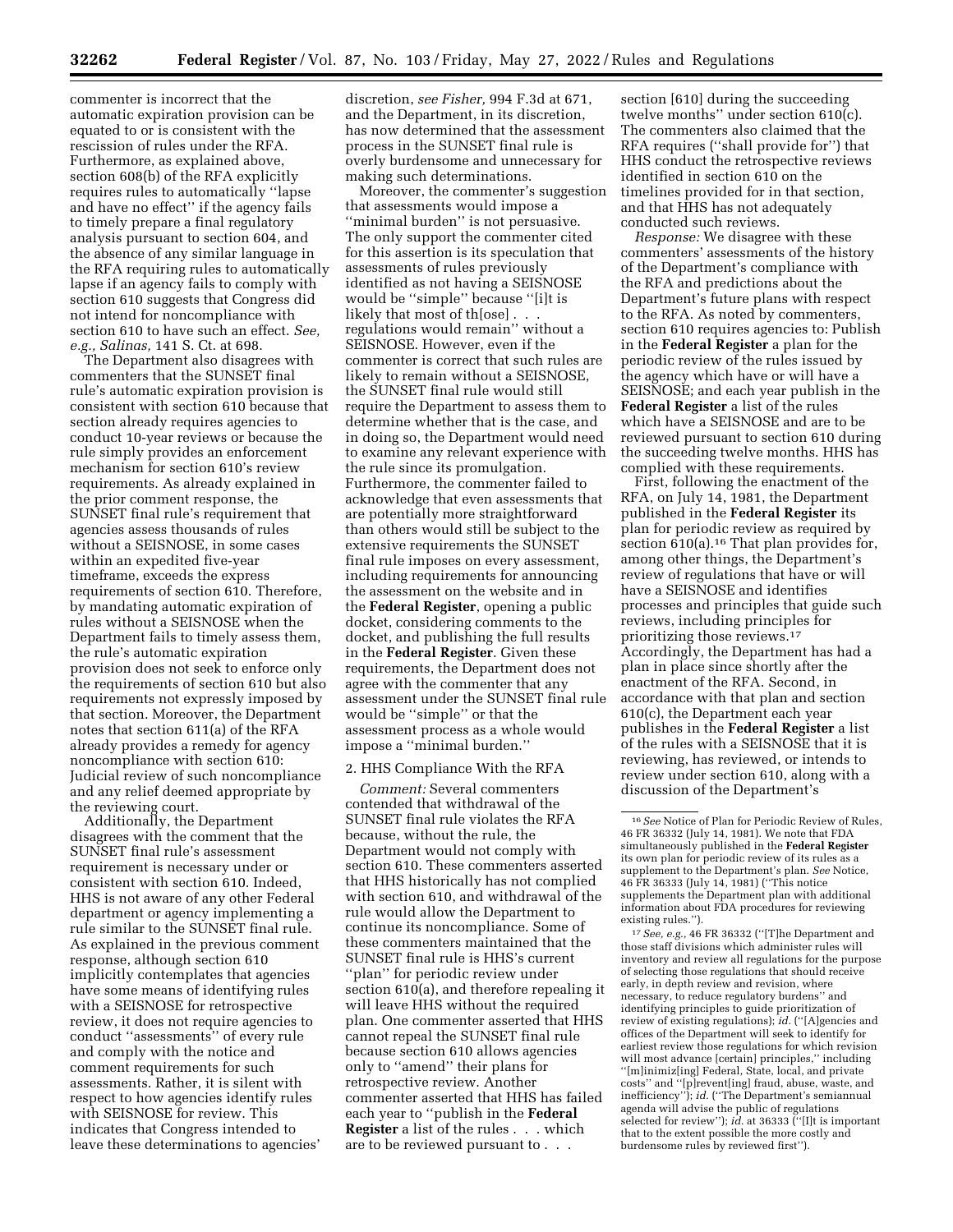commitment to compliance with the requirements and intent of section 610.18 As required by section 610(c), this document includes for each such rule a brief description of the rule, its legal basis, and the opportunity for public comment.19 Therefore, the commenters are incorrect that withdrawal of the SUNSET final rule would leave the Department without a plan for the periodic review of rules as required by section 610(a), or that HHS does not comply with section 610(c). The commenters have not cited any authority that either of these sections requires more.<sup>20</sup>

The Department also disagrees with the commenter that it cannot repeal the SUNSET final rule because section 610 permits agencies to only ''amend[]'' their plans for retrospective review. However, the language the commenter cites—''[s]uch plan may be amended by the agency at any time,'' 5 U.S.C. 610(a)—is a broad grant of authority to agencies with respect to amending their plans for retrospective review, not a limitation. *See, e.g., Adirondack Med. Ctr.* v. *Sebelius,* 740 F.3d 692, 698 (D.C. Cir. 2014) (''Congress generally knows how to use the word 'only' when drafting laws.''). This interpretation of section 610(a) is also consistent with Congress's intent as expressed in the remaining language of that provision, which sets forth the general requirement that agencies publish plans for

19*See, e.g., id.* The Department also submits this information regarding rules it has identified for periodic review under section 610 in its submissions to the Unified Agenda. One commenter maintained that these Unified Agenda submissions cannot satisfy section 610 because they are not published in the **Federal Register** and they are not contained in a single document. However, as explained above, the Department publishes information satisfying section 610 in the **Federal Register** as a single document. *See, e.g.,* Regulatory Information Service Center, Introduction to the Unified Agenda of Regulatory and Deregulatory Actions—Fall 2021, 87 FR 5002, 5009 (Jan. 31. 2022).

20Congress considered and rejected a provision included in an earlier version of the bill that would have supported the commenter's position. *See* 46 FR 21449 (section 5(a) of S. 299, which was amended before being enacted as the RFA, included the following: ''Each agency shall periodically review its rules and regulations in accordance with the schedule and criteria set forth in its published plan.'').

retrospective review but does not further specify how agencies develop and implement those plans. Such language stands in stark contrast to section 610(b), which explicitly imposes specific requirements on agencies' retrospective reviews. *See Fisher,* 994 F.3d at 671 (''In an administrative setting, . . . 'the contrast between Congress' mandate in one context with its silence in another suggests not a prohibition but simply a decision *not to mandate* any solution in the second context, *i.e.,* to leave the question to agency discretion.' '').

We also disagree with the assertion in the comments that the SUNSET final rule is HHS's current ''plan.'' As described above, HHS has had a retrospective review plan in place since 1981, which was unacknowledged in the SUNSET final rule. Under that plan, among other things, the Department reviews regulations that have or will have a SEISNOSE and identifies processes and principles that guide such reviews, including principles for prioritizing those reviews. Because the SUNSET final rule never became effective, the Department has never implemented the SUNSET final rule as its retrospective review plan. Instead, HHS's longstanding plan remains operative.

Furthermore, as discussed in the Withdrawal NPRM and as noted by the commenters to that proposal, the Department has a meaningful track record of retrospective regulatory review. HHS conducts retrospective reviews of its regulations with impacts on small entities and publishes notice of the reviews in the **Federal Register**. Additionally, as acknowledged in the SUNSET final rule, the Department in 2016 and 2019 issued final rules resulting from section 610 reviews updating the requirements of participation in the Medicare and Medicaid programs for hospitals and critical access hospitals 21 and long-term care facilities.22 These rulemakings, among other things, allowed these entities greater flexibility in meeting the requirements and eliminated

unnecessary, obsolete, or overly burdensome requirements.23

As described in the Withdrawal NPRM and as noted by commenters to that proposal, the Department also has undertaken several other recent and significant retrospective regulatory review efforts. Several commenters noted the 2015 CMS initiative to modernize Medicaid Managed Care regulations for Medicaid and CHIP beneficiaries, and we also noted in the Withdrawal NPRM that the CMS Office of Burden Reduction and Health Informatics works to eliminate overburdensome and unnecessary regulations. Commenters additionally noted that the Department's 2011 Plan for Retrospective Review of Existing Rules,24 an initiative developed in accordance with E.O. 13563 and E.O. 13610, and plans the Department subsequently published from Fiscal Year 2012 through 2016, have served as a framework for its retrospective review of existing regulations. Under these plans, the Department identified rules that could be potentially eliminated as obsolete, unnecessary, burdensome, or counterproductive or that could be modified to be more effective, efficient, flexible, and streamlined. Additionally, as noted in the Withdrawal NPRM, the Department, in response to E.O. 13771, ''Enforcing the Regulatory Reform Agenda,'' established a Regulatory Reform Task Force that oversaw an effort to evaluate existing regulations and make recommendations to the Secretary regarding their repeal, replacement, or modification, consistent with applicable law. While this E.O. has since been revoked, the published summary reports of these reviews for Fiscal Years 2018–2020 are available on the HHS website.25

Also noted in the Withdrawal NPRM, numerous additional regulatory efforts by HHS routinely involve the review of regulations. The Department provides technical assistance to Congress on proposed legislation, which quite often requires an assessment of the proposal's impact on current regulations. FDA also reviews regulations in responding to certain citizen petitions submitted

<sup>18</sup>*See, e.g.,* Semiannual Regulatory Agenda, 86 FR 16892 (Mar. 31, 2021) (publishing under the RFA and E.O. 12866 the Department's ''semiannual . . . inventory of rulemaking actions under development throughout,'' including ''as required by the [RFA] . . . , those prospective HHS rulemakings likely to have a [SEISNOSE],'' ''offering for public review summarized information about forthcoming regulatory actions the Department,'' and describing and identifying examples of the Department's ''agency-wide effort to support the [Regulatory] Agenda's purpose of encouraging more effective public participation in the regulatory process'').

<sup>21</sup>*See* Medicare and Medicaid Programs; Regulatory Provisions to Promote Program Efficiency, Transparency, and Burden Reduction; Fire Safety Requirements for Certain Dialysis Facilities; Hospital and Critical Access Hospital (CAH) Changes to Promote Innovation, Flexibility, and Improvement in Patient Care, 84 FR 51732 (Sept. 30, 2019) (RIN 0938–AT23); *see also*  Semiannual Regulatory Agenda, 84 FR 29633 (June 24, 2019) (merged with 0938–AT23).

<sup>22</sup>*See* Medicare and Medicaid Programs; Reform of Requirements for Long-Term Care Facilities, 81 FR 68688 (Oct. 4, 2016); *see also* Regulatory Agenda, 81 FR 94754 (Dec. 23, 2016) (0938–AR61).

<sup>23</sup>*See, e.g.,* Medicare and Medicaid Programs; Regulatory Provisions to Promote Program Efficiency, Transparency, and Burden Reduction; Fire Safety Requirements for Certain Dialysis Facilities; Hospital and Critical Access Hospital (CAH) Changes to Promote Innovation, Flexibility, andImprovement in Patient Care, 84 FR 51732 (Sept. 30, 2019).

<sup>24</sup> Improving Regulation and Regulatory Review, 76 FR 3821 (Jan. 21, 2011).

<sup>25</sup>FY 2021 Annual Performance Plan and Report—Regulatory Reform, HHS, *[https://](https://www.hhs.gov/about/budget/fy2021/performance/regulatory-reform/index.html) [www.hhs.gov/about/budget/fy2021/performance/](https://www.hhs.gov/about/budget/fy2021/performance/regulatory-reform/index.html)  [regulatory-reform/index.html.](https://www.hhs.gov/about/budget/fy2021/performance/regulatory-reform/index.html)*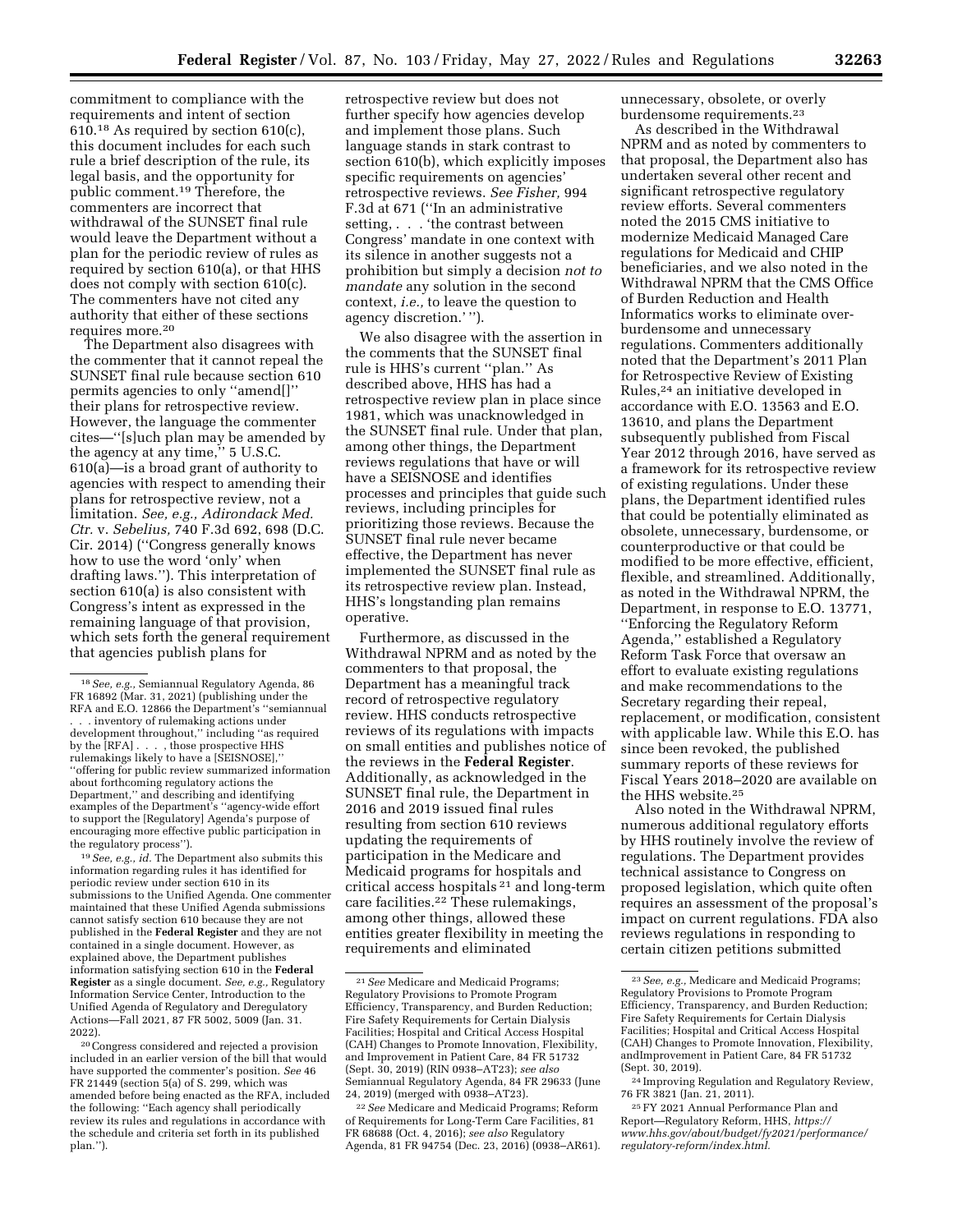under 21 CFR 10.30, requesting changes in FDA regulations. Additionally, it is common for new HHS regulations to amend, revise, or modify sections of regulations in order to update, replace, or rescind requirements, or to add new definitions or clarifications, which inherently entails review of these sections.26 As another example, regulations are reviewed to determine if guidance documents are needed to provide recommendations for complying with the regulation, which is particularly important when the regulation is necessarily general or broad to accommodate scientific and other innovation changes, and guidance is helpful to consider applicability of the regulatory provisions.

All of these initiatives demonstrate HHS's commitment to reviewing its regulations. Thus, the suggestion in the comments that HHS will not adequately conduct periodic review under section 610 of the RFA moving forward absent the rule is groundless and speculative. HHS is committed to effective and appropriate retrospective review of its regulations and looks forward to exploring ways to improve its processes through means other than binding regulations.

Accordingly, the Department believes that the SUNSET rule is not necessary to ensure its compliance with section 610 and that its ability to undertake regulatory review efforts in the future would be undermined by complying with the unnecessary and burdensome requirements of the SUNSET final rule.

*Comment:* Several comments asserted that HHS has essentially admitted in the SUNSET final rule that, absent the rule, it does not otherwise comply with the RFA. One comment asserted that HHS admitted in the SUNSET final rule that ''all prior plans'' for retrospective review did not meet the requirement to publish a plan under section 610 ''because each prior plan hopelessly failed to provide for any review of each regulation within ten years, if ever.'' The comment also cited the following statements in the SUNSET final rule: HHS has had ''limited success in performing retrospective regulatory review,'' 86 FR 5738; ''the Department's efforts to comply with 5 U.S.C. 610 have at times been lacking,'' *id.* at 5696; and ''The Department's experience over the last forty years is that, absent a strong incentive such as the potential

expiration of a regulation, the Department will not review an adequate number of its regulations,'' *id.* at 5739. Another comment asserted that HHS admitted that many of its rules have remained untouched for years. Two of these comments questioned the Withdrawal NPRM's assertion that many rules have remained untouched because they work as intended, asserting that the Withdrawal NPRM does not provide evidence to support this assertion. One comment asserted that if a rule finalized in the 1980s or 1990s is working as intended, that means it is likely out of date because rule's drafters could not have envisioned the technological and informational improvements that have taken place since the rule's promulgation.

*Response:* The Department disagrees with the comments that the SUNSET final rule concluded or demonstrated that HHS does not comply with the RFA absent that rule, but, to the extent that the SUNSET final rule is understood to convey that conclusion, we now think that conclusion is wrong. First, the SUNSET final rule does not state that ''all prior plans'' for the Department's retrospective review do not satisfy section 610(a), nor could it. For example, as explained in a prior comment response, the Department in 1981 published in the **Federal Register**  a plan for retrospective review that directly responds to the requirements under the RFA and provides for the Department's periodic review of regulations that have or will have a SEISNOSE.27 Thus, HHS fulfilled section 610(a)'s ''plan'' requirement long before the promulgation of the SUNSET final rule. Notably, the SUNSET final rule does not even refer to this plan, let alone assert that it does not satisfy section 610(a)'s requirements.

Second, neither the statements from the SUNSET final rule cited by the comments, nor the evidence cited for those statements, establish noncompliance or support the comments' conclusion that HHS does not otherwise comply with the RFA. For example, the SUNSET final rule's statement that the Department has had ''limited success in performing retrospective regulatory review'' does not assert that the Department does not comply with section 610 specifically. As the SUNSET final rule shows, the Department under the previous administration expressed the policy position that extensive retrospective

review, across the Department's entire regulatory portfolio, was appropriate and should be prioritized above other Department priorities; its statements of ''limited success,'' ''lacking'' efforts, and ''adequate'' review must be understood in the context of these prior expectations and priorities rather than compliance with the RFA. Furthermore, the evidence the Department cited as support also does not specifically pertain to the Department's section 610 reviews or necessarily reveal anything about them. Specifically, this evidence includes: (1) An artificial intelligence (AI) data analysis of HHS regulations identifying that ''85% of Department regulations created before 1990 have not been edited; the Department has nearly 300 broken citation references in the CFR; and there are more than 50 instances of HHS regulatory requirements to submit paper documents in triplicate or quadruplicate''; and (2) a 2018 study estimating that 68% of Federal regulations have never been updated. 86 FR 5710. The SUNSET final rule does not assert that the HHS regulations identified in this analysis are regulations with a SEISNOSE subject to section 610, and there appears to be no reason to assume that is the case. *See* 86 FR 5710 (acknowledging that AI ''cannot at this time easily determine if a regulation satisfies the criteria listed in 5 U.S.C. 610''). Indeed, based on the SUNSET final rule's estimate that only 15% of the Department's regulations have or will have a SEISNOSE, it is possible that none of the regulations identified in either study are rules that have or will have a SEISNOSE. Thus, there appears to be no reason to conclude that the rules identified as unedited or flawed are rules with SEISNOSE that should be reviewed under section 610.28

Another HHS statement cited by the comment—that ''the Department's efforts to comply with 5 U.S.C. 610 have at times been lacking,'' 86 FR 5696 also does not assert or establish that the Department does not comply with section 610. The statement merely suggests a belief that, ''at times,'' the Department could have improved its processes for retrospective review under section 610. It does not explicitly assert that the Department, then or now, fails to comply with the RFA. Additionally, like the data discussed above, the data the statement cites as support does not

<sup>26</sup>For example, the regulations FDA issued to implement FSMA included both the addition of new sections of regulation and revisions and modifications to existing sections. *See* FSMA Rules & Guidance for Industry (available at *[https://](https://www.fda.gov/food/food-safety-modernization-act-fsma/fsma-rules-guidance-industry#Rules) [www.fda.gov/food/food-safety-modernization-act](https://www.fda.gov/food/food-safety-modernization-act-fsma/fsma-rules-guidance-industry#Rules)[fsma/fsma-rules-guidance-industry#Rules](https://www.fda.gov/food/food-safety-modernization-act-fsma/fsma-rules-guidance-industry#Rules)*).

<sup>27</sup>*See* Notice of Plan for Periodic Review of Rules, 46 FR 36332 (July 14, 1981).

<sup>28</sup>Commenters to the SUNSET proposed rule also expressed concern that the methodology of the AI review was never made public, and the SUNSET final rule confirmed that the ''Department did not notify the public about this research project.'' 86 FR 5710.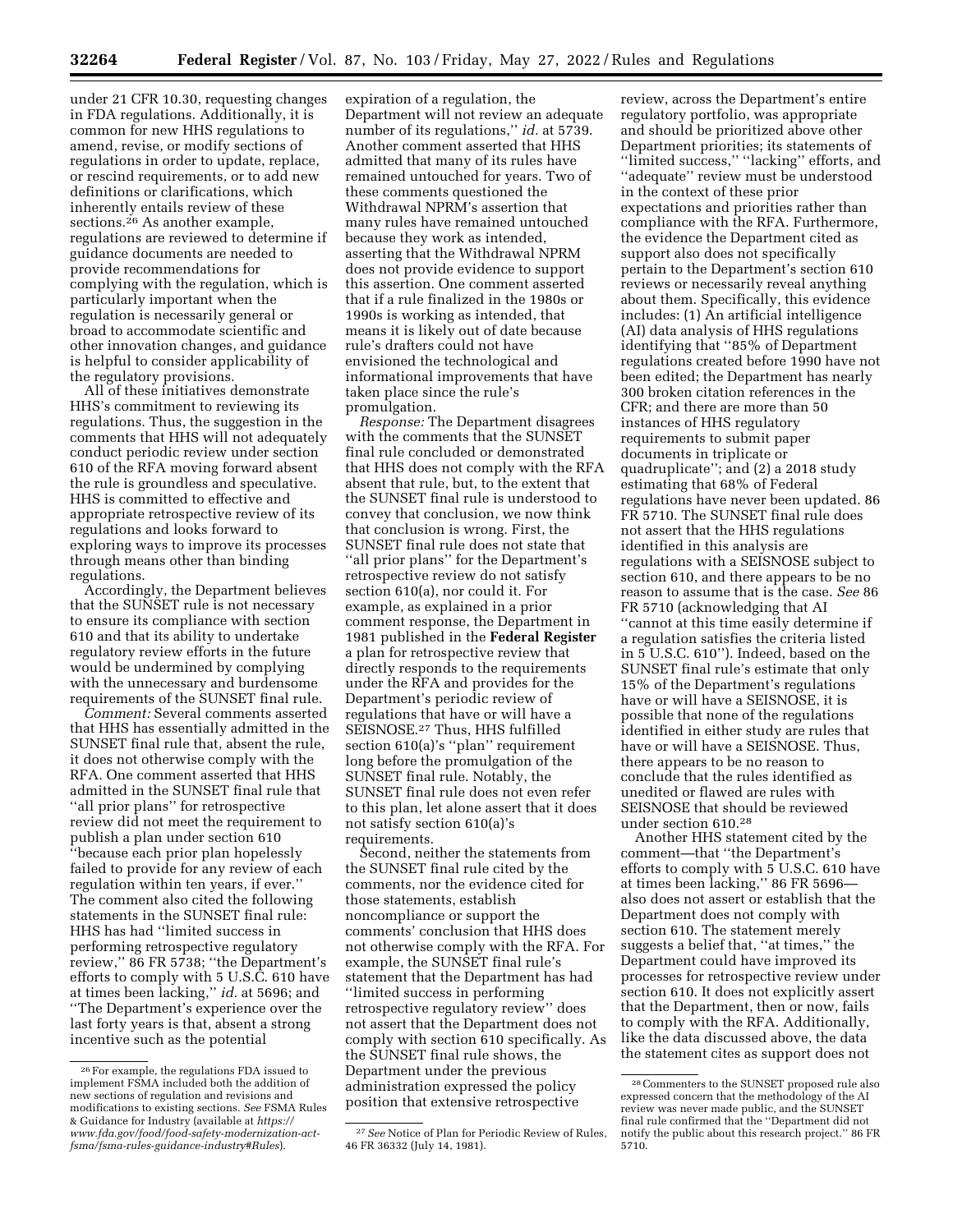pertain specifically to reviews conducted under section 610. Specifically, the statement cites the number of retrospective analyses the Department has conducted in response to E.O. 13563. 86 FR 5696. However, E.O. 13563, unlike section 610, does not contemplate periodic review of only rules with a SEISNOSE for the purpose of minimizing SEISNOSE but instead applies to ''existing significant regulations'' for the purpose of assessing a far broader set of factors not focused on small entities, including ''whether any such regulations should be modified, streamlined, expanded, or repealed . . . to make [an] agency's regulatory program more effective or less burdensome in achieving the regulatory objectives.'' *See* Improving Regulation and Regulatory Review, 76 FR 3821, 3822 (Jan. 18, 2011). Therefore, the Department's reviews conducted in response to that E.O. do not necessarily indicate anything about the number of reviews the Department has conducted or should consider conducting under section 610. The SUNSET final rule itself appears to recognize the limited value of these data by concluding only that ''[t]hese findings *are consistent with*  government assessments that the Department's efforts to comply with 5 U.S.C. 610 have at times been lacking.'' 86 FR 5696 (emphasis added).

The final HHS statement cited by the commenter—''The Department's experience over the last forty years is that, absent a strong incentive such as the potential expiration of a regulation, the Department will not review an adequate number of its regulations''—is equally flawed. Again, this statement does not explicitly address the adequacy of the Department's reviews of regulations under section 610 but only generally refers to ''review . . . of [ ] regulations.'' Moreover, as explained above, the statement's implication that the Department has not conducted an ''adequate'' number of reviews must be understood in the context of the Department's policy position under the previous administration that extensive retrospective review across its entire regulatory portfolio was appropriate and should be prioritized above other agency priorities.

Third, the SUNSET final rule's discussion of the Department's section 610 compliance and record of retrospective review contains errors and misstatements. In relying on studies purporting to demonstrate that HHS's regulations have not been edited or are otherwise flawed, the SUNSET final rule appears to incorrectly assume that the age of a regulation and the fact that it has not been edited for some period

of time suggests that the regulation should be and has not been reviewed under section 610 or pursuant to any of the Department's numerous regulatory review efforts. *See* 86 FR 5710 (concluding the AI data ''suggested that large numbers of Department regulations would benefit from retrospective review''); *id.* at 5738 (''These findings suggest regulations are not being updated to reflect evolving economic conditions and technology, even though this is a goal of the RFA.''). As the Withdrawal NPRM explained, numerous agency efforts involving the review of regulations do not result in a change in the regulation. Moreover, section 610(a) explicitly contemplates unchanged regulations, stating that ''[t]he purpose of the review shall be to determine *whether such rules should be continued without change,* or should be amended or rescinded'' (emphasis added). Also, as noted in the Withdrawal NPRM, the broken links and other typographical errors identified through the AI review were successfully addressed as part of the HHS ''Regulatory Clean-Up Initiative,'' a final rule published on November 16, 2020, 85 FR 72899, that made miscellaneous corrections, including correcting references to other regulations, misspellings and other typographical errors in regulations issued by FDA, CMS, the Office of the Inspector General, and the ACF. In addition, FDA issued a final rule to amend regulations on medical device premarket submissions to remove requirements for paper and multiple copies and replace them with requirements for a single submission in electronic format.29

The assumption that unedited rules have not been reviewed is incorrect for the additional reason that many rules setting industry standards have remained untouched for years, not from neglect, but because they work as intended. The OMB memo offering guidance to heads of executive departments and agencies on implementation of E.O. 13563 explicitly states that, in conducting retrospective analysis of existing rules: ''Agency plans should not, of course, call into question the value of longstanding agency rules simply because they are longstanding. Many important rules have been in place for some time.'' 30 The Withdrawal

NPRM points to numerous longstanding regulations that bring efficiencies to industry by clarifying applicable statutory obligations, such as food regulations involving nutrition, food labeling, standards of identity, food ingredients, and color additives. Furthermore, the Withdrawal NPRM cited comments to the SUNSET proposed rule confirming that these longstanding regulations create important efficiencies for regulated industry. By contrast, the commenter offered no support for its assumption that the age of a rule and the fact that it has not been edited must mean that it is out of date with respect to its technological and informational requirements. Moreover, even if certain of such requirements could be updated to reflect technological advances, the commenter does not explain why that would necessarily mean that the rule has or will have a SEISNOSE and should be reviewed under section 610. To have a SEISNOSE, a rule must have a *significant* economic impact on a *substantial* number of small entities, and the Department considers a rule to have a SEISNOSE if it has at least a three percent impact on revenue on at least five percent of small entities. *See, e.g.,* 86 FR 5749. Again, based on the SUNSET final rule's estimates, only 15% of the Department's regulations have a SEISNOSE, 86 FR 5737, which suggests that many, or potentially all, of the regulations the commenter claims have outdated technological requirements are not regulations with SEISNOSE subject to section 610 review.

The SUNSET final rule made similar errors with respect to other data it cited in its discussion of the Department's RFA compliance and record of retrospective review. Specifically, the SUNSET final rule cited a review of HHS's entries in the semiannual Unified Agenda over the last ten years, which identified three entries for final rulemakings resulting from section 610 reviews. *See* 86 FR 5737. Based on these data, the SUNSET final rule suggested that, during that ten-year time period, the Department conducted section 610 reviews of only 26 of its 370 rulemakings previously determined to have a SEISNOSE. *See id.* at 5737–38 (referring to ''lax compliance with periodic review requirements under the . . . [ ]RFA[ ]''). However, in drawing this conclusion, the SUNSET final rule appears to improperly assume that the three final rulemakings resulting in section 610 reviews (which it estimated

<sup>29</sup> ''Medical Device Submissions: Amending Premarket Regulations That Require Multiple Copies and Specify that Paper Copies To Be Required in Electronic Format,'' 84 FR 68334 (Dec. 16, 2019).

<sup>30</sup>OMB Memorandum M–11–10, ''Executive Order 13563, 'Improving Regulation and Regulatory Review' '' (Feb. 2, 2011) (available at *[https://](https://www.whitehouse.gov/wp-content/uploads/legacy_drupal_files/omb/memoranda/2011/m11-10.pdf)*

*[www.whitehouse.gov/wp-content/uploads/legacy](https://www.whitehouse.gov/wp-content/uploads/legacy_drupal_files/omb/memoranda/2011/m11-10.pdf)*\_ *drupal*\_*[files/omb/memoranda/2011/m11-10.pdf](https://www.whitehouse.gov/wp-content/uploads/legacy_drupal_files/omb/memoranda/2011/m11-10.pdf)*).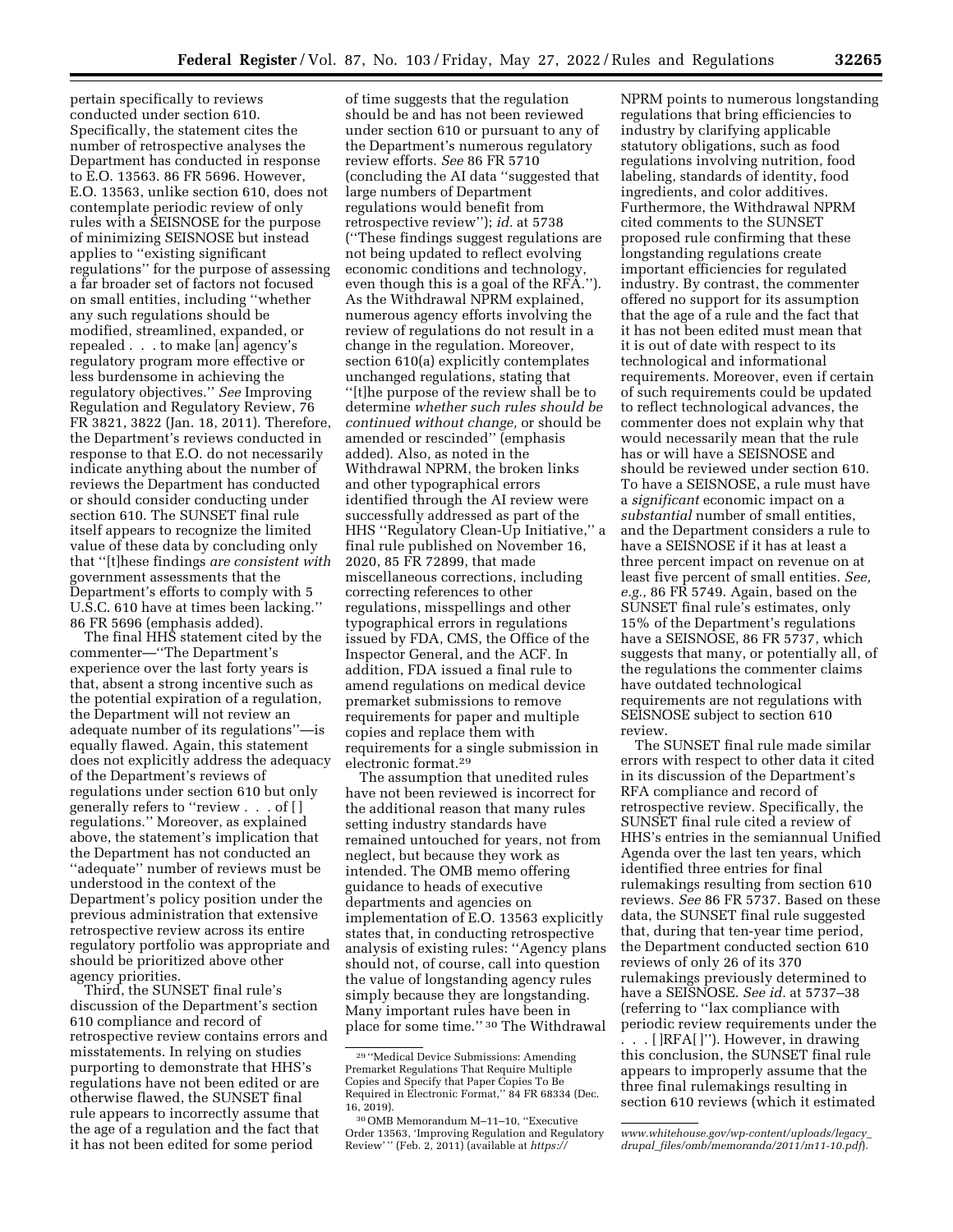**32266 Federal Register** / Vol. 87, No. 103 / Friday, May 27, 2022 / Rules and Regulations

amended CFR sections equivalent to approximately 26 rulemakings) represented the only section 610 reviews conducted by the Department during this ten-year time period. *See id.*  at 5737 n.213. In so concluding, the SUNSET final rule again relied on the flawed assumption that a section 610 review must result in the amendment of a rule or a new rule, and thus excluded all other section 610 reviews indicated in the Unified Agenda during that time period. As a result of that exclusion, the Department incorrectly assessed the scope of rulemakings the Department reviewed under section 610 during the last ten years.

The SUNSET final rule's discussion of the Department's RFA compliance also contains misstatements and other errors. The SUNSET final rule cited three ''examples of regulations that [commenters] and/or Congress have requested the Department to review, but that the commenters claimed were not reviewed.'' 86 FR 5696. Although the SUNSET final rule did not take a firm position on the status of these examples, the implication that these matters are inactive is factually incorrect. For example, the Fall 2021 Unified Agenda includes planned action to harmonize the differences between the Basic HHS Policy for the Protection of Human Research Subjects (45 CFR part 46, subpart A) and the FDA regulations for the protection of human subjects (21 CFR parts 50 and 56).31 The Fall 2021 Unified Agenda also includes several planned regulatory actions by FDA's Center for Veterinary Medicine (CVM) to revise 32 and in certain instances withdraw several regulations based, in part, on the comments received in dockets issued in 2017 seeking comments and information from interested parties to help FDA identify existing regulations and related paperwork requirements that could be

modified, repealed, or replaced, consistent with the law, to achieve meaningful burden reduction while allowing us to achieve our public health mission and fulfill statutory obligations. In addition, CMS revised the Medicare Beneficiary Program Manual (MBPM), in accordance with the national settlement agreement in the *Jimmo* v. *Sebelius* litigation.33 Moreover, the SUNSET final rule did not assert that these regulations have or will have a SEISNOSE, or even that the commenters or Congress asserted that they do, and thus, the rule failed to demonstrate how, if at all, these examples implicate the Department's retrospective review efforts under section 610.

The remaining data cited in the SUNSET final rule's discussion of the Department's RFA compliance lacks relevance to that discussion. For example, the SUNSET final rule asserted that good governance stewardship actions were deprioritized and relegated to ''rainy day'' activities the Department operating divisions would get to when they could, citing a review conducted in 2019 that entailed an AI data analysis of HHS regulations. 86 FR 5697. As already discussed in this response, the AI review results do not indicate whether any of the rules it identified as not updated or otherwise flawed have or will have a SEISNOSE, and thus the rule fails to demonstrate how, if at all, this review implicates the Department's activities under section 610. Furthermore, as noted above, the broken links and other typographical errors identified through the AI review process were successfully addressed as part of the HHS ''Regulatory Clean-Up Initiative.'' As another example, the SUNSET final rule also cited ''government assessments that the Department's efforts to comply with 5 U.S.C. 610 have at times been lacking,'' 86 FR 5696; however, these sources at most indicate at times in the past the Department could have reviewed more rules under section 610, and therefore, these sources do not demonstrate that

the Department does not currently comply.34

The SUNSET final rule's discussion of ''[m]achine-learning tools . . . [that] demonstrate the complexity of Department rules'' similarly lacks relevance to the Department's compliance with section 610. The rule cites data showing that the Department's regulations in 2019, ''based on the amount of information contained in text,'' were ''more complex than a typical Shakespeare play,'' and notes that ''reducing complexity is another goal of the RFA.'' 86 FR 5738. However, as with much of the data already discussed, these data do not purport to relate specifically to rules that have or will have a SEISNOSE, and thus, again do not necessarily implicate the Department's efforts under section 610. Moreover, even if these data were specific to regulations with a SEISNOSE, the Department does not agree with the SUNSET final rule that these data demonstrate that its regulations are overly complicated. As the SUNSET final rule itself acknowledges, complexity in the Department's regulations "is not . . . surprising given that the regulations often involve science, engineering, or highly technical material.'' 86 FR 5738.

Moreover, the Department disagrees that ''the amount of information in text'' is a reliable proxy for complexity that is unnecessary or undesirable given that, in the Department's experience, providing more information in a regulation can often enhance clarity. For example, in FDA's experience, often in response to a proposed rule, commenters will request that the agency provide examples in the codified text which can lengthen the text but clarify the requirements. For example, a good manufacturing practices rule may require that ''qualified personnel handle x.'' So, to better explain what constitutes ''qualified personnel,'' the codified text may include examples such as education, years of work experience, etc. The examples are general and not prescriptive so that the regulated entity can exercise flexibility in determining what is applicable to their industry and their unique

<sup>31</sup>*See* Protection of Human Subjects and Institutional Review Boards, RIN 0910–A107 (Fall 2021) (available at *[https://www.reginfo.gov/public/](https://www.reginfo.gov/public/do/eAgendaViewRule?pubId=202110&RIN=0910-AI07) [do/eAgendaViewRule?pubId=202110&RIN=0910-](https://www.reginfo.gov/public/do/eAgendaViewRule?pubId=202110&RIN=0910-AI07) [AI07](https://www.reginfo.gov/public/do/eAgendaViewRule?pubId=202110&RIN=0910-AI07)*).

<sup>32</sup>*See, e.g.,* Current Good Manufacturing Practice, Hazard Analysis, and Risk-Based Preventive Controls for Food for Animals, RIN 0910–AI24 (Fall 2021) (available at *[https://www.reginfo.gov/public/](https://www.reginfo.gov/public/do/eAgendaViewRule?pubId=202110&RIN=0910-AI24) [do/eAgendaViewRule?pubId=202110&RIN=0910-](https://www.reginfo.gov/public/do/eAgendaViewRule?pubId=202110&RIN=0910-AI24) [AI24](https://www.reginfo.gov/public/do/eAgendaViewRule?pubId=202110&RIN=0910-AI24)*); Phased Review of New Animal Drug Applications, Electronic Submission, and Master Files, RIN 0910–A135 (Fall 2021) (available at *[https://www.reginfo.gov/public/do/](https://www.reginfo.gov/public/do/eAgendaViewRule?pubId=202110&RIN=0910-AI35)  [eAgendaViewRule?pubId=202110&RIN=0910-](https://www.reginfo.gov/public/do/eAgendaViewRule?pubId=202110&RIN=0910-AI35) [AI35](https://www.reginfo.gov/public/do/eAgendaViewRule?pubId=202110&RIN=0910-AI35)*); Revision of Requirements for the Establishment and Maintenance of Records Related to Medicated Animal Feed and Veterinary Feed Directive Drugs Office of Information and Regulatory Affairs, RIN: 0190–AI67 (Fall 2021) (available at *[https://www.reginfo.gov/public/do/](https://www.reginfo.gov/public/do/eAgendaViewRule?pubId=202110&RIN=0910-AI67)  [eAgendaViewRule?pubId=202110&RIN=0910-](https://www.reginfo.gov/public/do/eAgendaViewRule?pubId=202110&RIN=0910-AI67) [AI67](https://www.reginfo.gov/public/do/eAgendaViewRule?pubId=202110&RIN=0910-AI67)*).

<sup>33</sup>*See Medicare Beneficiary Policy Manual,*  Chapters 7 (Home Health), 8 (Skilled Nursing Facilities) and 15 (Outpatient Therapy) (available at *[https://www.cms.gov/Regulations-and-Guidance/](https://www.cms.gov/Regulations-and-Guidance/Guidance/Manuals/internet-Only-Manuals-IOMs-Items/CMS012673)  [Guidance/Manuals/internet-Only-Manuals-IOMs-](https://www.cms.gov/Regulations-and-Guidance/Guidance/Manuals/internet-Only-Manuals-IOMs-Items/CMS012673)[Items/CMS012673](https://www.cms.gov/Regulations-and-Guidance/Guidance/Manuals/internet-Only-Manuals-IOMs-Items/CMS012673)*). We note that the SUNSET final rule referred to a comment stating that *regulations*  covering access to skilled therapy services had not been updated to reflect the national settlement in *Jimmo* v. *Sebelius. See* 86 FR 5696. However, the settlement agreement requires HHS to amend the *Medicare Benefit Policy Manual* to clarify the coverage standards, not to amend Medicare regulations. *See* ''IX. Injunctive Provisions'' in Settlement Agreement, at 8–14 (available at *[https://](https://www.cms.gov/Medicare/Medicare-Fee-for-Service-Payment/SNFPPS/Downloads/Jimmo-Settlement-Agreement.pdf) [www.cms.gov/Medicare/Medicare-Fee-for-Service-](https://www.cms.gov/Medicare/Medicare-Fee-for-Service-Payment/SNFPPS/Downloads/Jimmo-Settlement-Agreement.pdf)[Payment/SNFPPS/Downloads/Jimmo-Settlement-](https://www.cms.gov/Medicare/Medicare-Fee-for-Service-Payment/SNFPPS/Downloads/Jimmo-Settlement-Agreement.pdf)[Agreement.pdf](https://www.cms.gov/Medicare/Medicare-Fee-for-Service-Payment/SNFPPS/Downloads/Jimmo-Settlement-Agreement.pdf)*).

<sup>34</sup>*See, e.g.,* Curtis W. Copeland, Cong. Rsch. Serv., RL32801, Reexamining Rules: Section 610 of the Regulatory Flexibility Act 8 (2008) (''[I]t would be reasonable to expect that, since [certain departments] indicated that they intended to issue a large number of rules each year with a significant effect on small entities, those same agencies would need to reexamine a large number of rules each year under Section 610.''); U.S. Accountability Off., GAO/GGD–94–105, Regulatory Flexibility Act: Status of Agencies' Compliance (1994) (citing an SBA report from 1983 suggesting potential for improving the Department's review plan).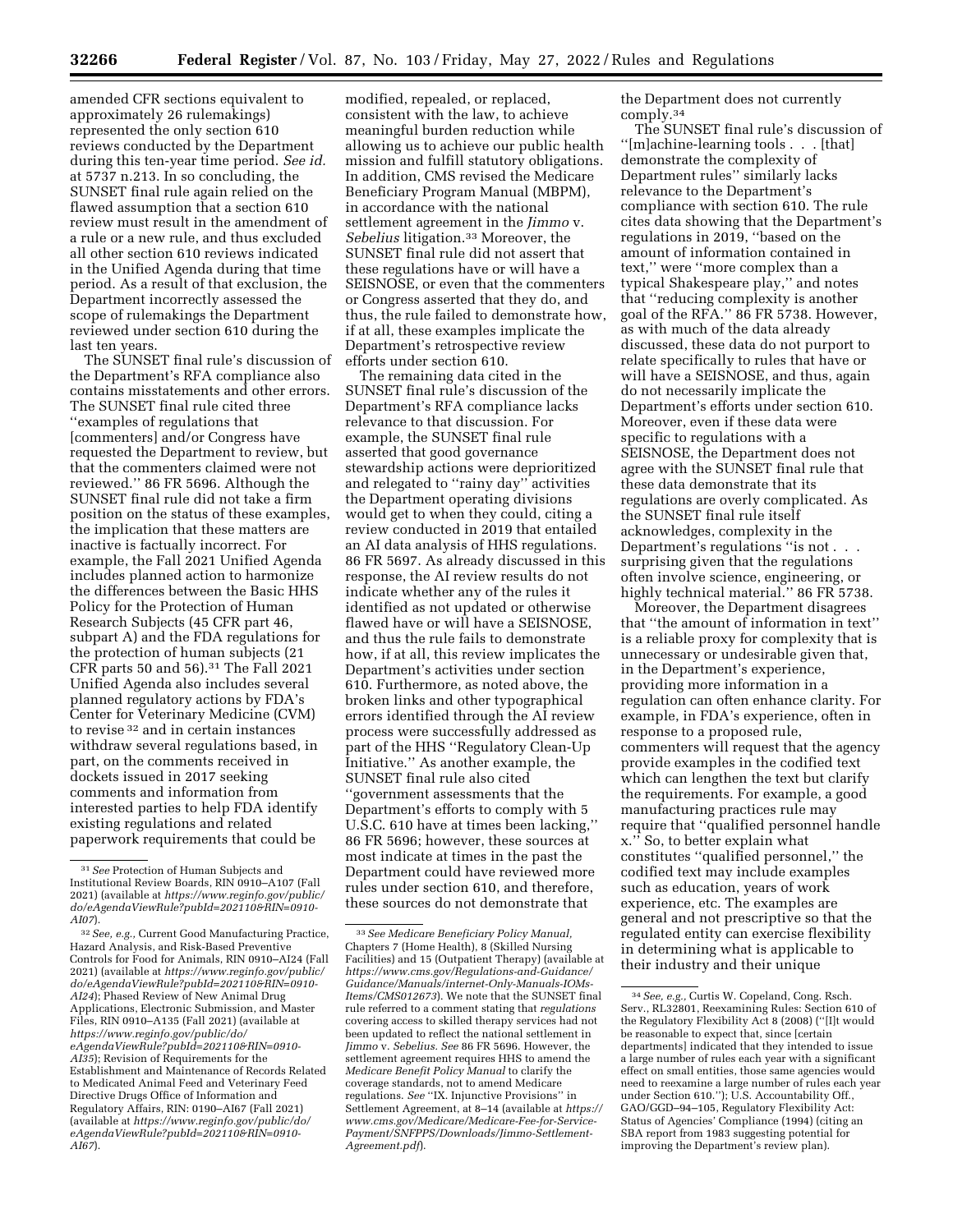manufacturing processes. Thus, while the codified text may be longer, it is not inherently more complex or burdensome.

## 3. Policy Considerations Related to Retrospective Review

*Comment:* Some commenters opposed finalizing the Withdrawal NPRM because, in their view, there is a need for HHS to conduct more retrospective review. Several commenters asserted that HHS regulations are outdated. One comment stated that greater retrospective review is needed because ''the costs of regulations frequently exceed what was projected at the time of promulgation,'' citing information from the preamble to the SUNSET final rule. Another comment stated that there is an ''overall lack of an evidentiary basis for many of [HHS's] regulations'' and cited a working paper 35 criticizing the Department's retrospective review and HHS regulations' identification of a problem that would be solved by the regulation. Several comments stated that widespread retrospective review is appropriate because, if the public must comply with HHS regulations, HHS should have to review them. Approximately ten identical anonymous comments stated that the Withdrawal NPRM should not be finalized because withdrawal or repeal of the SUNSET final rule would ensure Americans continue to be subject to costly, burdensome regulations and, before adding additional burdens on the American people, HHS should determine if its existing regulations are helping or harming them.

*Response:* HHS does not agree that the SUNSET final rule should be retained for any of the reasons cited by commenters. First, even assuming that HHS would benefit from more retrospective review, none of these comments explain why the onerous procedures and compressed timeframes of the SUNSET final rule are necessary or desirable to achieve that goal. Upon review, HHS believes that the procedures set forth in the SUNSET final rule would be a poor method for achieving the goal of improved regulations through retrospective review because the pressure created by the SUNSET final rule process would undermine the quality of the Department's reviews. The SUNSET final rule's focus on small-entity

impacts also does not seem directly responsive to these calls for large-scale reconsideration of HHS regulations.

Second, HHS does not agree that the commenters have demonstrated a need for widespread retrospective review. For example, HHS disagrees with the general proposition that its regulations are outdated. The only evidence offered to support these assertions is the evidence presented in the SUNSET final rule, which is discussed in the previous comment response. For example, commenters cited the fact that many HHS regulations issued prior to 1990 have not been edited. But that fact does not show that edits are *needed,* and it certainly does not show that the underlying policies of those regulations are flawed or that the regulations have impacts that should be reassessed. Similarly, the fact that broken links or typographical errors may exist in HHS regulations does not stand for a broader proposition that the underlying policies or impact analyses in the regulations are outdated. Nor is automatic expiration of a regulation an appropriate response to broken links or typographical errors in that regulation. Overall, HHS rejects the conclusion that our regulations are generally ''outdated'' because, as discussed throughout this preamble, we review regulations under many processes, regularly engage with stakeholders regarding the effects of our regulations, and craft regulations to be flexible and to account for technological advancement and changed circumstances over time.

HHS has also reconsidered the evidence presented in the SUNSET final rule concerning cost-benefit projections at the time of promulgation, and we now determine that it is of limited, if any, relevance to HHS. In particular, in order to reach the conclusion that limitations in ''government projections'' counsel in favor of widespread retrospective regulatory review specifically for HHS, the SUNSET final rule relied on a 2005 OMB report that compared pre- and post-regulation costbenefit calculations for 47 regulations at five agencies. However, the report did not include HHS or any HHS regulations.36 Moreover, the 2005 OMB report looked at rules dating back from

1975 to 1996.37 The SUNSET final rule also relied upon another study that evaluated OMB's 2005 report to Congress on the benefits and costs of Federal regulations and a 2005 analysis sponsored by the SBA, but this study did not evaluate any HHS regulations.38 In addition, the SUNSET final rule presented, as evidence of inaccuracies in regulatory cost-benefit analysis, a publication that looked at eight regulations and included only one HHS regulation, an FDA rule related to food safety.39 One single FDA regulation is not a sufficiently representative sample from which any generalizable conclusions may be drawn regarding HHS regulations. Finally, another study relied upon in the SUNSET final rule pertained to only one regulation promulgated by the Environmental Protection Agency (EPA) to address arsenic in drinking water.40 It is not possible to draw any conclusions about HHS regulations from a study looking at just one EPA regulation.

The Department also strongly disagrees that there is a lack of an evidentiary basis for many of its regulations. At the most basic level, the Department relies on evidence to guide it in its public health mission, including its rulemaking efforts. The economic analyses for rulemakings include qualitative and quantitative consideration of the impacts. Evidence, data, and analyses are considered to the extent available and are reflected in the RIAs for the regulations. The analyses and supporting data are included and made publicly available when the rulemaking is published. The same principles apply to the entire rulemaking.

We are also not persuaded that the working paper cited by the commenter supports the proposition that HHS's regulations lack an evidentiary basis. Critically, the paper limited its assessment to preliminary regulatory impact analyses accompanying proposed economically significant regulations. This approach discounts any additional evidence gathered between a notice of proposed rulemaking and publication of a final rule, including evidence from public

<sup>35</sup>Ellig, Jerry, ''Evaluating the Quality and Use of Regulatory Impact Analysis: The Mercatus Center's Regulatory Report Card 2008–2013'' Mercatus Center at George Mason University (July 2016) (available at *[https://www.mercatus.org/](https://www.mercatus.org/publications/regulation/evaluating-quality-and-use-regulatory-impact-analysis)  [publications/regulation/evaluating-quality-and-use](https://www.mercatus.org/publications/regulation/evaluating-quality-and-use-regulatory-impact-analysis)[regulatory-impact-analysis](https://www.mercatus.org/publications/regulation/evaluating-quality-and-use-regulatory-impact-analysis)*).

<sup>36</sup>OMB, Validating Regulatory Analysis: 2005 Report to Congress on the Costs and Benefits of Federal Regulations and Unfunded Mandates on State, Local, and Tribal Entities (2005), at 42 (available at *<https://perma.cc/R8LX-BQMJ>*) (comparing pre- and post-regulation cost-benefit data for regulations promulgated by the Occupational Safety and Health Administration, the National Highway Traffic Safety Administration, the Environmental Protection Agency, the Department of Energy, and the Nuclear Regulatory Commission).

<sup>37</sup> *Id.* 

<sup>38</sup>*See* 86 FR5697 (citing Winston Harrington, Grading Estimates of the Benefits and Costs of Federal Regulation, Res. for the Future, Discussion Paper 06–39 (2006)).

<sup>39</sup>*See* 86 FR 5698 (citing Richard Morgenstern, Retrospective Analysis of U.S. Federal Environmental Regulation, 9 J. of Benefit Cost Anal., no. 2., 285–304 (2018)).

<sup>40</sup>*See* 86 FR 5698 (citing Cynthia Morgan & Nathalie B. Simon, National primary drinking water regulation for arsenic: A retrospective assessment of costs, 5 J. Benefit Cost Anal. no. 2 (2014)).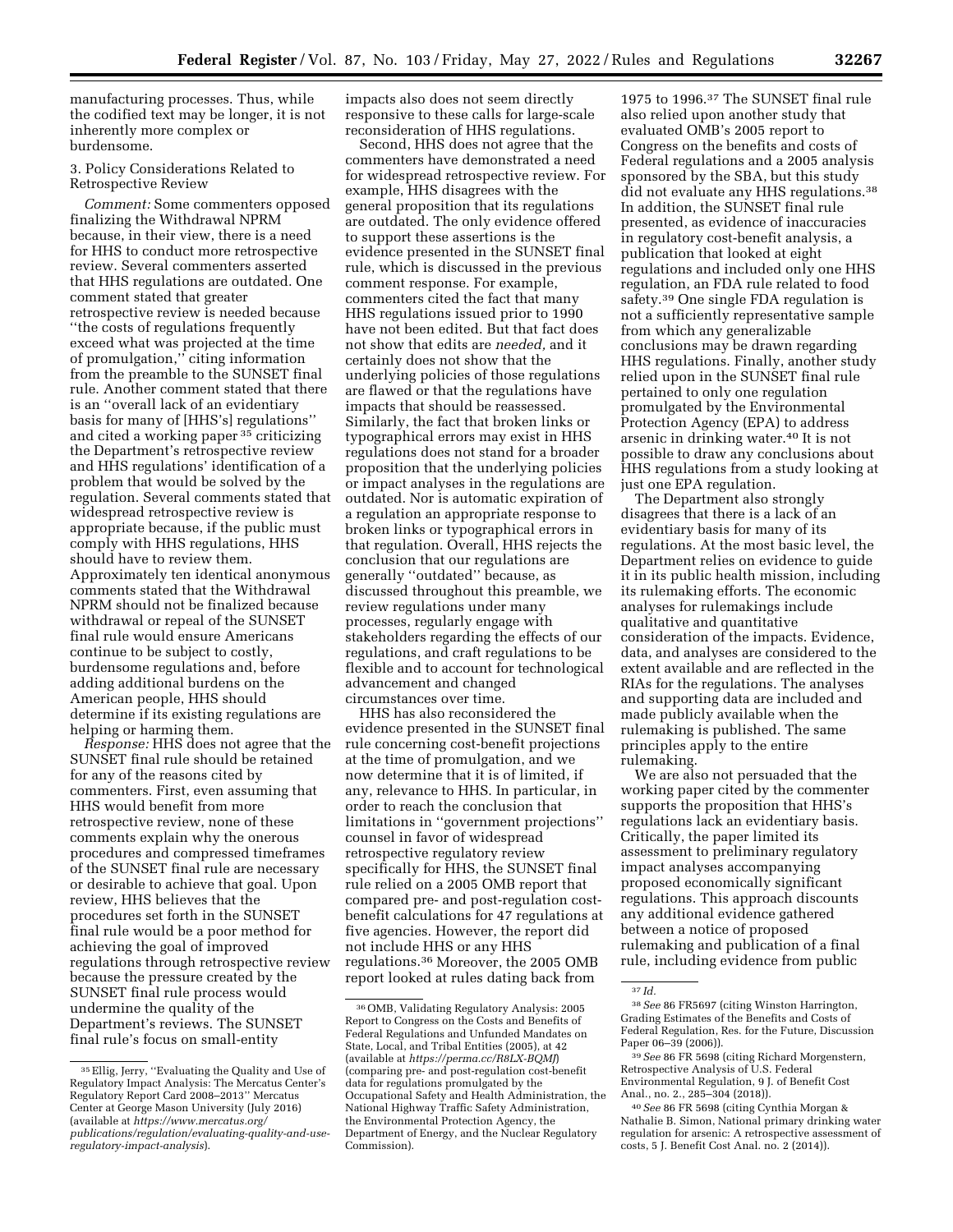comment incorporated into the final regulatory impact analysis. Thus, the commenter likely errs when transferring the findings of the report to finalized regulations, since HHS is more likely to publish final rules of actions that are justified. As an additional concern, the underlying report adopts several assessment criteria that do not speak to the quality of evidence presented in the preliminary regulatory impact analyses. For example, the paper awards points based on writing style, including whether the RIA is ''written in plain English (light on technical jargon and acronyms, well organized, grammatically correct, direct language used),'' and on how well a nonspecialist reader would understand the analysis, results, and conclusion. Although these factors may represent desirable practices, they do not relate to the evidentiary basis of a regulation. The commenter highlights the paper's findings related to retrospective review; however, this score relates to whether a preliminary regulatory impact analysis discusses whether ''the proposed rule establish[es] measures and goals that can be used to track the regulation's results in the future'' and whether it ''indicate[s] the data it will use to assess the regulation's performance in the future and establish[es] provisions for doing so?'' 41 Similarly, although these may represent desirable practices, they do not speak to the evidence contained in regulatory impact analysis of HHS regulations. Finally, we note that the paper covers proposed rules published between 2008 and 2013. It is quite likely that a more recent assessment would yield higher scores for HHS as regards some of the scoring criteria. For example, the paper assigned points based on accessibility, including whether an agency publishes proposed rules and RIAs on its website. FDA now maintains a website containing Economic Impact Analyses of FDA regulations, which contains links to at least 170 regulatory impact analyses the agency has developed since 2012.42 Other HHS agencies currently routinely publish preliminary RIAs in the same document as notices of proposed rulemaking in the **Federal Register**, which is also available online.<sup>43</sup> Thus, we anticipate that a more recent assessment of the availability of RIAs online would yield higher scores in this category. The report also assigned

41*[https://www.mercatus.org/system/files/Ellig-](https://www.mercatus.org/system/files/Ellig-Reg-Report-Card-Eval-v1.pdf)[Reg-Report-Card-Eval-v1.pdf.](https://www.mercatus.org/system/files/Ellig-Reg-Report-Card-Eval-v1.pdf)* Quotes are located on pages 14 and 94.

points based on the verifiability of the models and assumptions used in the analysis, including whether the RIAs include citations to sources that justify the models or assumptions. Since the time of the paper, HHS has updated its approach to valuing reductions in mortality risks in benefit-cost analysis by commissioning a criteria-driven review of the empirical literature on the value per statistical life (VSL),<sup>44</sup> and has published subsequent documentation of the Department's approach to updating the VSL to account for income growth and inflation.45 HHS also commissioned research on the approaches used to value changes in time use and research on estimating impacts related to medical costs in RIAs, publishing conceptual frameworks and best practices on each of these topics.<sup>4647</sup> HHS also published Guidelines for Regulatory Impact Analysis in 2016, which includes best practices for conducting prospective and retrospective analysis.48 Since HHS RIAs routinely reference these documents, as well as the models and assumptions contained in these documents, we anticipate that a more recent assessment of the verifiability of the models and assumptions used in RIAs would also yield higher scores in this category.

The Department also does not agree that the fact that regulated entities must comply with HHS regulations is a reason to retain the SUNSET final rule. The commenters appear to suggest that widespread review of regulations is needed as a sort of *quid pro quo* for regulated entities to comply with those regulations. But to the extent that these comments are purporting to protect the

46Office of the Assistant Secretary for Planning and Evaluation, U.S. Department of Health and Human Services, ''Valuing Time in U.S. Department of Health and Human Services Regulatory Impact Analyses: Conceptual Framework and Best Practices'' (June 2017) (available at *[https://](https://aspe.hhs.gov/reports/valuing-time-us-department-health-human-services-regulatory-impact-analyses-conceptual-framework) [aspe.hhs.gov/reports/valuing-time-us-department](https://aspe.hhs.gov/reports/valuing-time-us-department-health-human-services-regulatory-impact-analyses-conceptual-framework)[health-human-services-regulatory-impact-analyses](https://aspe.hhs.gov/reports/valuing-time-us-department-health-human-services-regulatory-impact-analyses-conceptual-framework)[conceptual-framework](https://aspe.hhs.gov/reports/valuing-time-us-department-health-human-services-regulatory-impact-analyses-conceptual-framework)*).

47Office of the Assistant Secretary for Planning and Evaluation, U.S. Department of Health and Human Services, ''Estimating Medical Costs for Regulatory Benefit-Cost Analysis: Conceptual Framework and Best Practices'' (June 2017) (available at *[https://aspe.hhs.gov/reports/](https://aspe.hhs.gov/reports/estimating-medical-costs-regulatory-benefit-cost-analysis-conceptual-framework-best-practices)  [estimating-medical-costs-regulatory-benefit-cost](https://aspe.hhs.gov/reports/estimating-medical-costs-regulatory-benefit-cost-analysis-conceptual-framework-best-practices)[analysis-conceptual-framework-best-practices](https://aspe.hhs.gov/reports/estimating-medical-costs-regulatory-benefit-cost-analysis-conceptual-framework-best-practices)*). 48*[https://aspe.hhs.gov/reports/guidelines-](https://aspe.hhs.gov/reports/guidelines-regulatory-impact-analysis)*

*[regulatory-impact-analysis.](https://aspe.hhs.gov/reports/guidelines-regulatory-impact-analysis)* 

interests of regulated entities, HHS does not agree that the SUNSET final rule protects those interests. We have now determined, as discussed in Section VI, that the quantified costs of the rule far outstrip the quantified benefits, and the expiration provision threatens the basic regulatory frameworks on which regulated entities rely. Furthermore, the Department has finite resources, and we seriously doubt that deploying those resources for roving review under the SUNSET final rule, rather than other initiatives important to regulated entities, is in these entities' interest. We note that almost no regulated entities submitted comments in support of the SUNSET final rule.

Although some commenters stated that HHS regulations generally are burdensome, these commenters did not identify any specific regulations or offer support for their assertions. In any event, we disagree with the assertion. HHS regulations enhance public health, safety, and welfare and provide significant cost savings by, for example: Facilitating the implementation of programs to benefit millions of stakeholders, including underserved populations; preventing serious harm to the public; providing clarity and consistency across the public health spectrum to streamline compliance with statutory requirements; creating a level playing field for businesses; and boosting consumer confidence.

In general, HHS agrees that there is value in retrospective review, but it must weigh that value against the value of other competing regulatory objectives that may be of equal or greater importance. Weighing those considerations, the Department has determined that the SUNSET final rule is not an appropriate way to achieve the goals of retrospective review.

*Comment:* Some commenters stated that the SUNSET final rule should be retained because it provides benefits to the public. These commenters stated, for example, that the rule: allows HHS to consider new developments in science and medicine, better respect legal rights of conscience and religion, and perform more accurate cost-benefit analyses; gives ''recurring departmental attention to the impact of HHS regulations on small and independent businesses;'' increases accountability to real-world impacts; and makes sure that regulations ''do not unnecessarily burden the American public through sheer inertia.'' Some commenters stated that the rule would ''eliminate red tape,'' lead to ''faster economic growth'' and ''significant economic benefits,'' and ''save lives.'' Certain policy advocacy groups suggested that the

<sup>42</sup>*[https://www.fda.gov/about-fda/reports/](https://www.fda.gov/about-fda/reports/economic-impact-analyses-fda-regulations) [economic-impact-analyses-fda-regulations.](https://www.fda.gov/about-fda/reports/economic-impact-analyses-fda-regulations)*  43*[https://www.federalregister.gov/.](https://www.federalregister.gov/)* 

<sup>44</sup>Robinson, L.A., & Hammitt, J.K., ''Valuing reductions in fatal illness risks: Implications of recent research,'' 25(8) Health Economics 1039–52 (2016).

<sup>45</sup>Office of the Assistant Secretary for Planning and Evaluation, U.S. Department of Health and Human Services, ''Appendix D: Updating Value per Statistical Life (VSL) Estimates for Inflation and Changes in Real Income'' (June 2021) (available at *[https://aspe.hhs.gov/reports/updating-vsl](https://aspe.hhs.gov/reports/updating-vsl-estimates)[estimates](https://aspe.hhs.gov/reports/updating-vsl-estimates)*).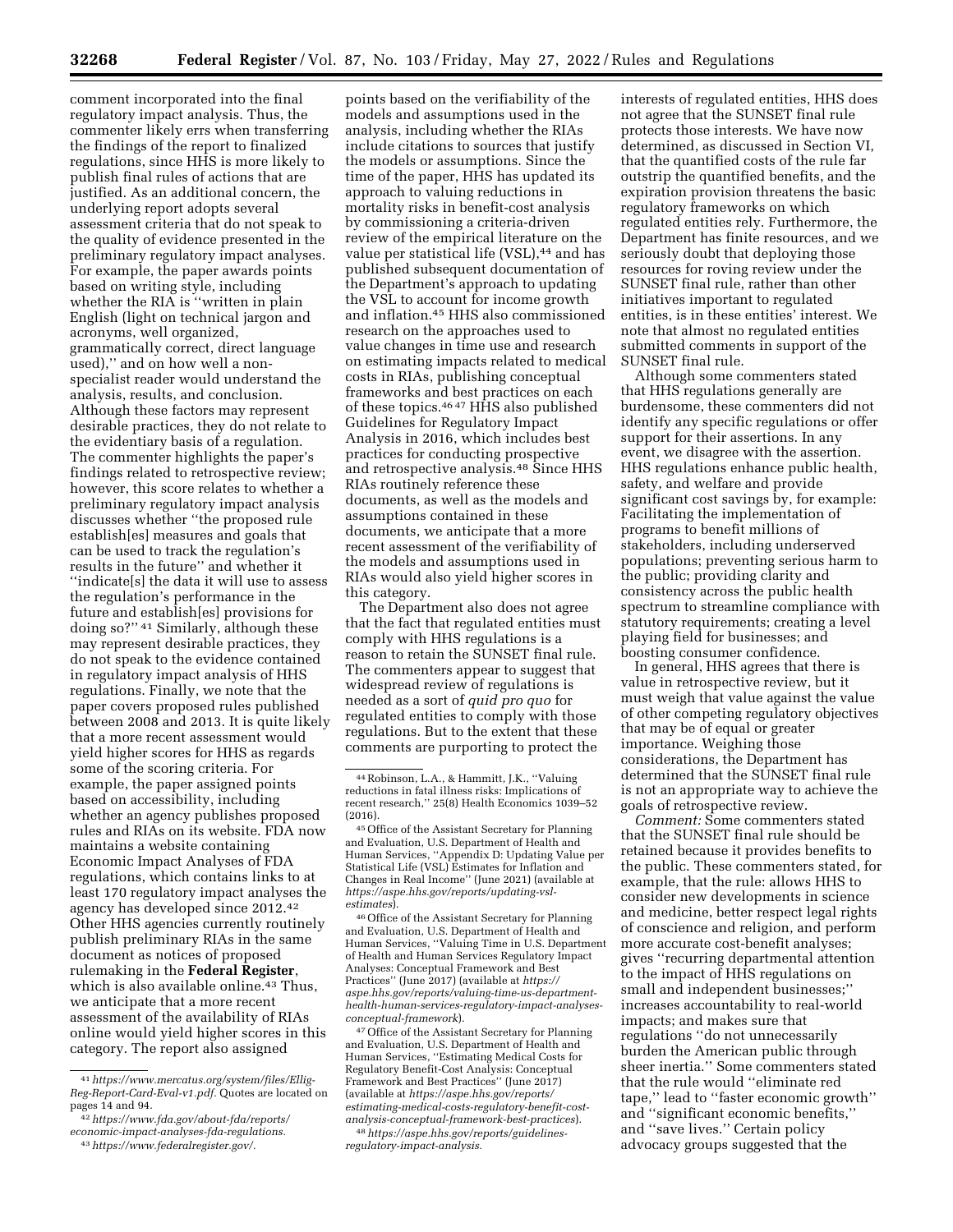SUNSET final rule benefits individuals because it provides a mechanism for every American to have their voice heard.

*Response:* HHS does not agree that the SUNSET final rule should be retained based on these purported benefits. First, HHS considers matters of conscience and religion as relevant and appropriate as a matter of course, and has an Office for Civil Rights to address such issues as they arise. We do not see how conducting retrospective reviews under SUNSET final rule is necessary or even helpful to better respect legal rights of conscience and religion.

Second, for the purported benefits of eliminating red tape, faster economic growth, significant cost savings and other types of broad economic benefits, and saved lives, HHS considers these speculative and not obviously attributable to the SUNSET final rule. The commenters make a number of leaps in their analysis to assert these benefits. For example, they assume that (1) regulations would be amended or rescinded following review under the SUNSET final rule; (2) these amendments and rescissions would have overall economic and/or lifesaving benefits; and (3) no other Department processes would result in these same amendments or rescissions. We disagree both with these assumptions and the chain of reasoning leading to the conclusion that the SUNSET final rule would necessarily have these benefits. As discussed in more detail in our preliminary and final regulatory impact analyses, *see* 86 FR 59922 and Section VI, the benefit attributable to the SUNSET final rule is the benefit of any information learned from completing the assessments and reviews. We note that the SUNSET final rule's regulatory impact analysis, similarly, contained very little discussion of benefits and did not quantify any benefits of the rule. 86 FR 5749.

Third, for the purported benefit of helping individuals—for example, by making it easier for them to participate in the process of regulatory review and have their voices heard—we do not agree that the SUNSET final rule would provide that benefit. Our view, which is informed by many comments on this subject as discussed in detail above, is that the SUNSET final rule generally harms individuals. The rule poses harm through, among other things, Department and stakeholder diversion of resources away from other important initiatives, uncertainty, and loss of regulatory programs through expiration. And, with respect to regulations that automatically expire, there will have

been no notice and comment process for the expiration of those specific regulations. Even considering in a vacuum the purported benefit of increased stakeholder participation, our regulatory impact analysis recognizes that the approach of the SUNSET final rule creates greater costs for stakeholders. Furthermore, the sheer volume of rulemakings under assessment and review risks overwhelming individual commenters and preventing their participation.

Fourth, for the remaining benefits asserted by commenters, such as incorporating new scientific information and updating impact analyses, HHS recognizes that these could be potential benefits of an appropriately targeted and manageable retrospective review scheme. Thus, the RIA notes that the final withdrawal rule will result in forgone information as a result of not performing the SUNSET final rule's assessments and reviews. See Section VI below. However, we disagree that the SUNSET final rule would have generated significant benefits in these areas that outweigh the costs. Among other things, the pace and scope of assessments and reviews, combined with the threat of expiration, would likely curtail the careful and thorough deliberation needed to produce these types of benefits and could reduce the quality of regulatory reviews. Moreover, because HHS already undertakes regulatory review under the RFA and otherwise, benefits in these areas, if any, would only be incremental over the ones already produced.

In light of the limited nature of the potential benefits, and balancing those potential benefits against the significant harms of the rule (which include, for example, resource diversion from other key programs, uncertainty, and the potential loss of regulations through the expiration mechanism), the Department has determined that the SUNSET final rule should be withdrawn. The Department recognizes that it previously concluded, in the SUNSET final rule, that the value of the rule's retrospective review program outweighed any harms associated with the rule. However, the Department has since identified multiple flaws in its prior analysis that have led it to reconsider and reverse this conclusion. Among other things, finalization of the SUNSET final rule was premised on a miscalculation of the resources needed to comply with the rule. Because of that error, the analysis in the SUNSET final rule failed to recognize the effects the rule would have on other key programs and initiatives and the likelihood of expiration. The Department also

previously miscalculated the substantial burdens the rule would place on stakeholders. Overall, HHS now recognizes that any informational benefits of the rule are greatly outweighed by its harms, and that the rule is irreconcilable with the Department's public health mission. Thus, HHS is withdrawing this rule.

*Comment:* Several commenters referred to various E.O.s issued over the years related to retrospective review. One of these commenters stated that HHS, in withdrawing the SUNSET final rule, must consider compliance with the E.O.s identified in the preamble to that rule.

*Response:* First, we note that many of the E.O.s referred to in these comments or identified in the SUNSET final rule have been revoked, including E.O. 12044, E.O. 12291, E.O. 12498, E.O. 13771, and E.O. 13924. Thus, there is no requirement or expectation of ''compliance'' with these E.O.s.

Second, HHS has considered these E.O.s and does not agree that they provide support for retaining the SUNSET final rule. Most of these E.O.s direct agencies to develop plans for the periodic review of existing significant regulations to determine whether any such regulations should be modified or repealed so as to make the agency's regulatory program more effective or less burdensome. One E.O. focuses on public engagement and OMB reporting with respect to the same scope of retrospective review. HHS already took various actions in response to these E.O.s, including publishing a plan and soliciting comments.49 Moreover, the E.O.s have a different purpose and focus than the SUNSET final rule, which purports to focus on minimizing the impacts of regulations on small entities. *See, e.g.,* 86 FR 5751 (defining ''Review'' as ''a process . . . the purpose of which shall be to determine whether Sections [of the CFR] . . . should be continued without change, or should be amended or rescinded, consistent with the stated objectives of applicable statutes, to minimize any significant economic impact of the Sections upon a substantial number of small entities.'').

Thus, we disagree that the E.O.s constitute a reason to retain the SUNSET final rule.

*Comment:* In the Withdrawal NPRM, the Department invited comment on the experience of states and foreign governments implementing laws requiring ''sunset reviews.'' A few

<sup>49</sup>More information about HHS's actions, including HHS's plan, progress on the plan, and public engagement, is available here: *[https://](https://www.hhs.gov/open/retrospective-review/index.html) [www.hhs.gov/open/retrospective-review/](https://www.hhs.gov/open/retrospective-review/index.html) [index.html.](https://www.hhs.gov/open/retrospective-review/index.html)*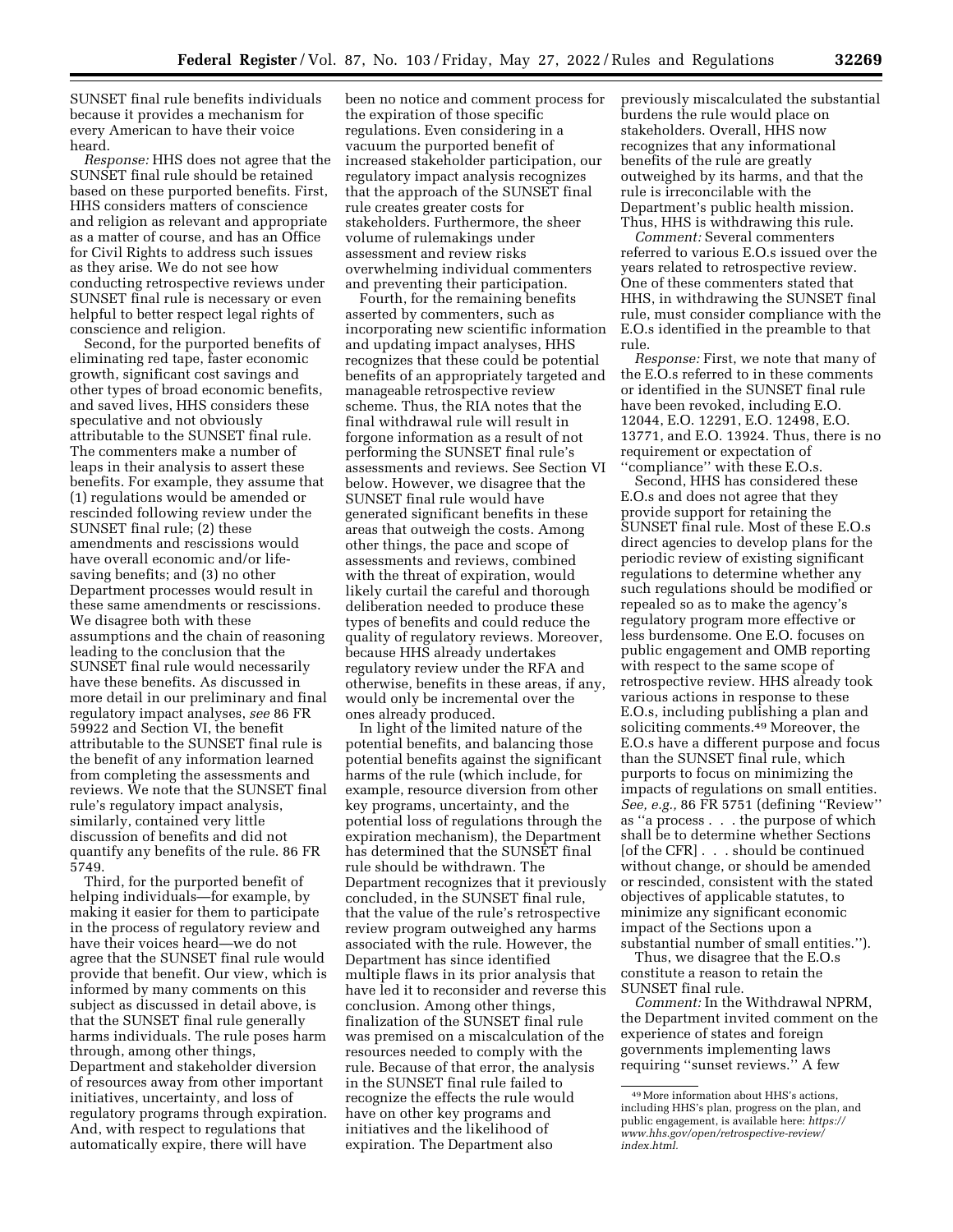commenters provided an assessment of the positive experience some states and foreign governments have had with implementing their own sunset laws. These commenters opposed the Withdrawal NPRM and pointed to the experience of North Carolina, Missouri, and Texas, whose state legislatures have each established a sunset law and a process for the review of state regulations that feature a sunset mechanism. One commenter stated that North Carolina's process, under which all agency rules are slated for automatic repeal in 10 years unless reviewed, resulted in the repeal of about one state rule out of every ten reviewed. A second comment described the cost savings attributed to the Texas Sunset Advisory Commission. A third comment noted that Missouri connects a sunset provision to a five-year periodic review requirement in a manner very similar to the SUNSET final rule. In contrast, a comment submitted by the North Carolina attorney general, together with 19 other State attorneys general, expressed support for withdrawing the SUNSET final rule, noting that the SUNSET final rule posed a direct threat to their states' health care systems and the health and safety of their residents.

*Response:* We appreciate that the commenters provided information in response to our request. The SUNSET final rule cited the experience of states and foreign governments as a justification for the rule, noting that the mechanism of retrospective review being implemented by the SUNSET final rule was informed by the experience of states and other jurisdictions that allow for the automatic expiration of regulations subject to review. *See* 86 FR 5700 (''experience in the States suggests that sunset provisions can be an important tool to ensure reviews take place''). However, the SUNSET final rule did not account for myriad ways in which those state and international frameworks cited are considerably different from each other, nor did it account for their considerable differences with the SUNSET final rule.50

The Department has given further consideration to differences between state sunset laws, such as those of North Carolina, Missouri, and Texas, and the HHS SUNSET final rule. These differences include the legislative origins, implementation, operations, governing administrative law requirements, and the scope, breadth and volume of regulations. More specifically, the states' experience with their sunset laws is of limited relevance to HHS because of the vastly greater scope of national regulations that impact tribal, state and local governments, and international stakeholders; the corresponding greater extent of the economic and public health impacts of the regulations; the amount of Department and stakeholder resources consumed by that larger scope; and differences in governing law, including the APA. We now conclude that the differences are so stark the states' experiences have limited relevance for the Department and do not support retention of the SUNSET final rule.

For example, with respect to North Carolina, the initial assessment outlined in its sunset law does not entail the multi-factor review and assessment required by the SUNSET final rule to evaluate whether a regulation has significant economic impact on a substantial number of small entities. Rather, the North Carolina law enacted by the General Assembly entails periodic review and expiration based on whether the rule is ''necessary with substantive public interest," "necessary without substantive public interest,'' or ''unnecessary.'' 51 Given that this framework is starkly different from the framework in the SUNSET final rule, and given the differences in the breadth and complexity of the underlying HHS regulations as compared to state regulations, the state experience implementing its own law does not shed much light on how implementation of the SUNSET final rule would impact the Department and its stakeholders. For example, the state experience does not inform the extent of Federal resources which would be diverted from addressing public health goals to undertake the scale and pace of reviews required by the SUNSET final rule, and potentially defend against challenges to each of those actions.

The commenter also contended that continuing to create regulations without revisiting them is irresponsible because,

with decades passing by without review, it is reasonable and likely to expect some portion, possibly sizeable, of HHS rules to be obsolete. The commenter asserted that North Carolina's experience with regulatory review supports this assertion. We disagree. The commenter's characterization of HHS regulations was conclusory and not grounded in any actual evaluation of current HHS regulations. In particular, it failed to take into account the regulatory reviews that have taken place and it assumes without evidence that the passage of time alone makes regulations obsolete. However, as discussed in greater detail elsewhere in this section, many regulations remain unchanged because they work as intended. For example, regulations that establish product standards or public service programs may not need periodic updates and their automatic expiration would cause public harm.

Under the Texas Sunset Law, the Texas Legislature sets an expiration date in an agency's authorizing statute and a review cycle to determine whether the Agency should be automatically abolished on this date or continued. As part of a review cycle, the Agency must submit a self-evaluation report, the public is invited to submit comments, and then the Texas Sunset Advisory Commission, a legislative advisory body, reviews the information and makes a recommendation whether to abolish or continue the agency. If the recommendation is for the Agency to continue, the Legislature must pass a bill to continue the Agency. As explained by Sunset Advisory Commission, in the self-evaluation report agencies describe their mission, functions, and programs, provide operational and performance data, and identify potential issues and opportunities for change through the Sunset process.52 Thus, the Texas agencies are not required to provide an assessment or review of their regulations. Because this scheme differs so vastly from the SUNSET final rule, Texas is not an appropriate model or comparator for the SUNSET final rule.

With respect to Missouri, we already explained that the quantity of regulations subject to review in that state represents a small fraction of HHS regulations, and their substantive scope is far more limited. *See* Section V.B.3. We also note that it was the Missouri General Assembly that enacted

<sup>50</sup>*See, e.g.,* N.D. Cent. Code 28–32–18.1 (permitting amendment or repeal of rules without complying with the other requirements of North Dakota's Administrative Agencies Practice Act relating to adoption of rules); 75 OK Stat section 75–307.1 (2014) (directing the Oklahoma House and Senate to conduct rule review); Tenn. Code Ann. section 4–56–102 (limiting review to procurement rules). One state cited had repealed its sunset provision. Rhode Island created an Office of Regulatory Reform to review proposed and existing rules and regulations, but the statutory provision requiring all agencies to conduct periodic review of rules was repealed. *See* R.I. Gen. Laws Ann. tit. 42, ch. 64.13; *see also* 2016 R.I. Pub. Laws 206 (June

<sup>29, 2016) (</sup>repealing section 42–35–3.4 of Rhode Island's Administrative Procedures Act).

<sup>51</sup>N.C. Gen. Stat section 150B–21.3A, ''Periodic Review and Expiration of Existing Rules.''

<sup>52</sup>Sunset Advisory Commission, ''Sunset in Texas 2022–2023,'' 88th Legislature (Sept. 2021) (available at *[https://www.sunset.texas.gov/public/](https://www.sunset.texas.gov/public/uploads/files/reports/Sunset%20in%20Texas%202022-23.pdf) [uploads/files/reports/Sunset%20in%20Texas](https://www.sunset.texas.gov/public/uploads/files/reports/Sunset%20in%20Texas%202022-23.pdf) [%202022-23.pdf](https://www.sunset.texas.gov/public/uploads/files/reports/Sunset%20in%20Texas%202022-23.pdf)*).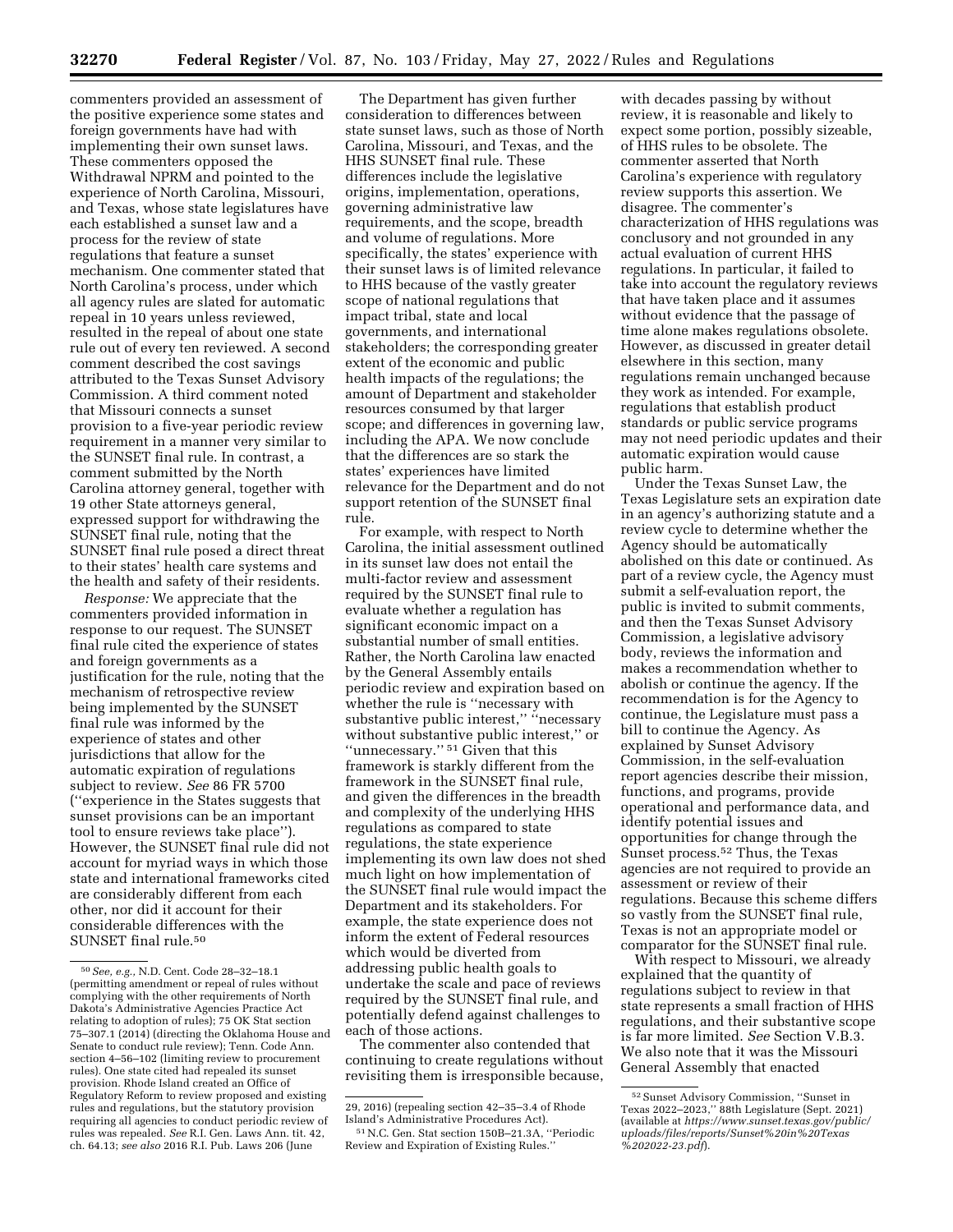legislation directing State agencies to conduct periodic review of rules and rendering rules void if the agency fails to timely file a report on their review.<sup>53</sup> Thus, the Missouri example does not show that the relevant agencies themselves view this type of sunset framework as advantageous or beneficial to their missions or that they would choose of their own volition to allocate their resources in this manner. In contrast, Congress has not directed the Department or any other agency, under the RFA or any other statute, to adopt a sunset mechanism for their regulations.

One commenter also cited an Organisation for Economic Cooperation and Development (OECD) 54 report on the ex post review of laws and regulations and reiterated that the SUNSET final rule acknowledges that some countries have sunset provisions. However, no commenters provided substantive information about the experience of foreign governments adopting such laws. Thus, the Department concludes that the resource allocations of foreign governments, and approaches adopted in countries not bound by the U.S. APA, are not instructive for one department of the U.S. Government to adopt unilaterally.

The comment submitted by the North Carolina attorney general and 19 other State attorneys general in favor of withdrawing the SUNSET final rule, reflects that these attorneys general do not share the views of the commenters discussed above. Despite a comment indicating the lack of reports of accidental expirations of regulations encountered, for example, in North Carolina's regulatory reform process, the attorneys general stated that the considerably different process embodied by the SUNSET final rule would threatens their states' health care systems and the health and safety of their residents. We agree with this comment and find it notable that an attorney general from a state with sunset provisions does not find their experience with the sunset law to be beneficial enough to encourage HHS to adopt its own. In sum, as discussed above, we conclude that the states' experience with sunset laws do not support retention of the SUNSET final rule.

## *D. Other Legal Comments*

In issuing the Withdrawal NPRM, the Department explained that questions had been raised in comments on the SUNSET proposed rule as to whether the SUNSET final rule is consistent with the procedural and substantive requirements of the APA. 86 FR 59921. Commenters on the Withdrawal NPRM discussed these and other legal issues. Below, we respond to the comments on (1) the legal issues with the SUNSET final rule, (2) legal arguments regarding this withdrawal proceeding, (3) proposed modifications to the SUNSET final rule, and (4) other legal issues raised in comments.

1. Legal Objections to the SUNSET Final Rule

*Comment:* Multiple comments stated that the expiration portion of the SUNSET final rule violates the APA because, to amend or repeal a rule under the APA, an agency must conduct a notice-and-comment process specific to the individual rule being amended or repealed. Various comments identified regulations subject to the expiration provision whose elimination would likely cause harm to the public, and stated that HHS was obligated to consider the seriousness of these potential harms. Other comments stated that the expiration provision was unlawful for other reasons, such as that it lacked or was contrary to statutory authority.

One commenter disagreed, arguing that the expiration provision is consistent with the APA because HHS followed the APA's rulemaking procedure in adopting the SUNSET rule and because ''the Sunset Rule merely encoded what the RFA already contemplates.'' Another commenter stated that HHS must ''specifically address the inconsistency between its current view that the SUNSET Rule stands on a legally questionable footing, and its prior conclusion that it was legally sound under the RFA.''

*Response:* The Department agrees with commenters who raised questions about lawfulness of the expiration provision. Specifically, we have serious concerns that the SUNSET final rule's automatic expiration provision, as constructed, was not adequately justified under the APA. Similarly, we also question whether the SUNSET proposed rule was sufficiently detailed to provide adequate notice and an opportunity to comment on the potential expiration of each and every regulation covered under the SUNSET final rule.

''The APA's arbitrary-and-capricious standard requires that agency action be reasonable and reasonably explained.'' *FCC* v. *Prometheus Radio Project,* 141 S. Ct. 1150, 1158 (2021). An ''agency must examine the relevant data and articulate a satisfactory explanation for its action including a 'rational connection between the facts found and the choice made.' '' *State Farm,* 463 U.S. at 43 (quoting *Burlington Truck Lines, Inc.* v. *United States,* 371 U.S. 156, 168 (1962)). That explanation must show that ''the decision was based on a consideration of the relevant factors.'' *Id.* If the agency has ''entirely failed to consider an important aspect of the problem,'' the rule is ''normally . . . arbitrary and capricious.'' *Id.* These principles apply in full force to agency decisions to amend or repeal regulations. *See generally id.* In particular, when an agency changes course, including by amending a regulation, ''a reasoned explanation is needed for disregarding facts and circumstances that underlay or were engendered by the prior policy.'' *FCC* v. *Fox TV Stations, Inc.,* 556 U.S. 502, 515–16 (2009).

As discussed, the SUNSET final rule would have amended thousands of regulations to schedule their expiration if the Department failed to conduct assessments and reviews on a certain timetable. In addressing this subject, the Department did not provide any particularized consideration of the regulations subject to expiration. It did not consider the specific ''facts and circumstances that underlay'' these regulations, such as the statutory directives and public health problems that these regulations address and that would be left unaddressed upon expiration.55 It also did not consider the specific ''facts and circumstances that . . . were engendered'' by these regulations, such as any reliance interests that may have developed based on the regulations. The Department did not even *identify* these specific facts and circumstances for the covered regulations, let alone treat them as

<sup>53</sup>Missouri Rev. Stat., Title XXXVI section 536.175.5.

<sup>54</sup>The OECD is forum where 37 democratic governments with market-based economies collaborate to develop policy standards to promote sustainable economic growth. *See [https://](https://www.state.gov/the-organization-for-economic-co-operation-and-development-oecd/) [www.state.gov/the-organization-for-economic-co](https://www.state.gov/the-organization-for-economic-co-operation-and-development-oecd/)[operation-and-development-oecd/.](https://www.state.gov/the-organization-for-economic-co-operation-and-development-oecd/)* 

<sup>55</sup>For example, the SUNSET final rule amended an FDA regulation requiring an investigational medical device to disclose that it is ''[l]imited . . . to investigational use.'' 21 CFR 812.5(a). This regulation responds to a legislative directive to establish an investigational device program, the public-health need to establish safeguards for investigational use, and the specific circumstance that investigational devices could be diverted for ordinary patient use. Merely by introducing the possibility of expiration of this regulation without any replacement, the SUNSET final rule undermines these legislative objectives, threatens basic public-health protections, and creates uncertainty in the marketplace about the status of this requirement. But these factors were not considered when this regulation was amended by the SUNSET final rule.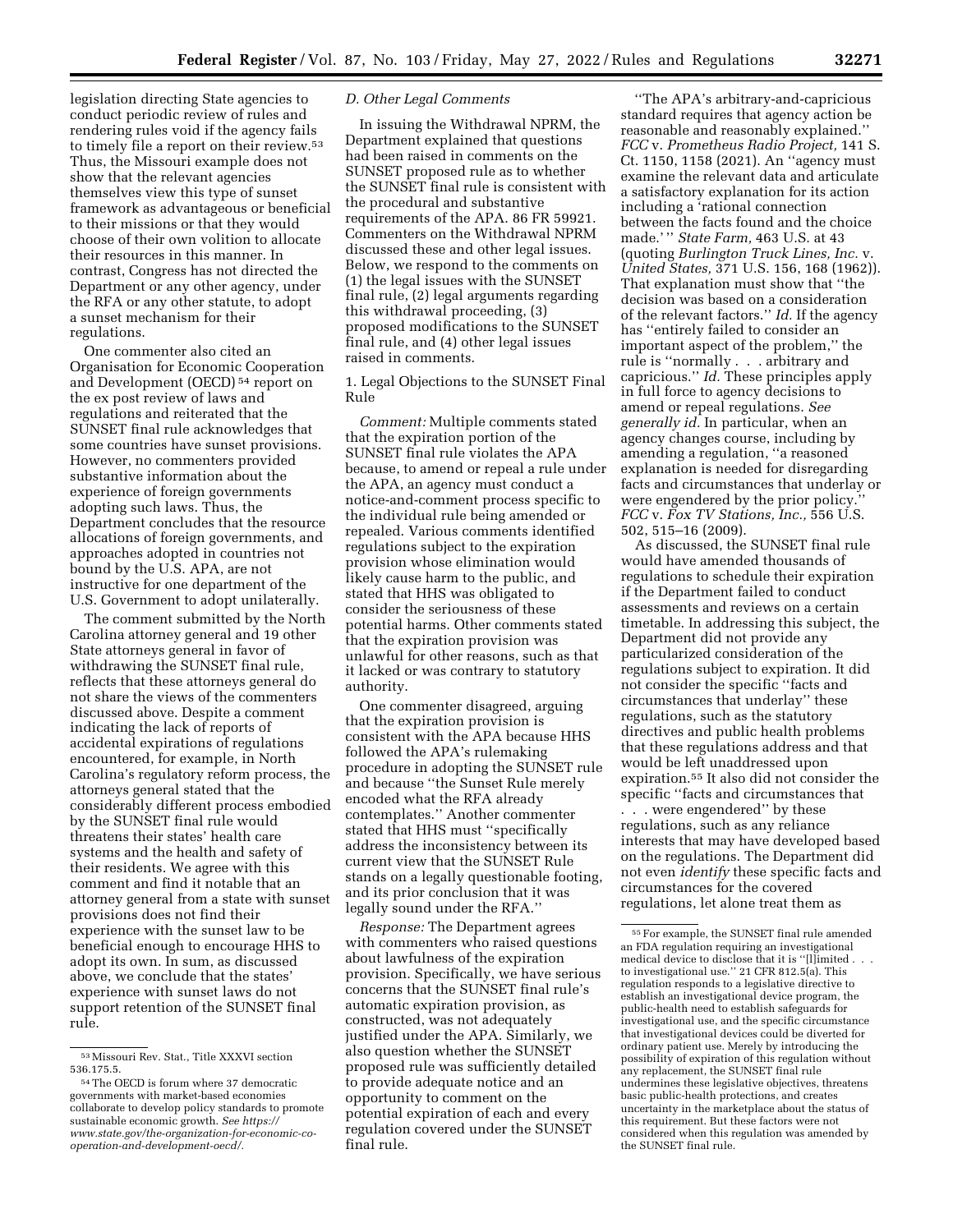relevant factors and weigh them against any perceived advantages of the SUNSET final rule. In addition, the Department did not address the various statutory purposes that would be undermined by expiration. Congress empowered the Department to act through its grants of authority, but there is no evidence that the Department considered those legislative goals or considered the expiration amendments in light of those goals. The expiration amendments were promulgated on a scale that made it nearly impossible to generate this type of particularized analysis or explanation.

Instead, the Department offered the categorical rationale that ''the benefits of retrospective review, and the need to strongly incentivize it, are so great that the risk of a regulation inadvertently expiring is justified by the benefit of institutionalizing retrospective review in this manner.'' 86 FR 5723. One commenter asserted that this type of rationale, focusing solely on benefits and importance of retrospective review, meets the satisfactory explanation requirement in the APA. However, the Department now questions that assertion. We doubt that this one-sided explanation, which considers none of the facts, circumstances, or goals of the regulations subject to expiration, would enable a court to conclude that the expiration amendment was reasonable and reasonably explained. Ultimately, the Department failed to genuinely grapple with the potential harms of each amended regulation expiring, and the Department now acknowledges that those harms are unquestionably ''relevant factors.''

The Department recognizes that it previously stated that it was ''considering the important factors'' in the SUNSET final rule, but this bare assertion is belied by the fact that the rule did not elaborate on any factors other than the benefits of retrospective review. 86 FR 5716. The Department also stated that it had ''provide[d] the reasoned explanation that would be required if it were a change in policy,'' but, as previously noted, the Department did not provide any explanation addressing the relevant factors. *Id.* at 5702. In addition, in the final rule, HHS stated that it ''considered each individual Department regulation'' in connection with deciding whether to exempt the regulation from the scope of the SUNSET final rule. *Id.* at 5703. However, courts have found that ''[s]tating that a factor was considered

. is not a substitute for considering it,'' *Getty* v. *Fed. Sav. & Loan Ins. Corp.,*  805 F.2d 1050, 1055 (D.C. Cir. 1986),

and the record does not provide further evidence of Departmental consideration of the individual covered regulations. On the contrary, the SUNSET final rule contains a list of various regulations that commenters had proposed for exemption from the SUNSET final rule and then concludes, without explanation, that the regulations would not be exempt. 86 FR 5736. This bare conclusion appears to be directly at odds with the Department's obligations under the APA to consider the relevant factors and adequately explain its decision.<sup>56</sup>

The legal defects described above concerning the SUNSET final rule's amendments to regulations are the same, only magnified, in the circumstance that the SUNSET final rule results in the automatic expiration of a regulation. As reflected elsewhere in this preamble, the Department has determined that it is likely that at least some amended regulations would expire because of overburdened resources. Even if that were not immediately the case, this framework would allow a future administration with a deregulatory agenda to strategically repeal regulations through inaction. In the event of such expiration, the Department would be reversing course on a policy embodied in a regulation without any specific analysis of, or justification for—and without notice and an opportunity to comment on—the expiration, including the original motivating factors for issuing the regulation and potential relevant reliance interests. The Department likewise appears not to have examined whether expiration—without notice and comment—would be consistent with the HHS agency's decision not to impose a termination date when it promulgated the rule in question. But, as noted above, when an agency changes course, such as by repealing a regulation, ''a reasoned explanation is needed for disregarding facts and circumstances that underlay or were engendered by the prior policy.'' *Fox,* 556 U.S. at 515–16.

The failure to consider reliance interests, in particular, presents a substantial legal concern in light of the

Supreme Court's admonition that ''[w]hen an agency changes course, . . . it must be cognizant that longstanding policies may have engendered serious reliance interests that must be taken into account.'' *Dep't of Homeland Sec.* v. *Regents of the Univ. of Cal.,* 140 S. Ct. 1891, 1913 (2020) (internal quotations omitted). The Court held that agencies in the midst of policy change are ''required to assess whether there were reliance interests, determine whether they were significant, and weigh any such interests against competing policy concerns.'' *Id.* at 377. The Department's regulations, which affect a significant sector of the American economy, undoubtedly could have engendered varying degrees of reliance, and the expiration of those regulations could undermine any such reliance interests. At the time that a particular regulation expires under the SUNSET final rule, however, the Department would not have considered any of those regulationspecific interests.

In the SUNSET final rule, HHS acknowledged the significant potential for there to be reliance interests in existing HHS regulations. For example, it stated that it had increased the length of time before the first expiration date from two years to five years in order to give ''the regulated community . . . five years to adjust to the changes made by this final rule, so any reliance interests are significantly reduced as compared to the proposed rule.'' 86 FR 5709. The Department has reconsidered this statement and has determined that this additional length of time is unlikely to significantly reduce reliance interests because the public would not know, likely for most of the five-year time period, whether a regulation would actually expire. In any event, the Department did not supply the particularized analysis regarding reliance interests contemplated by the Supreme Court, and the Department now doubts that this approach is lawful under the APA.57

<sup>56</sup>The Department also previously justified the SUNSET final rule by comparing it to an amendment to a specific rule to add an expiration date, or an amendment to a defined term that is more widely applicable to a set of regulations. However, those comparisons do not address the underlying concern that the expiration provision lacked adequate justification. Because of the differences in scope, scale, and effect, it is far more likely that HHS could provide appropriate notice, consider the relevant factors, and produce the record needed to support those more targeted amendments, in contrast to the global amendment created by the SUNSET final rule.

<sup>57</sup>The Department also continues to be concerned that the specific exemptions included in the SUNSET final rule were not the product of reasoned decision-making. The Department exempted certain FDA regulations, for example, because they ''simply create product identities'' and because, according to the Department, some subset of those regulations are being reviewed under other processes. 86 FR 5731. However, these regulations do not simply create product identities; instead, they describe the conditions under which certain products can be marketed. The stated reasoning does not appear to support the exemption decision or their scope. In addition, the existing review processes cited by the Department only apply to a subset of the exempted regulations, and some of those review processes are limited to narrow issues, such as whether a device should be exempt from premarket review. *See* 86 FR 5731 nn. 199, 200 (citing 21 U.S.C. 360(l), (m)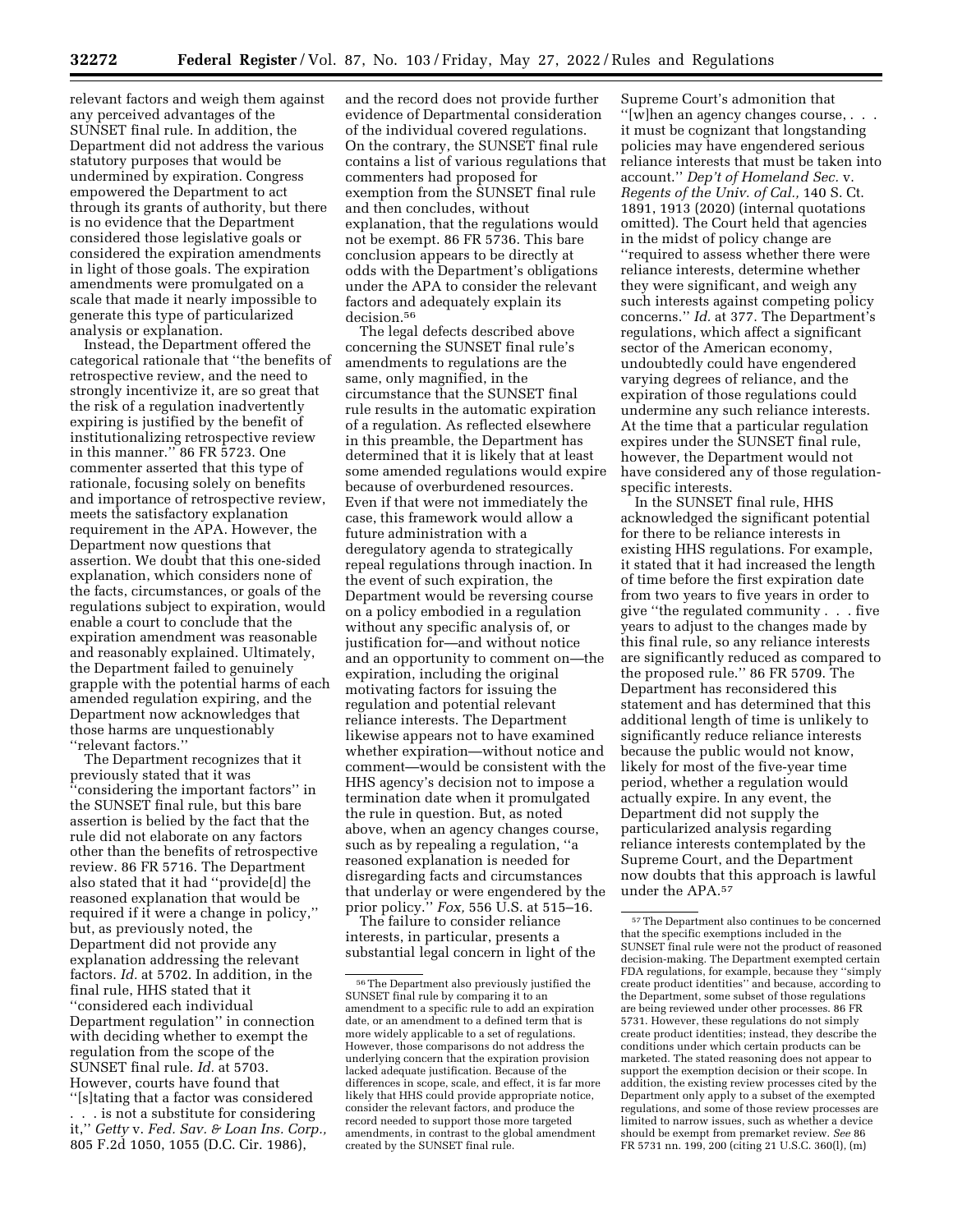HHS also disagrees with the commenter who stated that ''the Sunset Rule merely encoded what the RFA already contemplates.'' As explained elsewhere in this preamble, the RFA neither explicitly nor implicitly provides authority for automatic expiration dates. With respect to the comment that HHS must specifically address the inconsistency between its current view that the SUNSET final rule stands on a legally questionable footing, and its prior conclusion that it was legally sound under the RFA, the Department now has concluded that the SUNSET final rule exceeded the requirements of the RFA and did so in a manner that likely violates the APA.

*Comment:* Multiple comments objected to the length of the comment period for the SUNSET proposed rule. One comment stated that ''HHS did not provide . . . a meaningful opportunity for comment'' under the APA. Another comment stated that the Department ''failed to provide any justification for the unusually short 30-day comment period'' for portions of the proposed rule. The comment stated that the ''ability of the public to meaningfully and thoroughly comment on all aspects of the [SUNSET proposed rule] was compromised by the lack of prior notice and the shortened comment period.''

*Response:* The Department shares the commenters' concerns that the 30-day comment period on the SUNSET proposed rule did not provide a meaningful opportunity for comment in this particular rulemaking. The SUNSET final rule was indisputably complex and vast in scope and impact, affecting thousands of regulations. Given the complexity of this rule, we are no longer confident in the Department's previous conclusion that the comment period during the initial SUNSET rulemaking was adequate. However, because the Withdrawal NPRM provided an opportunity for additional comment on the SUNSET final rule and because the SUNSET final rule is now being withdrawn, this procedural concern about the SUNSET proposed rule is now moot.

2. Legal Objections to Withdrawal of the SUNSET Final Rule

*Comment:* One comment asserted that the proposed withdrawal of the SUNSET final rule would be unlawful under the APA because HHS has not considered the ''relevant factor'' of compliance with the RFA. The comment

stated that the SUNSET rule put HHS into compliance with the RFA, and that HHS ''ignored important factors'' when it ''fail[ed] to explain how [it] will, in the alternative to the SUNSET Rule, comply with the RFA.'' The comment also stated that HHS was obligated to explain how ''its actions during the delay [of the SUNSET rule effective date] complied with its RFA obligations.''

*Response:* HHS agrees that it must consider ''relevant factors'' in issuing this withdrawal decision, including the requirements of applicable statutes and the impact of the SUNSET final rule on stakeholders. Thus, the Department's statutory obligations under the RFA is one of the factors we must consider. Elsewhere in this preamble, the Department has discussed in detail how it complies with the RFA's requirements to publish a plan for periodic review and a list of the rules to be reviewed each year and how it completes regular reviews of its regulations under section 610. All of these RFA activities continued during the delay of the effective date for the SUNSET final rule. HHS intends to continue its current practices under the RFA. Thus, HHS has considered the factor of compliance with the RFA and does not believe this factor requires the Department to retain the SUNSET final rule.

*Comment:* One comment identified various factors that, in the commenter's view, are ''important aspects'' that HHS needs to consider under the APA in order to withdraw the SUNSET final rule. The comment stated that these factors include (1) ''the disruption that . . . this repeal rule would have on the agency and on public participation in the review process'' and ''the degree of regulatory uncertainty that [this rule] create[s]''; (2) ''the interests of doctors who would benefit from the on-time implementation of the SUNSET Rule to rules like the gender identity [nondiscrimination] mandate in HHS's Section 1557 rule under the ACA, HHS's gender identity [nondiscrimination] mandate in its grants rule 45 CFR 75.300(c) and (d), and HHS's conscience rule at 45 CFR part 88''; and (3) the public's ''interests in participating in notice and comment procedures to lift regulatory burdens on small entities.''

*Response:* We disagree with this comment's characterization of this rulemaking and its assessment of its impacts. With respect to the first factor identified in the comment, concerning disruption to the agency and the public, HHS has determined that it is the SUNSET final rule, and not withdrawal of the SUNSET final rule, that will

disrupt the Department's operations and create regulatory uncertainty. With elimination of the SUNSET final rule, HHS agencies and the public can have confidence that resources will continue to be allocated in the manner that best promotes the Department's mission, and that HHS's regulations will be amended or repealed through the well-established APA rulemaking processes. Because the SUNSET rule never took effect, the Department has not taken any implementation steps that would be disrupted by this withdrawal. Furthermore, because the rule never took effect, HHS has no reason to believe that the public has developed processes or expectations that would be disrupted by this withdrawal. This is particularly true given that the SUNSET final rule was issued on January 19, 2021, and a new administration, with new policies and priorities, entered office on January 20, 2021. Even in the unanticipated circumstance that significant reliance interests have developed, we believe those interests would be outweighed by the important reasons for withdrawal identified in this preamble.

With respect to the second factor, the suggestion that the expiration of regulations under the SUNSET final rule will benefit certain doctors who disagree in conscience with certain HHS rules is entirely speculative, and we do not agree that it is an ''important aspect of the problem'' that must be evaluated in connection with this withdrawal action. Even if this could be considered a relevant factor, the interests of this one subgroup do not outweigh the many important reasons for withdrawing this rule, including differing views on the same regulations as well as the risks the rule poses to a far larger sector of the U.S. population.

With respect to the third factor, concerning the public's interest in participating in a notice and comment process to lift regulatory burdens on small entities, HHS notes that under its current processes, the public already has an opportunity to participate in this type of notice and comment process when the Department conducts reviews under section 610. Indeed, section 610(c) requires HHS to ''invite public comment'' on rules that are being reviewed under the RFA. Furthermore, the Department publishes its semiannual Regulatory Agenda for the express ''purpose of . . . encourag[ing] more effective public participation in the regulatory process.'' 58 In addition,

and 85 FR 21795). Finally, the exemptions are underinclusive: The Department failed to include other regulations that are similar, such as those codifying the standards for human blood and blood products or those codifying animal drug approvals.

<sup>58</sup>*See, e.g.,* Regulatory Agenda, 87 FR 5226 (Jan. 31, 2022).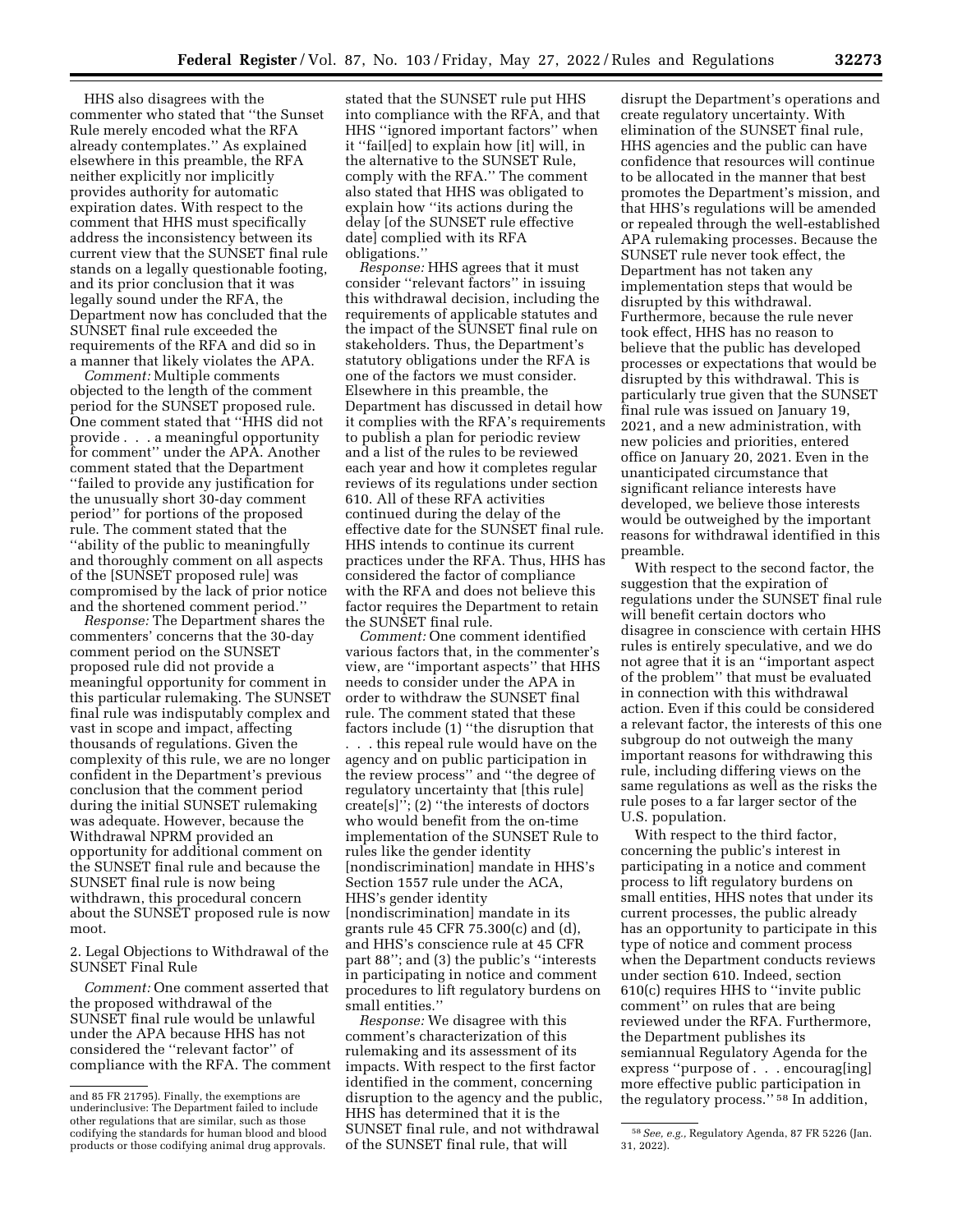HHS implements Department-wide initiatives to support that purpose, including the Department's regulatory web page with resources such as links to HHS rules currently open for public comment and an ''HHS Regulations Toolkit'' providing background information on regulations, the commenting process, how public comments influence the development of a rule, and how the public can provide effective comments.<sup>59</sup> Thus, to the extent that this is a relevant factor, HHS has considered this factor and does not agree it justifies retaining the SUNSET final rule.

*Comment:* A few comments asserted that HHS has not adequately considered the benefits of the SUNSET final rule, in violation of the APA. One comment stated that the Withdrawal NPRM was ''inadequately supported'' because HHS has not provided ''any meaningful analysis or balance of the two sides of the issues.'' Another comment asserted that the benefits of the SUNSET final rule were an ''important aspect of the problem'' that HHS had ignored.

*Response:* In Section V.C.3 of this preamble, the Department has considered and addressed the various benefits asserted by commenters to be associated with the SUNSET final rule. Overall, we consider many of these benefits to be speculative, and we question whether they would transpire as a result of the SUNSET final rule. Furthermore, we have confirmed that the SUNSET final rule involves significant costs and legal vulnerabilities. In light of these considerations, we conclude that any benefits of the SUNSET final rule do not justify its costs and do not change the legal analysis of the expiration provision. Because HHS has considered the purported benefits and weighed them against the harms in determining that the rule should be withdrawn, we have fulfilled any applicable obligation under the APA.

*Comment:* One comment asserted that ''HHS has not offered sufficient new reasons to change course'' and withdraw the SUNSET final rule because ''each reason [provided in the Withdrawal NPRM] had been considered and rejected in the SUNSET rule.'' The comment also claimed that the Department did not give the public an adequate opportunity to comment because the Withdrawal NPRM did not ''disclos[e] to the public HHS's reasons for changing its views.''

*Response:* HHS disagrees with the commenter that its reasons for

withdrawal, as stated in the Withdrawal NPRM and here, are inadequate or were inadequately communicated to the public. In both documents, HHS identified a number of reasons why this withdrawal is appropriate, and we explained in detail why these reasons are persuasive even in light of the Department's prior analysis. We have been clear that the SUNSET final rule contained significant errors of fact and law and is contrary to the policies of the current Administration.

For example, we explained that in the SUNSET final rule, HHS failed to give sufficient consideration and weight to the many comments opposing the SUNSET proposed rule and grossly miscalculated the resources required to comply with the rule and the manner in which the rule would affect the Department. Because of that, HHS improperly dismissed the many concerns raised about the diversion of HHS's resources from other key initiatives and the harms of expired regulations, among other things. Although HHS may have previously ''considered and rejected'' these considerations, HHS's decision-making relied on a fundamentally flawed premise and therefore was unsound.

In addition, we have explained that, upon review, we believe HHS previously overlooked key legal defects in the justification for the expiration provision, which we now must consider in the context of withdrawal. We have also cited the policy goals of the current Administration, which strongly support a change in course here. It is our view that burdens imposed by the SUNSET final rule could undermine the Department's ability to fulfill its public health and human services missions, promote national priorities, and confront the challenges facing the nation. We have also further considered the evidence HHS previously cited to establish the purported need for or benefits of the SUNSET final rule, and we have explained why we no longer consider that evidence to justify the rule. In light of these and other reasons provided throughout this preamble and in the Withdrawal NPRM, HHS has adequately justified the change in course.

*Comment:* One comment suggested that it is arbitrary and capricious for HHS to consider the harms of expiration in determining whether to withdraw the SUNSET final rule. The comment expressed the view that the SUNSET final rule does not exceed the requirements of the RFA, and because HHS must comply with the RFA, HHS should assume it can also comply with the SUNSET final rule and avoid

expiration. The comment posited that, because letting anything expire under the SUNSET rule would violate the RFA, HHS should not consider expiration (and the resulting harms) within the realm of possibility.

*Response:* We disagree. This comment is premised on the incorrect assumption that the RFA requires HHS to conduct assessments and reviews under the processes specified in the SUNSET final rule. As noted elsewhere in this preamble, that is not true: The requirements of the SUNSET final rule far exceed the requirements of the RFA. Because of that, it is entirely reasonable for HHS to predict that it will not be able to conduct the assessments and reviews in the timeframes required under the SUNSET final rule, such that regulations will expire, but that it can, at the same time, fully comply with the RFA. Moreover, HHS believes that the risk of expiration is exactly the type of relevant factor it is required to consider. HHS can and must consider whether its self-imposed retrospective review scheme will consume such resources, and creates such an existential threat, that duly promulgated regulations will disappear for reasons that have nothing to do with their regulatory value.

*Comment:* One comment asserted that withdrawal of the SUNSET final rule will render HHS noncompliant with the RFA's requirements, including the requirement to publish a plan for periodic review, such that withdrawal is unconstitutional under the Take Care Clause, the Supremacy Clause, and the separation-of-powers doctrine. The comment stated that ''[n]either the President nor HHS can render optional a statutory directive that HHS publish a plan to periodically review its code of regulations.''

*Response:* HHS disagrees that maintaining the SUNSET final rule is necessary to prevent non-compliance with the RFA. In Section V.C.2, the Department discussed its compliance with the RFA, including compliance with the "plan" requirement under section 610(a). In light of this compliance, to the extent that the Take Care Clause, Supremacy Clause, or separation-of-powers doctrine are implicated here, the President and the Department have fully discharged their responsibilities under those authorities.

3. Proposed Modifications to the SUNSET Final Rule

*Comment:* Some commenters stated that HHS should withdraw the SUNSET final rule in its entirety, citing, for example, the continuing uncertainty the rule would create. Other commenters identified modifications to the SUNSET

<sup>59</sup>*See, e.g.,* Regulatory Agenda, 86 FR 16892 (Mar. 31, 2021).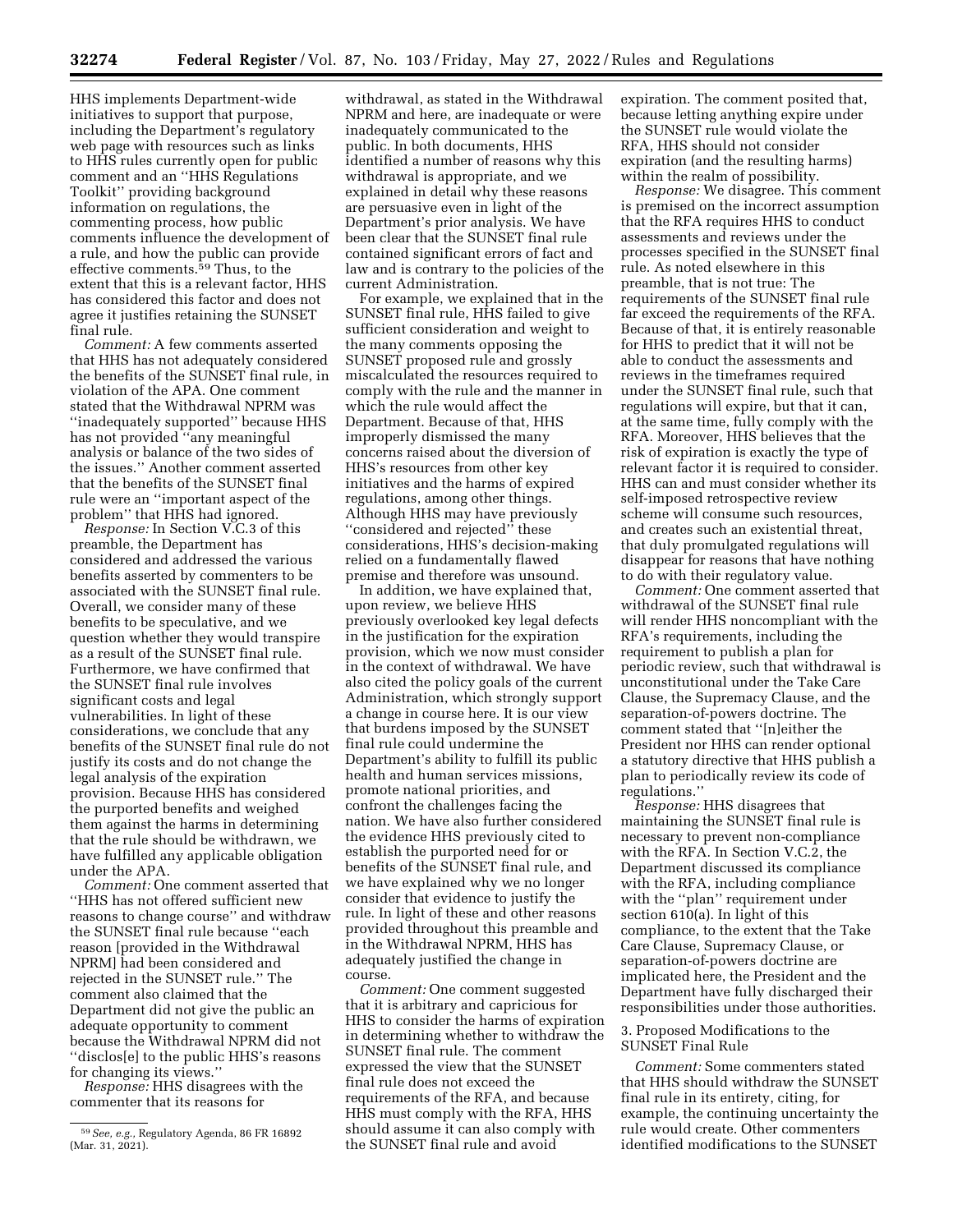final rule, short of full withdrawal, that they believed could address the Department's concerns as described in the Withdrawal NPRM. These proposed alternatives included providing a longer period for reviewing existing rules or forgoing the review of existing rules; providing a longer period for undertaking the reviews; reviewing only a subset of existing rules, such as those that have already been designated as having a SEISNOSE, are significant rules, are major rules, have unfunded mandates, or arise out of a particular section of the CFR, subagency, or statute; and narrowing or eliminating the expiration provision. Some of these commenters also suggested that the Withdrawal NPRM conceded that such targeted approaches are desirable. These commenters asserted that the Withdrawal NPRM failed to seriously consider alternatives and asserted that neither of the two alternatives considered in the Withdrawal NPRM's economic analysis offers a targeted approach.

*Response:* The Department agrees with the commenters who supported full withdrawal, but thanks the other commenters for offering these proposed modifications. In evaluating these proposals, we must balance the relevant factors and determine whether the various proposals advance the mission, policies, and priorities of the Department. We must take into account both competing statutory obligations and significant public health and welfare considerations, among other things. *See Motor Vehicle Mfrs. Ass'n of the U.S., Inc.* v. *State Farm Mut. Auto Ins. Co.,* 463 U.S. 29, 43 (1983) (holding agencies must consider each ''important aspect of the problem''). After assessing the benefits and harms of the SUNSET final rule's binding program of retrospective review, the statutory obligations for HHS to follow lawful regulatory processes and establish and maintain programs that serve the public health and welfare, and the Department's basic public health mission, we have concluded that the relevant factors weigh heavily in favor of withdrawing the SUNSET final rule in its entirety. To the extent that there are any issues with HHS's current retrospective review process, those issues should be addressed through other means than this rulemaking. Our reasoning is set forth below.

First, the Department has determined that any version of a retrospective review program established through binding regulations could undermine our mission to advance public health and welfare. Legislative rules impose a legal duty on the Department to conduct

retrospective review regardless of other urgent priorities, and they create an avenue for litigation based on noncompliance. While the Department acknowledges that there is value in retrospective review and has a plan for such review, the resources allocated for retrospective review can and should vary depending on the circumstances facing an agency. A prescriptive, binding review framework can improperly skew priorities, forcing the Department to elevate review above other public health initiatives that may be more important. The emergence of a global pandemic, for example, has shown how HHS must have the flexibility to adapt as new public health demands arise.

In the RFA, Congress recognized the importance of this type of flexibility. Importantly, the RFA does not direct agencies to issue rules binding themselves to a prescriptive program of retrospective review. Instead, it directs agencies to ''publish in the **Federal Register** a *plan* for the periodic review of [certain] rules.'' 5 U.S.C. 610(a) (emphasis added). This plan can be ''amended by the agency *at any time* by publishing the revision in the **Federal Register**.'' *Id.* (emphasis added). Congress could have required agencies to proceed through notice-and-comment rulemaking to bind themselves to a review program. It certainly demonstrated awareness of that procedural mechanism, given that the RFA is squarely focused on rules promulgated through notice-andcomment rulemaking. But instead, Congress tasked agencies with establishing a ''plan'' by **Federal Register** publication that can be amended ''at any time''—*i.e.,* a plan that can be adjusted as circumstances arise to preserve and support underlying programs. The fact that Congress chose not to direct agencies to issue binding regulation to implement the RFA, and the fact that such binding regulations would by their nature place outsized importance on retrospective review, weigh heavily in favor of wholesale withdrawal (rather than modification) of the SUNSET final rule.

Second, the Department must keep in mind its statutory obligations to follow lawful regulatory processes and to fulfill substantive statutory objectives. As explained earlier in this section, many comments asserted that the expiration provision in the SUNSET rule violates the APA. In the SUNSET final rule, HHS previously asserted that the expiration provision is a cornerstone of the SUNSET rule. It described the rule as not just creating a framework for retrospective review but also

''impos[ing] a strong incentive on [the Department] to perform retrospective review.'' 86 FR 5697. It stated that ''absent such a forcing mechanism, the Department will not conduct as many retrospective reviews as desired'' and that ''it is nearly impossible to see how a satisfyingly comprehensive review could occur without a sunset mechanism.'' 86 FR 5723, 5702. HHS even considered whether the expiration provision should be severable from other portions of the rule, but expressed doubt ''that the proposed rule could properly function without the expiration dates.'' 86 FR 5734. Thus, the expiration provision is a key animating feature of the SUNSET final rule. However, as explained above, HHS now agrees with the many commenters who asserted that the expiration provision is not adequately justified and is unlawful under the APA. Moreover, in Section V.C.1, we expressed doubt that the expiration provision is consistent with the intent and purpose of the RFA. And, where Congress has empowered the Department to promulgate specific substantive regulations, automatic expiration of those regulations could conflict with Congressional purpose, as well as violate the APA. In light of our new conclusions about a fundamental premise of the SUNSET final rule, the best course is for the rule to be retracted and for the Department to then take a fresh look at next steps.

Third, even if the Department determined that a binding regulation for retrospective review were appropriate, and even if the legal issues with the automatic expiration provision did not fundamentally undermine the rule, HHS has considered alternatives within the ambit of the existing policy and has determined that they either are not viable or should not be adopted.60 Most of the alternate proposals presented by commenters retain the key animating feature of the SUNSET final rule automatic expiration. But as explained in the Withdrawal NPRM and in this preamble, the automatic expiration provision is in our view unlawful and could lead to significant harm, including a significant burden on stakeholders such as small entities. The uncertainty resulting from the sudden expiration and threat of sudden expiration of regulations could create numerous negative repercussions for stakeholders and for the public health, including undermining the effective

<sup>60</sup>As explained further in the regulatory impact analysis in Section VI, the Department conducted a quantitative analysis of four alternatives, including alternatives recommended by commenters.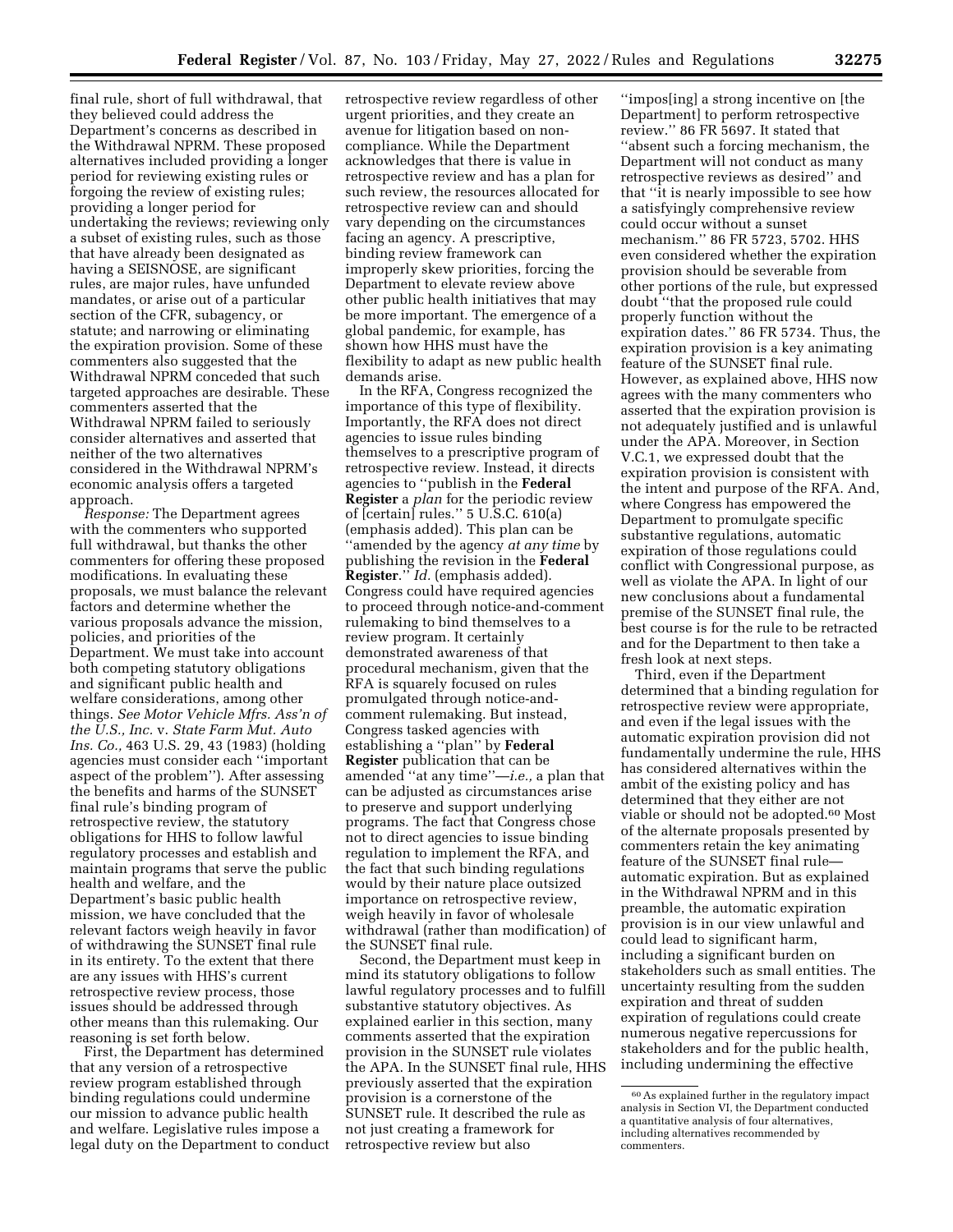implementation of Federal/State partnership programs such as Medicaid that rely on HHS rules establishing national standards for these programs, hindering the ability of programs that rely on Federal funding to apply for or receive that funding or engage in longterm planning, and impeding product development and innovation. Moreover, as explained in a prior comment response, regulatory uncertainty created by the SUNSET final rule, if effective, would disproportionately burden small entities who rely on regulations to level the playing field and lack resources to navigate the resulting confusing regulatory landscape. This result would be inconsistent with the RFA's purpose of alleviating disproportionate burdens on small entities. Furthermore, the expiration of any regulations under the SUNSET final rule—which the Department now predicts would be unavoidable—means the public would lose any protections, entitlements, and other public health benefits those regulations provide. Leaving the automatic expiration provision intact in any form would not address the Department's concerns that the provision is unlawful under the APA and inconsistent with the RFA and, in some cases, the Congressional purposes of the authorizing statutes for particular sets of regulations.

Other commenters proposed modifying the SUNSET final rule to eliminate the automatic expiration provision. HHS has considered this alternative as well, and we have determined that a regulation that retains any of the other key features of the SUNSET final rule—such as widespread assessments or provisions imposing accelerated timelines for assessments and reviews—is not viable or appropriate because those provisions impose significant and unnecessary burdens on the Department and stakeholders. As explained in a prior comment response, the requirement to conduct thousands of assessments on a continuing basis, including the requirement to comply with notice and comment procedures for each assessment, are both onerous and unnecessary methods of identifying the minority of rules which have or will have a SEISNOSE and is inconsistent with the intent of section 610 and the RFA's purpose. Even if the Department also limited the scope of rules subject to assessment, as some commenters suggested, those proposals raise the concerns that (1) the Department could miss rules that have or will have a SEISNOSE (because the scope would be limited based on criteria unrelated to

SEISNOSE, such as imposing an unfunded mandate), and (2) the process for assessments under the SUNSET final rule, such as the inclusion of a comment period, is still unnecessarily burdensome. In addition, the five-year timeframe for assessing and reviewing existing regulations and the two-year timeframe for amending or rescinding regulations based on the results of a SUNSET final rule review impose additional unnecessary burdens on the Department. Proposals that do not eliminate these requirements are not viable or desirable because they fail to resolve the Department's concerns with the drain on resources resulting from these provisions and force the Department to elevate retrospective review above other public health initiatives that may be more important. The Department has the discretion to ''prioritize regulatory actions in a way that best achieves the objectives'' of the RFA, other applicable statutes, and its public health and welfare mission, *see WildEarth Guardians* v. *EPA,* 751 F.3d 649, 656 (D.C. Cir. 2014), and the Department has determined that these proposals would not best achieve its objectives.

The Department also considered alternatives that combine proposals from various commenters (even though these combinations were not specifically proposed), and we reject those alternatives for various reasons. As discussed, retaining any portion of the SUNSET final rule would run counter to HHS's view that its section 610 ''plan'' should not be codified in regulations, and it would not address the concern that elimination of the expiration provision fundamentally changes the nature and purpose of the SUNSET final rule such that wholesale reevaluation of the effort is required. We have also determined that lengthening the various timelines in the rule would not adequately address our concerns. The Regulatory Impact Analysis for this withdrawal rule considers the policy alternative of an initial ten-year period following the effective date to assess and review all regulations, for example, and while that policy alternative temporally shifts some of the burden on HHS, it does not meaningfully reduce the burdens. Indeed, even if HHS eliminated all of the most concerning provisions of the SUNSET final rule such as the expiration provision, the assessment process, and the narrow timeframes—the remaining portions of the SUNSET final rule are still fundamentally flawed because they do not provide for a logical or reasonable approach to retrospective review under

the RFA. For example, these provisions require recurring review of ''Sections that were issued as part of the same rulemaking (and any amendments or additions that may have been issued thereafter).'' *See, e.g.,* 86 FR 5751. But such Sections are often themselves ''amendments or additions'' to existing rulemakings, so this language suggests that these Sections would need to be reviewed multiple times in connection with each of those existing rulemakings and any future rulemakings amending such Sections. This methodology for implementing the RFA is unreasonable and should not be retained. As another example, the SUNSET final rule contains exceptions from the review processes, but upon review, these exceptions are not only ambiguous and difficult to implement, but also apparently inconsistent with the language in section 610 of the RFA that contemplates review of all regulations based on whether they have or will have a SEISNOSE. In sum, HHS has not identified any substantive portion of the SUNSET final rule that is worth retaining.61

As evidenced by the discussion in this preamble, the Department has considered numerous alternatives to withdrawal of the SUNSET final rule, including commenters' proposed alternatives, and has explained its reasons for rejecting those alternatives. Contrary to one commenter's suggestion, the alternatives considered by HHS were not limited to the alternatives identified in the Withdrawal NPRM's economic analysis. Therefore, the Department has satisfied its obligation to ''consider the 'alternative[s]' that are 'within the ambit of the existing [policy],' '' *Regents,* 140 S. Ct. at 913 (2020) (quoting *State Farm,* 463 U.S. at 51), and give ''adequate reasons for its abandonment'' of any such alternatives, *State Farm,* 463 U.S. at 51. Moreover, the Department notes that those precedents make clear that an agency is ''not required to . . . 'consider all policy alternatives in reaching [its] decision' '' and is ''not compelled to explore 'every alternative device and thought conceivable by the mind of man.' '' *Regents,* 140 S. Ct. at 1914 (first quoting *State Farm,* 463 U.S. at 51; then quoting *Vt. Yankee Nuclear Power Corp.*  v. *Natural Resources Defense Council, Inc.,* 425 U.S. 519, 551 (1978)); *see State Farm,* 463 U.S. at 51 (''Nor do we broadly require an agency to consider all policy alternatives in reaching

<sup>61</sup>The Department notes that several comments suggest that extensively revising the rule would require a new rulemaking under the APA or at least an additional notice and comment period.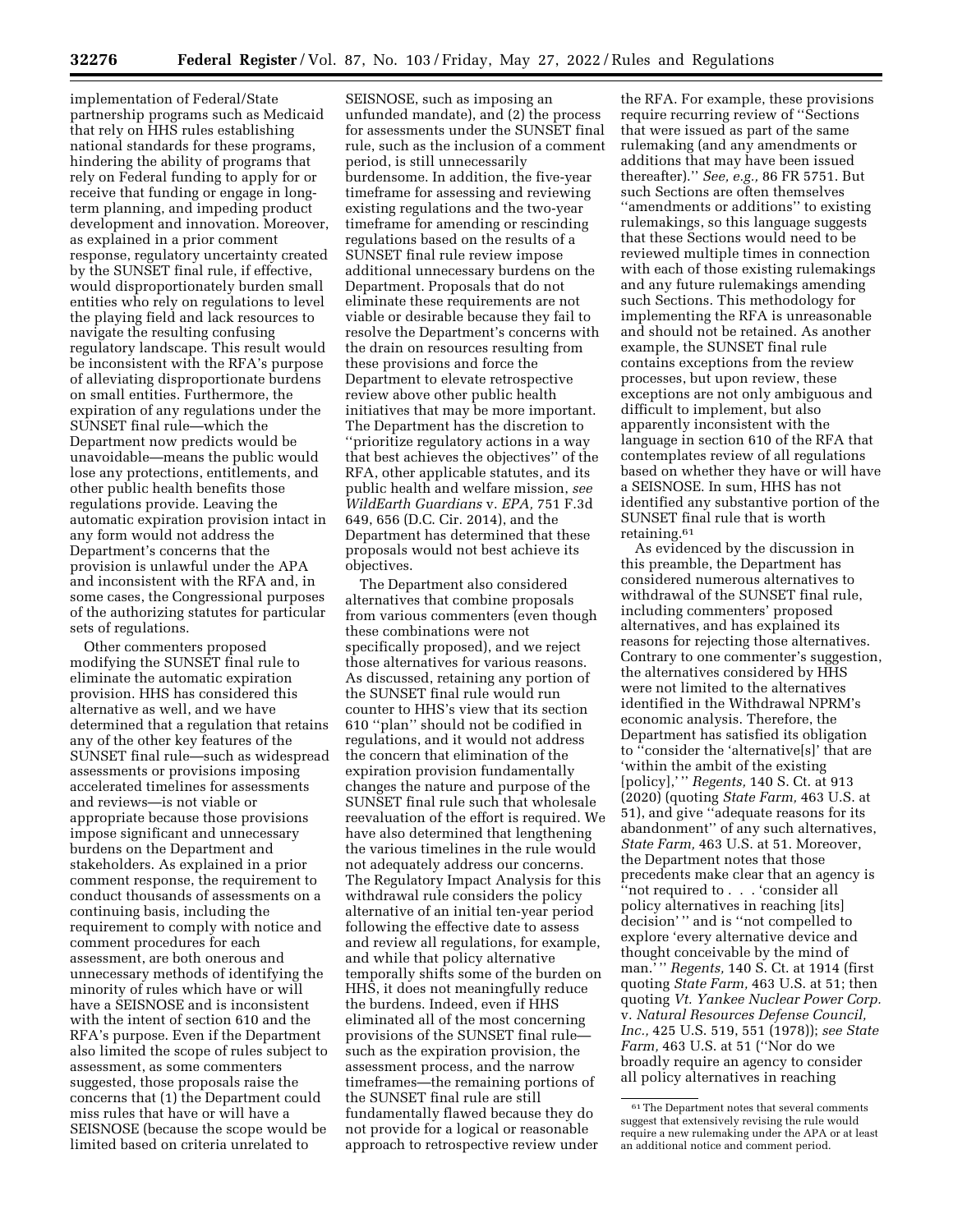decision. It is true that a rulemaking 'cannot be found wanting simply because the agency failed to include every alternative device and thought conceivable by the mind of man . . . regardless of how uncommon or unknown that alternative may have been . . . .''). Therefore, HHS has satisfied any obligation to consider alternatives to withdrawal of the SUNSET final rule under *State Farm*  and *Regents.* 

## 4. Other Legal Issues

*Comment:* One comment alleged various legal defects associated with the Administrative Delay, which delayed the effective date of the SUNSET final rule under 5 U.S.C. 705. 86 FR 15404. The comment stated, for example, that the Administrative Delay was untimely, that HHS unlawfully skipped noticeand-comment processes under 5 U.S.C. 553, and that the Administrative Delay was not lawfully issued under section 705. The comment stated that because the Withdrawal NPRM ''relies essentially on the purported legitimacy of the [Administrative Delay],'' it ''is part and parcel of an unlawful delay, and therefore is fruit of a poisonous tree that is arbitrary and capricious and abuse of discretion under the APA.''

*Response:* HHS disagrees with the suggestion that the Administrative Delay suffers from any legal defect, and we are not aware of any legal basis for the commenter's assertion regarding the applicability of a fruit-of-the-poisonoustree doctrine.

In any event, criticisms of the Administrative Delay are outside the scope of this rulemaking proceeding. In this proceeding, HHS has proposed and has sought comment on withdrawal of the SUNSET final rule. That proposal is separate from the Administrative Delay. While the Department continues to believe that the Administrative Delay was lawful, we disagree with the commenter that the Administrative Delay—whether lawful or unlawful affects or is otherwise relevant to this withdrawal action.

Moreover, the Department is withdrawing the SUNSET final rule well before the first deadline for completing assessments and reviews of Department regulations would have occurred if the rule had taken effect absent the Administrative Delay. Accordingly, any question of the validity of the Administrative Delay is now moot.

*Comment:* One comment noted that the Withdrawal NPRM proposed to ''withdraw or repeal'' the rule and requested that the Department clarify whether it intends to withdraw vs.

repeal the SUNSET final rule and identify any advantages and disadvantages associated with each action. Although the comment acknowledged that both withdrawal and repeal are methods to revoke a rule, it asserted that withdrawal of a rule from the Office of the Federal Register ordinarily takes place prior to a rule's publication whereas a notice-andcomment rule that has become effective generally needs to be repealed through notice-and-comment rulemaking.

*Response:* As used in this rulemaking, the terms ''withdraw'' and ''repeal'' refer to the timing of the issuance of this final rule relative to the effective date of the SUNSET final rule. When HHS issued the Withdrawal NPRM, it was not certain about future timing and therefore referred to both withdrawal and repeal in the alternative. Because the effective date of this final rule will occur before the effective date of the SUNSET final rule,<sup>62</sup> HHS is withdrawing the SUNSET final rule before it ever becomes effective.

Because the Department has engaged in notice and comment rulemaking, it need not address the question of whether it could have withdrawn the rule *without* notice and comment procedures. Whether this final rule is characterized as a ''withdrawal,'' ''repeal,'' or ''rescission'' is ultimately of no consequence to the validity of this rulemaking,63 because HHS has engaged in notice and comment under the APA, and the revocation (under any label) of the SUNSET final rule is fully justified for all of the reasons we have set forth in this preamble. In addition, even if ''withdrawal'' of the SUNSET final rule were not appropriate due to some alleged defect in the Administrative Delay (which HHS does not believe exists), the Department would have repealed the rule, through a process identical to this process, for the reasons explained throughout this preamble.

*Comment:* One comment urged HHS to fully incorporate all public comments

to the SUNSET proposed rule into the administrative record for its withdrawal of the SUNSET final rule. The commenter noted with approval that the Withdrawal NPRM discusses concerns raised in the comments to the SUNSET proposed rule.

*Response:* The Department agrees with the comment that all public comments to the SUNSET proposed rule are properly part of the administrative record for this rulemaking proceeding. As the comment acknowledged, the Department considered the public comments to the SUNSET proposed rule before it issued the Withdrawal NPRM. *See, e.g.,* 86 FR 59906 (''After reconsideration of the comments submitted on the SUNSET proposed rule (85 FR 70096 (Nov. 4, 2020)), HHS is now issuing this notice of proposed rulemaking to withdraw or repeal the SUNSET final rule.''). Therefore, those comments are properly part of the administrative record for this final rule. *See, e.g.,* 21 CFR 10.3 (FDA regulation defining ''Administrative record'' as ''documents . . . on which the Commissioner relies to support the action''); 42 CFR 405.1042 (Office of Medicare Hearings and Appeals regulation defining administrative record as ''complete record of the evidence and administrative proceedings on the appealed matter''). The Department notes that many of the comments to the Withdrawal NPRM discussed or attached copies of public comments to the SUNSET proposed rule and are therefore part of the administrative record for this rulemaking for that reason, as well. *See, e.g.,* 21 CFR 10.40(g) (FDA regulation instructing that the record of the administrative proceeding for the promulgation of rules consists of ''[a]ll comments received on the proposal, including all information submitted as part of the comments''); 42 CFR 431.416 (CMS regulation defining administrative record for State Medicaid and CHIP demonstration projects to include ''[w]ritten public comments sent to the CMS and any CMS responses'' and ''all documentation related'' to a project application).

## *E. Vague and Confusing Provisions*

In the Withdrawal NPRM, we explained that, upon reconsideration, the Department found many ambiguities in the SUNSET final rule that could impede the ability of the Department and the public to determine the scope and timing of the assessment and review process. 87 FR 59922. This confusion would have increased the burden on stakeholders trying to navigate the assessment and review process. Process

<sup>62</sup>*See* 86 FR 15404 (extending SUNSET final rule effective date of until March 22, 2022); 87 FR 12399 (further extending SUNSET final rule effective date

 $^{63}\,$  However, we note that, upon judicial review, a decision to withdraw a rule that is not yet effective may be accorded even more deference than a decision to repeal a rule in effect. *Cf. Int'l Union, United Mine Workers of Am.* v. *U.S. Dep't of Lab.,*  358 F.3d 40, 43 (D.C. Cir. 2004) (courts ''give more deference to an agency's decision to withdraw a proposed rule than . . . to its decision to promulgate a new rule or to rescind an existing one''); *Williams Nat. Gas Co.* v. *F.E.R.C.,* 872 F.2d 438, 444 (D.C. Cir. 1989) (noting that the ''application of the 'arbitrary and capricious' standard must be informed by [the court's] recognition that an agency's decision to retain the status quo may be more easily defensible than a shift in policy would be'').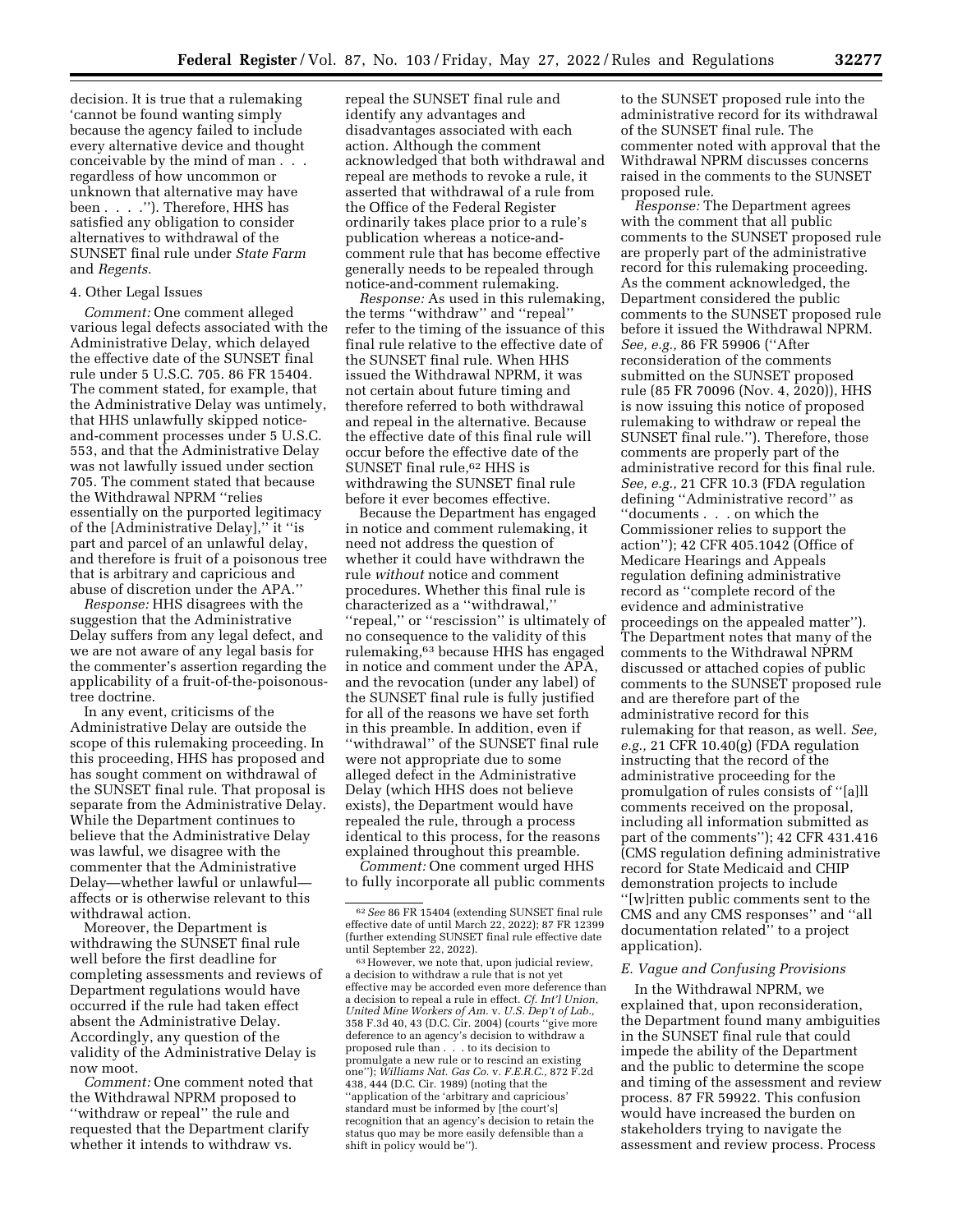ambiguities would also increase the risk of the automatic expiration of HHS regulations due to inadvertent noncompliance or misapplication of the requirements. We received the following additional comments on this topic.

*Comment:* Many commenters agreed that the SUNSET final rule would create burdens, confusion, and uncertainty over which regulations are likely to remain in effect, and overall decrease predictability, transparency, and public engagement critical to the regulatory process. Ambiguities in the regulatory text would contribute to those problems. One comment, for example, stated that the SUNSET final rule contained many ambiguities that could impede the ability of HHS and the public to determine the scope and timing of the assessment and review process. Another comment criticized the SUNSET final rule for confusing definitions. Another comment opined that the rush to issue the SUNSET final rule, with the extremely short time for stakeholder comment and unprecedented acceleration of the timeline for completion of the rulemaking, resulted in an inadequately considered and drafted final rule, with provisions that are overly vague, lack needed details, and are impractical to implement.

*Response:* We agree with these concerns. For example, as explained in Section V.D of this preamble, the SUNSET final rule requires recurring review of ''Sections that were issued as part of the same rulemaking (and any amendments or additions that may have been issued thereafter).'' But such Sections are often themselves ''amendments or additions'' to existing rulemakings, so this language suggests that these Sections would need to be reviewed multiple times in connection with each of those existing rulemakings and any future rulemakings amending such Sections. This methodology for implementing the RFA is unreasonable and confusing.

For example, the FDA rulemaking ''Current Good Manufacturing Practice, Hazard Analysis, and Risk-Based Preventive Controls for Human Food'' (Preventive Controls for Human Food) was published on September 17, 2015 (80 FR 55907). However, in addition to new sections first promulgated in 2015, the rule also included revisions to sections of the CFR that were first promulgated in 1975, 1979, 1986, 1995, 1997, 2001, 2004, and 2008. The SUNSET final rule suggests that, because these revised sections were issued as part of the 2015 rulemaking, the Department would need to review these revised sections multiple times first, as part of a review of the 2015

rulemaking, and then again as part of the Department's reviews of the rulemakings in which those sections were first promulgated or previously revised. Moreover, the complexity of this process would be compounded by the fact that each of these sections of the CFR, because they were promulgated at different times, would have different expiration dates under the SUNSET final rule.

*Comment:* The Withdrawal NPRM also expressed concern about ambiguity in the categories of exceptions described in the proposed rule and included in the final rule.64 Numerous commenters on the SUNSET proposed rule noted the lack of examples provided, and stated the lack of clarity for the categorical exceptions would leave the public unable to know which regulations would be eligible for the exceptions. Accordingly, some commenters stated that stakeholders would face a burden to conduct their own legal analysis.

*Response:* In the Withdrawal NPRM, we agreed with these comments, and we continue to agree with them now. We explained that the SUNSET final rule failed to provide meaningful examples of these exceptions and recognized the possibility that this lack of clarity could delay the completion of the assessment process and place further strain on the resources and effort needed to avoid the expiration of regulations. Commenters on the Withdrawal NPRM confirmed this view. For example, one commenter explained that, rather than vaguely indicate that certain types of regulations may be subject to exceptions, the SUNSET final rule should have identified the regulations more specifically, so that commenters could engage in the comment process, and stakeholders could better understand the rule if implemented. Another commenter criticized the scope of the exceptions in the SUNSET final rule for their failure to ensure that these

exceptions would avert the expiration of a regulation in the event of a pandemic or other declared national or public health emergency.

In addition, many commenters on the original SUNSET proposed rule stated that it was improper for the final rule to exclude the SUNSET final rule itself from the requirements of Section (c) of each of the codified provisions, meaning that under the rule, the rule itself is not subject to assessment, review, or expiration. The SUNSET final rule based this exemption on an assumption that the SUNSET final rule would not ''directly impose on the public costs that exceed benefits'' because no rules would expire due to lack of assessment or review. 86 FR 5730. The Department now concludes that this assumption was incorrect and therefore does not justify the double-standard inherent in this aspect of the SUNSET final rule.

## **VI. Final Regulatory Impact Analysis**

## *A. Introduction, Summary, and Background*

## 1. Introduction

We have examined the impacts of the final withdrawal rule under E.O. 12866, E.O. 13563, the Regulatory Flexibility Act (RFA) (5 U.S.C. 601–612), and the Unfunded Mandates Reform Act of 1995 (Pub. L. 104–4). E.O.s 12866 and 13563 direct us to assess all costs and benefits of available regulatory alternatives and, when regulation is necessary, to select regulatory approaches that maximize net benefits (including potential economic, environmental, public health and safety, and other advantages; distributive impacts; and equity). We believe that this final withdrawal rule is a significant regulatory action as defined by E.O. 12866.

The RFA requires us to analyze regulatory options that would minimize any significant impact of a rule on small entities. Because the final withdrawal rule would result in cost savings to regulated entities, this analysis concludes, and the Secretary certifies, that the final withdrawal rule will not have a significant economic impact on a substantial number of small entities.

The Unfunded Mandates Reform Act of 1995 (section 202(a)) requires us to prepare a written statement, which includes an assessment of anticipated costs and benefits, before proposing ''any rule that includes any Federal mandate that may result in the expenditure by State, local, and tribal governments, in the aggregate, or by the private sector, of \$100,000,000 or more (adjusted annually for inflation) in any one year.'' The current threshold after adjustment for inflation is \$165 million,

<sup>64</sup>The regulatory text of the SUNSET final rule consisted of one regulation, with multiple subsections, substantially replicated 10 times. Subsection (g) in the replicated regulatory text excluded (1) Sections that are prescribed by Federal law, such that the Department exercises no discretion as to whether to promulgate the Section and as to what is prescribed by the Section; (2) Sections whose expiration pursuant to this section would violate any other Federal law; (3) The SUNSET final rule; (4) Sections that involve a military or foreign affairs function of the United States; (5) Sections addressed solely to internal agency management or personnel matters; (6) Sections related solely to Federal Government procurement; and (7) Sections that were issued jointly with other Federal agencies, or that were issued in consultation with other agencies because of a legal requirement to consult with that other agency. Subsection (g) also excludes individual regulations specific to each HHS agency. 86 FR 5729.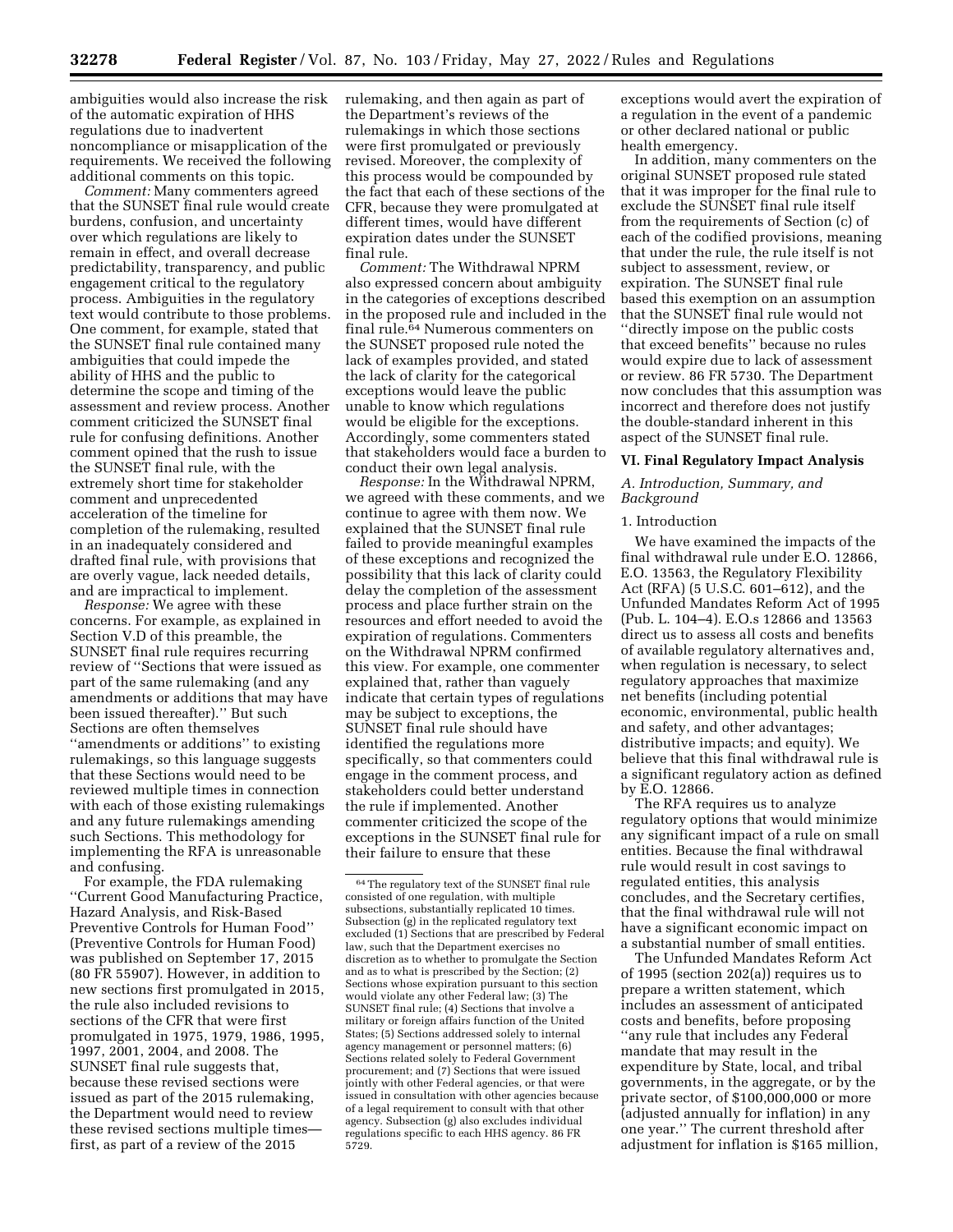using the most current (2021) Implicit Price Deflator for the Gross Domestic Product. This final withdrawal rule will result in an expenditure in at least one year that meets or exceeds this amount.

### 2. Summary of Costs and Benefits

The final withdrawal rule will withdraw the SUNSET final rule. This regulatory action will reduce the time spent by the Department performing retrospective assessments and reviews of its regulations, and time spent by the general public on comments related to these assessments and reviews anticipated under the SUNSET final rule. We monetize the likely reductions in time spent by the Department and the general public and report these impacts as cost savings. Our primary estimate of

these cost savings in 2020 dollars, annualized over 10 years, using a 3% discount rate, totals \$69.9 million. Using a 7% discount rate, we estimate \$75.5 million in annualized cost savings. Table 1 reports these primary estimates alongside a range of estimates that capture uncertainty in the amount of time it will take the Department to perform each assessment and review, and uncertainty in the amount of time the public will spend on comments.

In addition to these monetized effects, the final withdrawal rule will also reduce regulatory uncertainty and regulatory confusion anticipated under the SUNSET final rule. Given the scope of the SUNSET final rule, these impacts would have been experienced by small

businesses but also the general public, larger businesses, Tribes, States, nongovernmental organizations, and other regulated entities and stakeholders across a wide range of industrial sectors. The final withdrawal rule will also reduce the time spent by the Department on other activities that we have not monetized or quantified, such as the time developing Small Entity Compliance Guides (SECGs), and it will reduce the time spent by the public monitoring regulations undergoing assessment or review and set to expire. The final withdrawal rule will also result in a disbenefit with respect to forgone information as a result of not performing the assessments and reviews.

TABLE 1—SUMMARY OF BENEFITS, COSTS AND DISTRIBUTIONAL EFFECTS OF THE FINAL WITHDRAWAL RULE

|                                                                                       |                       |                                                                                                                                       |                         |                 | Units                           |                        |                                                                                                             |  |
|---------------------------------------------------------------------------------------|-----------------------|---------------------------------------------------------------------------------------------------------------------------------------|-------------------------|-----------------|---------------------------------|------------------------|-------------------------------------------------------------------------------------------------------------|--|
| Category                                                                              | Primary<br>estimate   | Low<br>estimate                                                                                                                       | High<br>estimate        | Year<br>dollars | <b>Discount</b><br>rate<br>(% ) | Period<br>covered      | <b>Notes</b>                                                                                                |  |
| Benefits:<br>Annualized Monetized \$millions/year<br>Annualized Quantified            | <br><br><br>          |                                                                                                                                       | .                       |                 | 7<br>3<br>3                     | .<br>                  |                                                                                                             |  |
|                                                                                       | and confusion.        | -Reduction in regulatory uncertainty<br>-Disbenefits from the information<br>foregone from not performing<br>assessments and reviews. |                         |                 |                                 |                        |                                                                                                             |  |
| Costs:<br>Annualized Monetized \$millions/year<br>Annualized Quantified               | $-$ \$75.5<br>$-69.9$ | $-$ \$40.1<br>$-37.2$                                                                                                                 | $-$ \$110.9<br>$-102.7$ | 2020<br>2020    | 7<br>3<br>7                     | 2022-2031<br>2022-2031 | Cost savings from not performing as-<br>sessments and reviews, and time<br>spent by the public on comments. |  |
| Qualitative.<br>Transfers:<br><b>Federal Annualized Monetized</b><br>\$millions/year. | <br>                  | <br>                                                                                                                                  |                         |                 | 3<br>7<br>3                     | <br><br><br>           |                                                                                                             |  |
|                                                                                       | From:                 |                                                                                                                                       |                         | To:             |                                 |                        |                                                                                                             |  |
| Other Annualized Monetized<br>\$millions/year.                                        |                       |                                                                                                                                       | .                       |                 | 3                               | <br>                   |                                                                                                             |  |
|                                                                                       | From:                 |                                                                                                                                       |                         | To:             |                                 |                        |                                                                                                             |  |
|                                                                                       |                       |                                                                                                                                       |                         |                 |                                 |                        |                                                                                                             |  |

Effects:

State, Local or Tribal Government: Small Business: Wages: Growth:

#### 3. Summary of Changes

Compared to the preliminary regulatory impact analysis, this final regulatory impact analysis expands the discussion of regulatory alternatives, including a quantitative analysis of two additional alternatives recommended in public comments. Specifically, we analyze a policy option that would maintain the general framework of the SUNSET final rule but limit its scope to

regulations that the Department previously identified as having a significant economic impact on a substantial number of small entities. We also analyze a policy option that would maintain the SUNSET final rule's requirements related to the timeline for assessing and reviewing all of the Department's existing regulations, but without the automatic expiration

provision contained in the SUNSET final rule.

We have revised the discussion and estimates contained in this regulatory impact analysis to reflect regulatory action that administratively postponed the effective date of the SUNSET final rule. This analysis now states that the regulatory action will withdraw the SUNSET final rule, whereas the preliminary regulatory impact analysis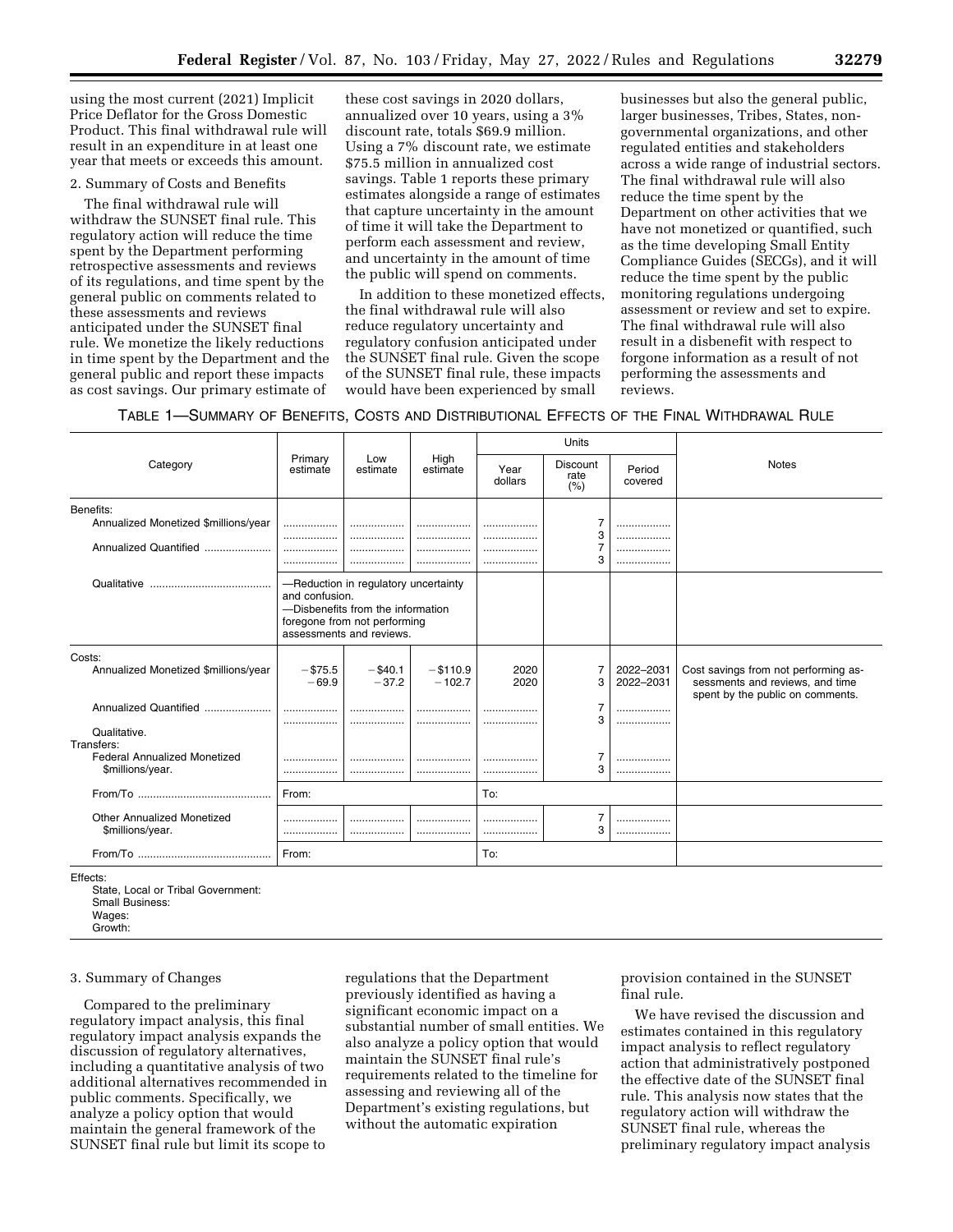covered regulatory actions to withdraw or repeal the SUNSET final rule. We have made minor edits for clarity throughout the document. Finally, we have read and considered public comments addressing the regulatory impact analysis and respond to these comments in Sections V.A.3, C.3, and D.3 of this preamble.

## 4. Background

On January 19, 2021, HHS issued the ''Securing Updated and Necessary Statutory Evaluations Timely'' final rule. Under the SUNSET final rule, all HHS regulations less than ten years old, with certain exceptions, will expire ten years after issuance, unless HHS performs an assessment of the regulations and a more detailed review of those regulations that have a significant economic impact upon a substantial number of small entities. The SUNSET final rule also provides for regulations older than ten years to expire unless assessed and, if applicable, reviewed within an initial five-year period. After this initial assessment and review process, the SUNSET final rule requires continuing assessments and reviews every ten years under threat of expiration. HHS published a regulatory impact analysis (SUNSET RIA) alongside the final rule, providing estimates of the likely impact of the policy on Departmental resources and time spent by the general public related to these efforts. Following the initiation of litigation, HHS issued an administrative delay of effective date, effective as of March 19, 2021, which extended the effective date of the SUNSET final rule by one year to March 22, 2022. HHS issued a second administrative delay of effective date, effective as of March 4, 2022, which further extended the effective date of the final rule by six months to September 22, 2022. For the purposes of this analysis, we refer to the January 19, 2021, final rule and the two administrative delays collectively as the SUNSET final rule. On October 19, 2021, HHS published a proposed rule to withdraw or repeal the SUNSET final rule.

## *B. Market Failure or Social Purpose Requiring Federal Regulatory Action*

The SUNSET final rule established automatic expiration dates for most of the Department's regulations, and a recurring assessment and review process that it must follow to avoid such expirations. The SUNSET final rule's RIA likely underestimated both the time commitment of a credible assessment and review process, and the time spent by the general public commenting on

regulations undergoing assessment and review. Given the volume and heterogeneity of regulations affected, our current evaluation of the time commitment necessary to conduct credible assessments and reviews, the timeframes for completing these retrospective analyses, and subsequent regulatory actions anticipated as a result of these analyses, it is likely that regulations will automatically expire. The potential for regulations to automatically expire introduces regulatory uncertainty, with potential negative repercussions for stakeholders. The actuality of having regulations expire automatically could lead to regulatory confusion among stakeholders and harm the public health in numerous ways, as described in the preamble and this analysis. This final withdrawal rule is therefore needed to improve the functioning of government and to reduce the costs to the Department and the general public associated with the SUNSET final rule.

#### *C. Purpose of the Final Withdrawal Rule*

The purpose of the final withdrawal rule is to revoke the SUNSET final rule. This regulatory action will directly address the potential harm from the automatic expiration of the Department's regulations. The final withdrawal rule will generate cost savings to the Department from reductions in staff time spent on assessments and reviews, and on related activities. It will also generate cost savings to the general public by reducing time spent on public comments related to these assessments and reviews, and on other activities, such as monitoring potentially expiring regulations. The final withdrawal rule will also reduce any regulatory uncertainty from the potential automatic expiration of rules.

## *D. Baseline Conditions*

We adopt a baseline that assumes the requirements of the January 19, 2021, SUNSET final rule 65 remain in place over the period of our analysis, accounting for the administrative delays of the effective date.66 The SUNSET final rule RIA contains monetized estimates of the costs to the Department to perform retrospective analyses of existing regulations and the costs to the public to monitor and respond to anticipated regulatory actions taken by the Department following these retrospective analyses. For the purpose of estimating the time spent on retrospective analyses under the

baseline of this analysis, we maintain the assumption in the SUNSET final rule RIA that the Department will satisfy the requirements of the SUNSET final rule and no regulations will automatically expire.67 We also maintain various assumptions in the SUNSET final rule RIA relating to the timing of the effects and treatment of the one-year waiver provision that allows the Secretary to make one-time, case-bycase exceptions to the automatic expiration of a rule. We also maintain the SUNSET final rule RIA's choice of a 10-year time horizon for the analysis and adopt a base year of 2022 for discounting purposes. In this section, we reconsider several other assumptions underlying the cost estimates in the SUNSET final rule RIA, and discuss additional cost drivers not identified and monetized in the analysis. These revised estimates inform our baseline scenario of no further regulatory action. This analysis of the baseline scenario concludes that the SUNSET final rule likely underestimated to a significant degree the resources needed for the required undertaking.

Regulations Subject to the SUNSET Final Rule

We adopt the SUNSET final rule RIA's estimate of 18,000 regulations potentially subject to the SUNSET final rule that will need to be assessed in the first ten years. For each of these regulations, the Department will need to perform an assessment to determine whether the regulation imposes a significant economic impact on a substantial number of small entities. The SUNSET final rule RIA estimates that roughly five regulations on average are part of the same rulemaking and could be assessed at one time. We maintain this assumption and terminology, which results in a total of 3,600 assessments in the first ten years. Although we adopt the SUNSET final rule RIA's estimate that the Department would perform 3,600 assessments, this estimate may understate the number of assessments performed under the SUNSET final rule, since certain regulations would need to be assessed multiple times as part of separate

<sup>65</sup> 86 FR 5694.

<sup>66</sup> 86 FR 15404; 87 FR 12399.

<sup>67</sup>This approach allows for a more direct comparison with the estimates contained in the SUNSET final rule RIA and follows a common practice in regulatory impact analysis to assess costs assuming full compliance with the regulation. We supplement the full-compliance estimates by identifying the likely impacts associated with less than full compliance. The HHS *Guidelines for Regulatory Impact Analysis* (available at *[https://](https://aspe.hhs.gov/system/files/pdf/242926/HHS_RIAGuidance.pdf) [aspe.hhs.gov/system/files/pdf/242926/HHS](https://aspe.hhs.gov/system/files/pdf/242926/HHS_RIAGuidance.pdf)*\_ *[RIAGuidance.pdf.](https://aspe.hhs.gov/system/files/pdf/242926/HHS_RIAGuidance.pdf)*), Chapter 4 ''Assess Costs,'' contains a more complete discussion of this approach.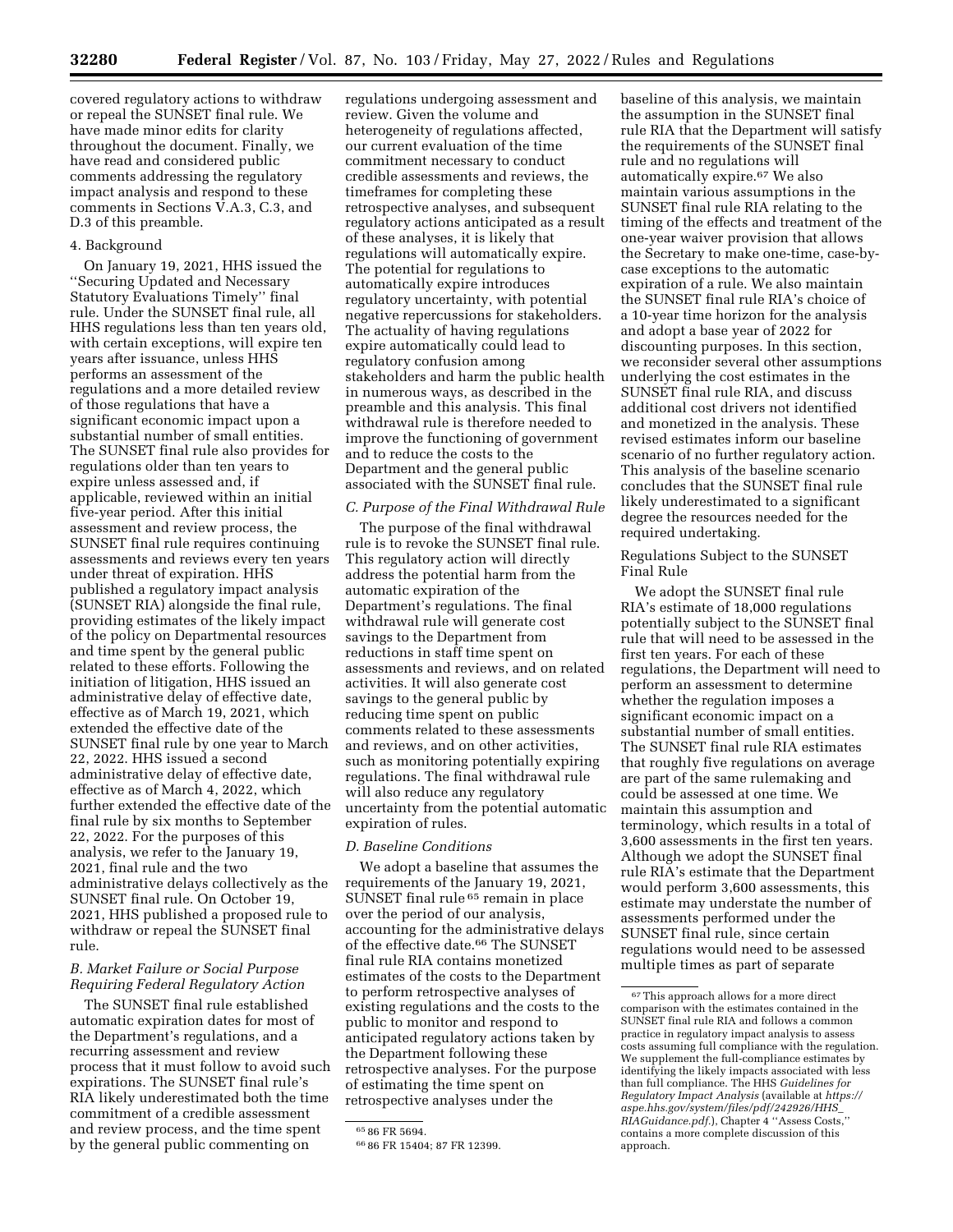assessments. The SUNSET final rule RIA assumes that 11% of these assessments, or 396, are for regulations previously determined to have a significant economic impact on a substantial number of small entities, but reduces this figure to 370 to account for rulemakings that are likely to be reviewed for reasons other than the SUNSET final rule. This adjustment similarly reduces the estimate of the number of rulemakings impacted by the SUNSET final rule to 3,574  $[-3600 - (396 - 370)].$ 

For each of these 370 rulemakings, the Department will need to perform a review, which includes a retrospective regulatory flexibility analysis. The SUNSET final rule RIA distinguishes between the 44 rulemakings that predate the RFA and are unlikely to have an existing prospective regulatory flexibility analysis, and the remaining 326 rulemakings that are assumed to have an existing prospective analysis.

The SUNSET final rule RIA also estimates there will be an additional 160 rulemakings assessed to have a significant impact on a substantial number of small entities that have not previously been identified as having a significant economic impact. The Department will need to perform a review of these rulemakings under the SUNSET final rule.

The SUNSET final rule provides for an initial five-year period for the Department to address regulations older than ten years. We maintain the assumption in the SUNSET final rule RIA that assessments and reviews required in the first five years will be completed evenly across this time period, and that the remaining assessments and reviews will be completed evenly across the next fiveyear time period. Of the 3,574 total assessments anticipated under the SUNSET final rule, 3,415 would occur during the first five-year period, an

average of 683.0 assessments per year; while 159 assessments would occur during the second five-year period, an average of 31.8 assessments per year. Of the total reviews anticipated under the SUNSET final rule, 506 would occur during the first five-year period, an average of 101.2 reviews per year; while 24 assessments would occur during the second five-year period, an average of 4.8 reviews per year. Table D1 presents yearly counts of assessments and reviews anticipated under the baseline scenario. These figures are broadly consistent with the figures contained in the SUNSET final rule RIA; however, unlike that analysis, we do not reduce the number of assessments under the SUNSET final rule by the number of reviews performed, since these assessments occur first and serve to identify those regulations requiring review.

| TABLE D1—BASELINE ASSESSMENTS AND REVIEWS UNDER THE SUNSET FINAL RULE |
|-----------------------------------------------------------------------|
|-----------------------------------------------------------------------|

|       | Total       | Reviews |          |               |       |  |
|-------|-------------|---------|----------|---------------|-------|--|
| Year  | assessments | Pre-RFA | Post-RFA | Not specified | Total |  |
| 2022  | 683.0       | 8.8     | 61.8     | 30.6          | 101.2 |  |
| 2023  | 683.0       | 8.8     | 61.8     | 30.6          | 101.2 |  |
| 2024  | 683.0       | 8.8     | 61.8     | 30.6          | 101.2 |  |
| 2025  | 683.0       | 8.8     | 61.8     | 30.6          | 101.2 |  |
| 2026  | 683.0       | 8.8     | 61.8     | 30.6          | 101.2 |  |
| 2027  | 31.8        | 0.0     | 3.4      | 1.4           | 4.8   |  |
| 2028  | 31.8        | 0.0     | 3.4      | 1.4           | 4.8   |  |
| 2029  | 31.8        | 0.0     | 3.4      | 1.4           | 4.8   |  |
| 2030  | 31.8        | 0.0     | 3.4      | 1.4           | 4.8   |  |
| 2031  | 31.8        | 0.0     | 3.4      | 1.4           | 4.8   |  |
| Total | 3574.0      | 44.0    | 326.0    | 160.0         | 530.0 |  |

Time per Assessment and per Review

The SUNSET final rule RIA contains estimates of the time per assessment and time per review performed under the SUNSET final rule. For each assessment, the SUNSET final rule RIA assumes that it will require between 3 and 10 hours to assess a rulemaking. For each review, the SUNSET RIA assumes that it will require between 250 and 500 hours to review rulemakings that predate the RFA, and between 40 and 100 hours to review rulemakings that postdate the RFA. For the 160 rulemakings newly found to have a significant impact, the SUNSET RIA assumes that it will take between 40 and 100 hours to complete a review.

The Department now concludes the SUNSET RIA likely underestimates the time necessary to credibly assess whether a regulation imposes a significant economic impact on a substantial number of small entities by

a significant degree. The Small Business Administration (SBA) Office of Advocacy published ''A Guide for Government Agencies: How to Comply with The Regulatory Flexibility Act,'' detailing a step-by-step approach for analysts.68 For each of the 3,574 rulemakings requiring an assessment under the SUNSET final rule, the Department will need to define the problem and describe the regulated entities, estimate economic impacts by size categories, and determine which size categories incur significant impacts. The SBA guide presents a two-page checklist containing the elements of an adequate certification. In practice, when performing a threshold analysis, analysts will face novel conceptual issues and data challenges, both of which require thoughtful consideration

and professional judgement. The SUNSET final rule also requires HHS to open a docket and review public comments on each rulemaking being assessed. Furthermore, SBA indicates that it is not sufficient to rely on an assessment made at the time a regulation was published:

In some cases, even if an agency was originally able to certify properly under section 605 of the RFA that a rule would not have a significant economic impact on a substantial number of small entities, changed conditions may mean that the rule now does have a significant impact and therefore should be reviewed under section 610. For example, many more small businesses may be subject to the rule now than when the rule was promulgated. The cost of compliance with a current rule may have increased sharply because of a required new technology. (SBA, pp. 80–81)

We assume that, under the baseline scenario of the SUNSET final rule, the Department will follow the

<sup>68</sup>Available at *[https://cdn.advocacy.sba.gov/wp](https://cdn.advocacy.sba.gov/wp-content/uploads/2019/06/21110349/How-to-Comply-with-the-RFA.pdf)[content/uploads/2019/06/21110349/How-to-](https://cdn.advocacy.sba.gov/wp-content/uploads/2019/06/21110349/How-to-Comply-with-the-RFA.pdf)[Comply-with-the-RFA.pdf.](https://cdn.advocacy.sba.gov/wp-content/uploads/2019/06/21110349/How-to-Comply-with-the-RFA.pdf)*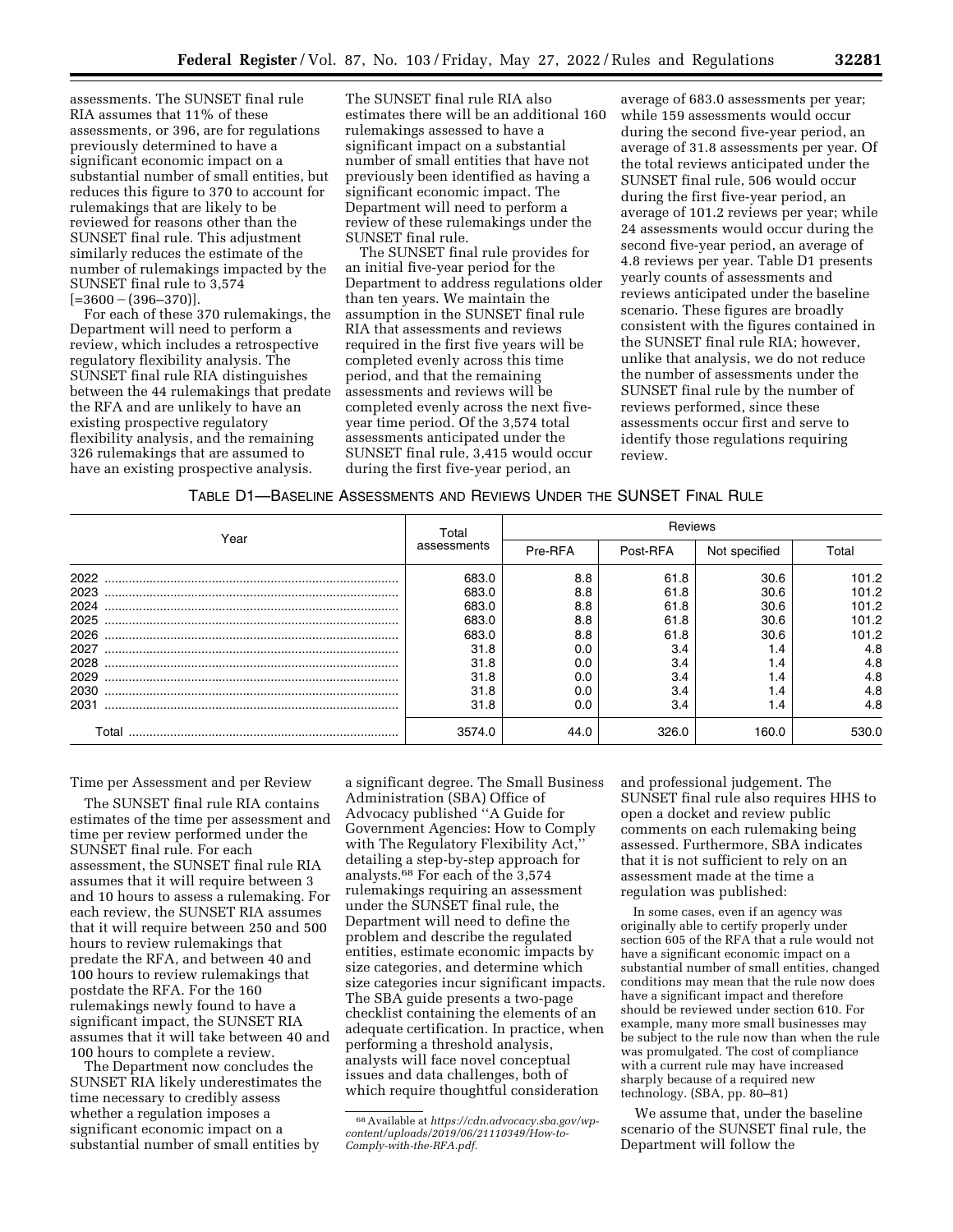recommendations in the SBA guidance, and will perform a credible threshold analysis for each rulemaking to assess whether it imposes a significant economic impact on a substantial number of small entities. Each assessment will likely require time by an economist or other analyst to perform and document the threshold analysis, with input from at least one subject matter expert on the area of the regulation. Recognizing the need to fully respond to all the requirements, we modify the assumption in the SUNSET final rule RIA and adopt an estimate of 40 to 100 hours to complete a credible threshold analysis for each rulemaking requiring an assessment.

As described earlier, the SUNSET final rule RIA contains two estimates for the time necessary to perform a retrospective analysis as part of a review. For rulemakings published before the RFA was enacted, the SUNSET final rule RIA assumes between 250 and 500 hours per review. For rulemakings published after the RFA was enacted, the SUNSET final rule RIA assumes that a prospective regulatory flexibility analysis is available and further assumes that this will reduce the time necessary to complete a review, adopting a range of 40 and 100 hours per review. For the 160 rulemakings newly found to have a significant impact, the SUNSET RIA assumes that it will take between 40 and 100 hours to complete a review. The Sensitivity Analysis Section of the SUNSET final rule RIA acknowledges that ''[o]ne commenter noted that conducting a retrospective analysis can

be as time-consuming and expensive as a prospective regulatory analysis, suggesting the Department's estimates of the time and expense of Reviews may be understated.'' Upon further consideration, the Department agrees that the commenter is likely correct.

For the analysis of this final withdrawal rule, we adopt the SUNSET final rule RIA estimate of 250 to 500 hours for all retrospective analyses performed as part of a review, regardless of when the underlying rulemaking was published, and regardless of whether the rulemaking was previously found to have a significant impact on a substantial number of small entities. If previously published prospective or retrospective regulatory flexibility analyses are generally available, analysts may be able to build off of these previous analytic efforts when developing a retrospective analysis under the SUNSET final rule. All else equal, this would suggest the average time per retrospective analysis may be closer to the lower-bound estimate of 250 hours. If these analyses are not generally available, this would suggest an average time per retrospective analysis closer to the upper-bound estimate of 500 hours. We do not address the assumption in the SUNSET final rule RIA that a prospective regulatory flexibility analysis is available for every rulemaking published after the RFA was enacted, because it does not impact the estimate of the overall time spent on reviews under the baseline scenario. Our approach also allows us to ignore the apparent internal inconsistency in the

SUNSET final rule RIA underlying the time per review of the 160 rulemakings that are newly assessed to have a significant impact.

The SUNSET final rule RIA is not clear on what activities are included in its estimates of the time per review other than the time spent developing a retrospective analysis. We interpret the magnitudes of these estimates to exclude consideration of time spent on activities other than drafting the retrospective analysis. For example, the Department may need to conduct a study or survey to gather data to inform its analyses. We therefore include an additional 250 hours to 500 hours per review to account for this omission. This estimate reflects time spent by Department subject matter experts, lawyers, and other reviewers informing the retrospective analysis and providing feedback on draft analyses. It also reflects time spent by economists and other analysts developing the retrospective analysis to respond to this feedback, and time spent reading and incorporating evidence from other sources, including public comments. Table D2 summarizes the assumptions in the SUNSET final rule RIA and our revised assumptions for the final withdrawal rule of the time per assessment and time per review performed under the baseline scenario of the SUNSET final rule. Combining the time spent on retrospective analysis and on other related activities, we estimate that each review will take between 500 and 1,000 hours to complete.

#### TABLE D2—HOURS PER ASSESSMENT AND REVIEW

| Baseline requirement | SUNSET final rule RIA |                         | Final withdrawal rule          |                                 |  |
|----------------------|-----------------------|-------------------------|--------------------------------|---------------------------------|--|
|                      | Low                   | Hiah                    | Low                            | High                            |  |
|                      | 250<br>40<br>40       | 10<br>500<br>100<br>100 | 40<br>250<br>250<br>250<br>250 | 100<br>500<br>500<br>500<br>500 |  |

Time Spent by the Public To Monitor and Comment

Under the SUNSET final rule, the Department would create a docket on *[www.Regulations.gov](http://www.Regulations.gov)* for each assessment or review that the Department is conducting. The public would then be able to submit comments to the dockets of each rulemaking being assessed or reviewed. The SUNSET final rule RIA includes a discussion of the costs to the stakeholders to monitor and comment on regulations as these are

undergoing assessment and review; however, the analysis assigns no costs to the Department associated with setting up these dockets or engaging with the comments. The analysis also does not monetize any other costs associated with operationalization of the SUNSET final rule, which also requires developing a schedule for activities associated with the SUNSET final rule, publishing monthly updates on the commencement of assessments and reviews, publishing the results of

assessments and review (''including the full underlying analyses and data used to support the results'') once a year, and establishing a website dashboard to help the public monitor the Department's progress.

When estimating the impact on the public, the SUNSET final rule RIA assumes the public will wait until the assessments and reviews are complete and the Department has announced it intends to rescind or amend a rulemaking before commenting. Thus,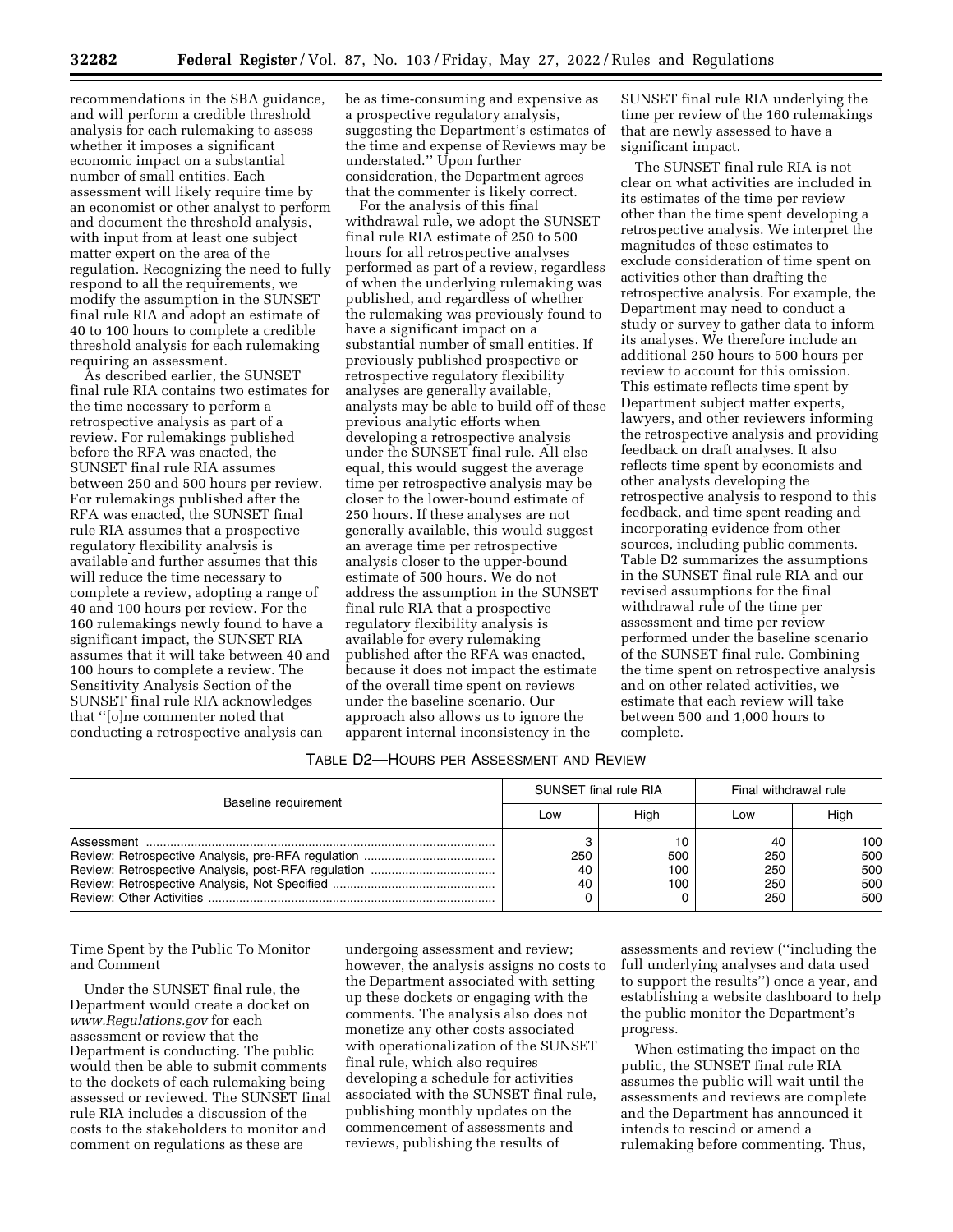for example, the SUNSET final rule RIA first estimates that 53 rulemakings will be rescinded and another 159 rulemakings amended as a result of the retrospective analyses initiated as a result of the SUNSET final rule, monetizing the time spent by the public responding to those 212 rulemakings. The SUNSET final rule RIA assumes that, for each of the 53 rulemakings rescinded following a review completed under the SUNSET final rule, the public will submit 243 comments; and for each of the 159 rulemakings amended, the public will submit 486 comments. This will result in an estimated 90,153 comments, for which the SUNSET final rule RIA assumes will take between 5 and 15 hours to prepare. Presumably, this estimate is inclusive of finding out that the rulemaking is likely to be rescinded or amended, reading and understanding the rulemaking, completing further research, communicating with other stakeholders, identifying concerns, and drafting and submitting comments. The preamble to the SUNSET final rule anticipates that the Department will create on its website a dashboard that shows its progress on its Assessments and

Reviews. Therefore, we assume that any reduction in the time spent by the public attributable to this dashboard is accounted for in these time estimates.

We have reconsidered the SUNSET final rule RIA's assumption that the public will wait until the Department has announced it intends to rescind or amend a rulemaking before commenting. Upon further consideration, the Department finds it more likely that the public will comment on rulemakings undergoing assessment and review rather than wait until learning the specific rulemakings that will be rescinded or amended as a result of these assessments and reviews. The Department's prior assumptions appear at odds with the decision to invite public comment during both the assessment and review processes. Furthermore, as discussed by the SBA, ''insights about an existing regulation received from regulated entities and other interested parties should be a key component of a retrospective rule review. By making the review process transparent and accessible, agencies are more likely to identify improvements that will benefit all parties at the conclusion of the review.'' 69

This means that we assume that the public will comment on all 3,600 rulemakings subject to the SUNSET final rule that will be available for public comment in connection with a Department assessment or review, in contrast with the SUNSET final rule RIA, which assumes the public will offer no comments. We adopt the SUNSET final rule RIA's estimate of 486 comments per rulemaking, but instead apply this to the 530 rulemakings that, following a threshold analysis in an assessment, the Department will begin to review. We believe that the public will submit fewer comments for rulemakings undergoing an assessment (rather than a review), and adopt an assumption of 25 comments per assessment. We also adopt the SUNSET final rule RIA's assumption about the time spent per comment (between 5 and 15 hours) and apply it in the context of assessments and reviews. Table D3 summarizes a comparison of the assumptions in the SUNSET final rule RIA and in the baseline analysis of this final withdrawal rule of the comments per assessment and review, and for the subsequent regulatory actions to rescind or amend rulemakings.

## TABLE D3—BASELINE COMMENTS PER ACTION

| Baseline requirement | <b>SUNSET</b><br>final rule RIA | Final<br>withdrawal rule |
|----------------------|---------------------------------|--------------------------|
| Assessment           |                                 | 25                       |
| Review               |                                 | 486                      |
| Rescission           | 486                             | N/A                      |
| Amendment            | 243                             | N/A                      |

Considerations Related to Rescissions and Amendments

As described earlier, the SUNSET final rule RIA envisions the Department identifying and rescinding 53 rulemakings and amending 159 rulemakings following completed reviews under the SUNSET final rule. Upon further reflection and analysis, the Department no longer believes it was appropriate to unambiguously attribute subsequent regulatory actions of this nature to the SUNSET final rulemaking in the context of a regulatory impact analysis. Even if the challenging attribution questions could be resolved, we maintain that the SUNSET final rule RIA understates the impact of the SUNSET final rule since it implicitly assumes that the Department would not have to spend any time to develop and publish subsequent regulatory actions to

rescind or amend existing regulations. This unstated assumption is difficult to justify given the resources required to undertake a full notice-and-comment rulemaking proceeding. Since these anticipated regulatory actions relate to regulations that have a significant economic impact on a substantial number of small entities, we expect that these actions will need to involve subject matter experts, legal review, policy coordination, Departmental clearance, and a communications strategy to bring transparency to the process. For certain regulatory actions, we anticipate review by the Office of Management and Budget. We have not attempted to estimate the time and resources associated with developing these regulatory actions or unambiguously attributed the costs of those actions to the SUNSET final rule.

Baseline Effect of the SUNSET Final Rule

To quantify the likely effect of the SUNSET final rule on the Department, we multiply the number of assessments and number of reviews from Table D1 by the assumptions relating to the time per assessment and time per review described in Table D2. To quantify the likely effect of the SUNSET final rule on the public, we multiply the figures in Table D1 by the assumptions relating to the comments per assessment and comments per review described in Table D3. This gives us estimates for the number of comments, which we then multiply by the time estimates per comment (between 5 and 15 hours) to estimate the total time spent by the public. Table D4 presents yearly estimates of hours spent related to assessments performed under the

<sup>69</sup>Available at *[https://cdn.advocacy.sba.gov/wp](https://cdn.advocacy.sba.gov/wp-content/uploads/2019/06/21110349/How-to-Comply-with-the-RFA.pdf)[content/uploads/2019/06/21110349/How-to-](https://cdn.advocacy.sba.gov/wp-content/uploads/2019/06/21110349/How-to-Comply-with-the-RFA.pdf)[Comply-with-the-RFA.pdf](https://cdn.advocacy.sba.gov/wp-content/uploads/2019/06/21110349/How-to-Comply-with-the-RFA.pdf)* pg. 83.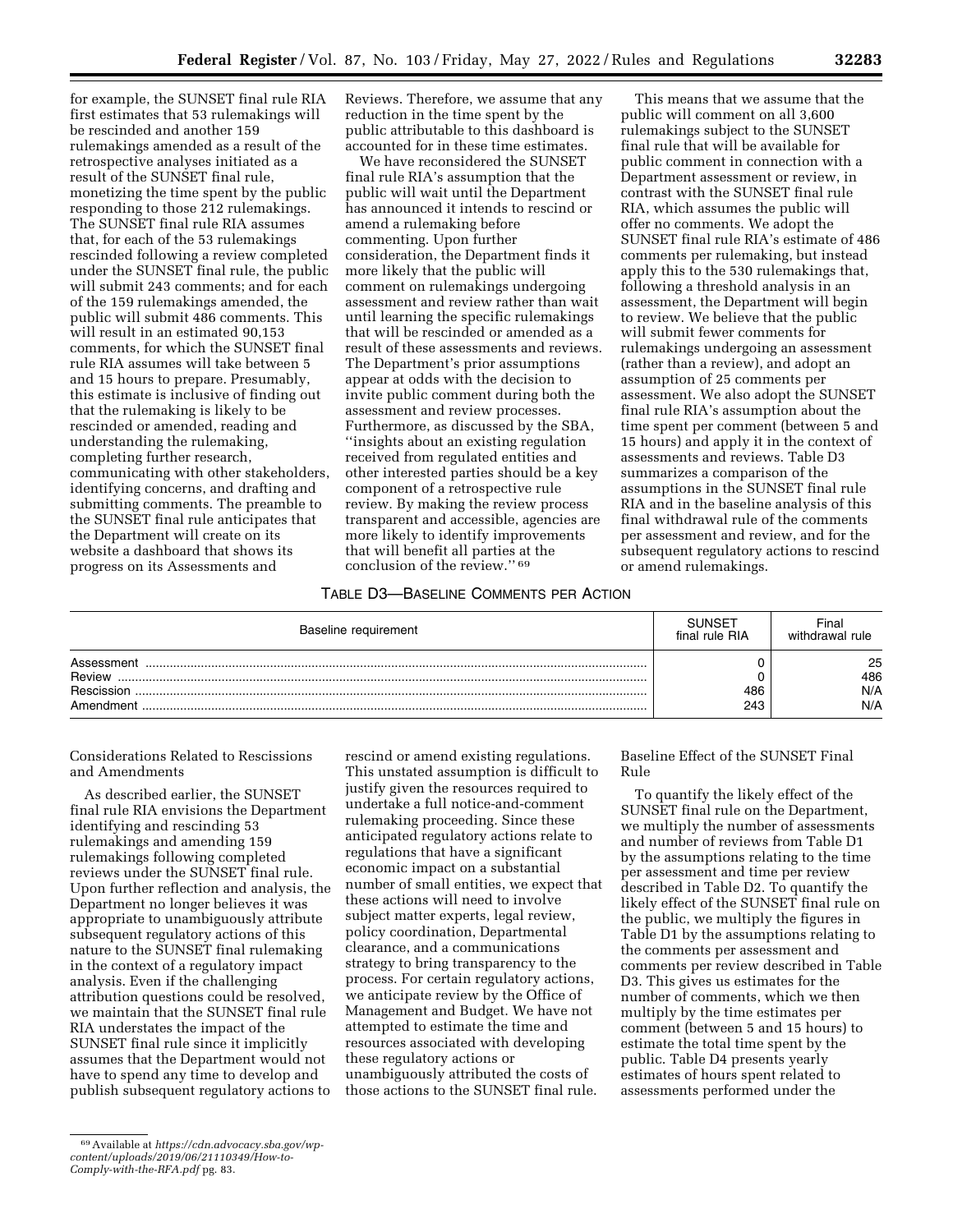SUNSET final rule to the Department and the public. Table D5 presents

comparable figures related to reviews. Table D6 presents the total time

anticipated under the SUNSET final rule related to assessments and reviews.

# TABLE D4—HOURS RELATED TO ASSESSMENTS UNDER THE SUNSET FINAL RULE

|      |             |        | Department | Public |         |
|------|-------------|--------|------------|--------|---------|
| Year | Assessments | Low    | High       | Low    | Hiah    |
| 2022 | 683.0       | 27.320 | 68.300     | 85.375 | 256,125 |
| 2023 | 683.0       | 27.320 | 68.300     | 85.375 | 256,125 |
| 2024 | 683.0       | 27.320 | 68.300     | 85.375 | 256,125 |
| 2025 | 683.0       | 27.320 | 68.300     | 85.375 | 256,125 |
| 2026 | 683.0       | 27,320 | 68,300     | 85.375 | 256,125 |
| 2027 | 31.8        | .272   | 3.180      | 3.975  | 11,925  |
| 2028 | 31.8        | .272   | 3.180      | 3.975  | 11,925  |
| 2029 | 31.8        | .272   | 3.180      | 3.975  | 11,925  |
| 2030 | 31.8        | .272   | 3.180      | 3.975  | 11,925  |
| 2031 | 31.8        | .272   | 3.180      | 3.975  | 11.925  |

## TABLE D5—HOURS RELATED TO REVIEWS UNDER THE SUNSET FINAL RULE

| Year |         |        | Department | Public  |         |
|------|---------|--------|------------|---------|---------|
|      | Reviews | Low    | High       | Low     | Hiah    |
| 2022 | 101.2   | 50.600 | 101.200    | 245.916 | 737,748 |
| 2023 | 101.2   | 50.600 | 101.200    | 245,916 | 737,748 |
| 2024 | 101.2   | 50.600 | 101,200    | 245.916 | 737,748 |
| 2025 | 101.2   | 50.600 | 101.200    | 245.916 | 737,748 |
| 2026 | 101.2   | 50.600 | 101,200    | 245,916 | 737,748 |
| 2027 | 4.8     | 2.400  | 4.800      | 11.664  | 34,992  |
| 2028 | 4.8     | 2.400  | 4.800      | 11.664  | 34,992  |
| 2029 | 4.8     | 2.400  | 4.800      | 11.664  | 34,992  |
| 2030 | 4.8     | 2.400  | 4.800      | 11.664  | 34,992  |
| 2031 | 4.8     | 2.400  | 4.800      | 1.664   | 34,992  |

TABLE D6—TOTAL HOURS RELATED TO THE SUNSET FINAL RULE

|      |        | Department | Public  |         |
|------|--------|------------|---------|---------|
| Year | Low    | High       | Low     | High    |
| 2022 | 77.920 | 169.500    | 331,291 | 993,873 |
| 2023 | 77.920 | 169.500    | 331.291 | 993,873 |
| 2024 | 77.920 | 169.500    | 331.291 | 993,873 |
| 2025 | 77.920 | 169.500    | 331.291 | 993,873 |
| 2026 | 77.920 | 169.500    | 331.291 | 993,873 |
| 2027 | 3,672  | 7.980      | 15.639  | 46.917  |
| 2028 | 3.672  | 7.980      | 15.639  | 46.917  |
| 2029 | 3,672  | 7.980      | 15.639  | 46,917  |
| 2030 | 3.672  | 7.980      | 15.639  | 46.917  |
| 2031 | 3.672  | 7.980      | 15.639  | 46.917  |

While these time estimates are significant, they are not inclusive of all costs expected under the SUNSET final rule. In addition to the quantified estimates above, we expect that the Department will experience other costs related to the requirements of the SUNSET final rule under the baseline scenario. For example, the estimates above do not include time spent reviewing guidance documents related to rulemaking undergoing assessment and review. They also do not include the time associated with developing SECGs for the 160 rulemakings newly found to have a significant impact on a substantial number of small entities, or

the time associated with updating existing guidances for the same or related rulemakings. The figures above also omit the monetary costs to purchase data and data subscriptions that we anticipate will serve as critical inputs for the assessments and reviews, and costs associated with conducting formal evaluations to understand the impact of the rules. In addition, the estimates do not include the costs of resolving and communicating the meaning of ambiguous provisions in the SUNSET final rule. For example, HHS anticipates that it will take considerable work to determine when regulations must be assessed and reviewed as part

of a particular rulemaking and when regulations fall within an exception. Even after that work is complete, additional resources are required to share those interpretations with the public. Furthermore, the figures do not account for the time and costs associated with HHS's efforts to reevaluate and redirect resources to support assessments and reviews and thereby preserve regulations.

As an additional consideration, we estimate that assessing and reviewing regulations will require the equivalent of 67 and 146 full-time employees in each of the first five years of the analysis, adopting the SUNSET final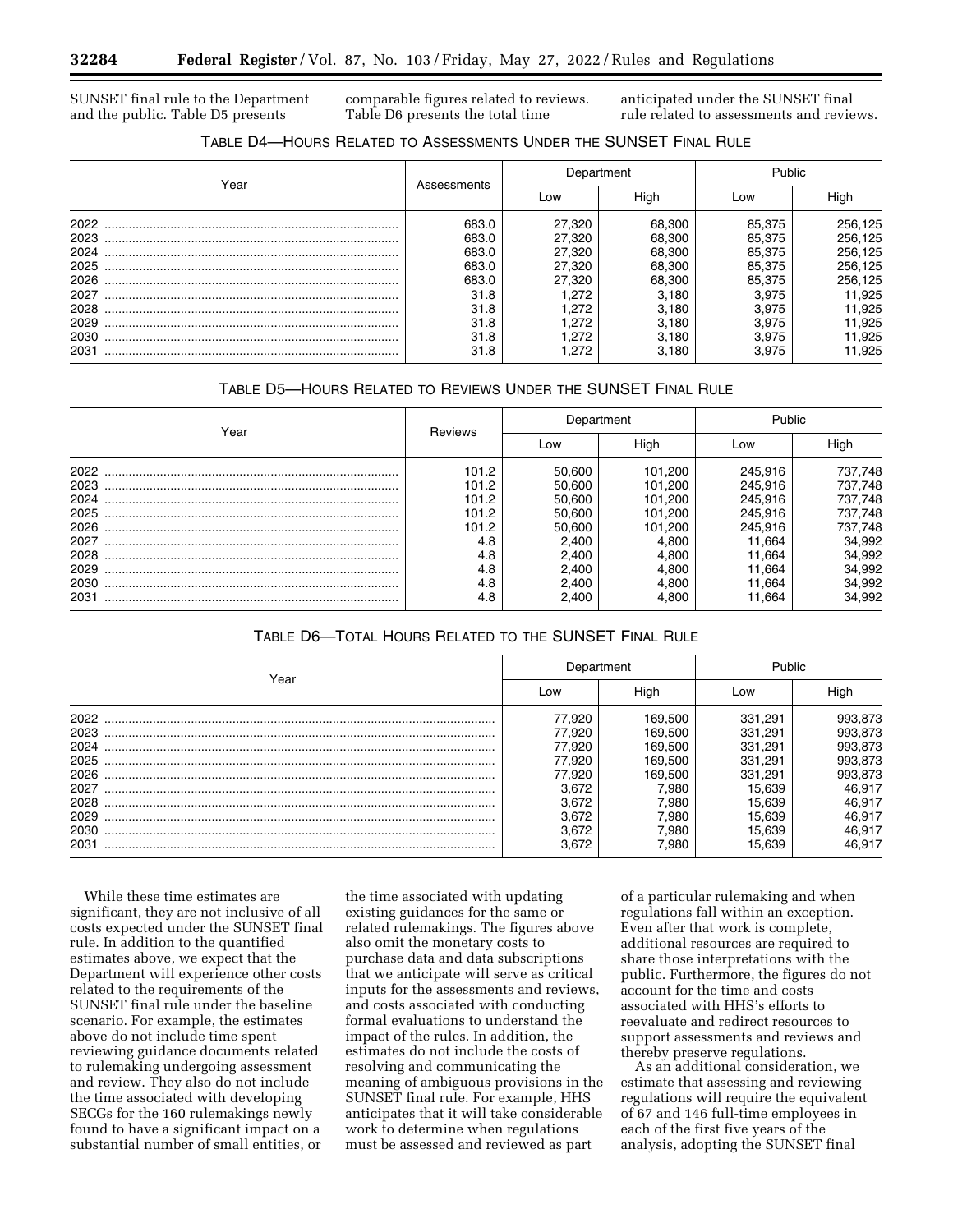rule RIA's estimate of 1,160 hours of work per year per employee.70 Given current staffing and other Departmental needs and priorities, we anticipate the need to hire non-government experts to perform a share of the retrospective work. This approach will likely result in additional overhead costs that we have not quantified. We also anticipate the need to spend Departmental resources to find, hire, train, and transfer personnel with technical expertise to conduct the analyses, the costs of which have not been quantified in this analysis.

# *E. Benefits of the Final Withdrawal Rule*

The monetized benefits of this regulatory action to withdraw the

SUNSET final rule are the cost savings to the Department from not completing the assessments and reviews required under the baseline scenario, and the cost savings to the public from not commenting on these assessments and reviews. To monetize these cost savings, we multiply the hours related to the SUNSET final rule in Table D6 by the cost per hour of these activities. We adopt the SUNSET final rule RIA's ''estimates that the fully-loaded cost per hour to the Department to employ a person to conduct a Review or Assessment is \$244.98 per hour'' 71 and ''fully loaded cost per hour of writing comments is \$143.20.'' 72 Table E1 presents the yearly cost savings to the

Department and the public expected under the final withdrawal rule compared to the baseline scenario. We combine the low estimates for the Department and the public to generate an overall low estimate, and similarly combine the high estimates for the Department and the public to generate an overall high estimate. We also report an overall primary estimate, which is the midpoint between the low and high estimates. Finally, we report the present discounted value (PDV) and annualized cost savings under the final withdrawal rule for both a 3% and 7% discount rate. All figures are reported in 2020 dollars, in millions.

| TABLE E1—COST SAVINGS UNDER THE FINAL WITHDRAWAL RULE |  |
|-------------------------------------------------------|--|
| $MIII = 0.4$                                          |  |

| [Millions of \$] |  |
|------------------|--|
|------------------|--|

|                | Department |        |        | Public  | Overall |         |         |
|----------------|------------|--------|--------|---------|---------|---------|---------|
| Year           | Low        | High   | Low    | High    | Low     | Central | High    |
| 2022<br>       | \$19.1     | \$41.5 | \$47.4 | \$142.3 | \$66.5  | \$125.2 | \$183.8 |
| 2023<br>       | 19.1       | 41.5   | 47.4   | 142.3   | 66.5    | 125.2   | 183.8   |
| 2024<br>       | 19.1       | 41.5   | 47.4   | 142.3   | 66.5    | 125.2   | 183.8   |
| 2025<br>       | 19.1       | 41.5   | 47.4   | 142.3   | 66.5    | 125.2   | 183.8   |
| 2026<br>       | 19.1       | 41.5   | 47.4   | 142.3   | 66.5    | 125.2   | 183.8   |
| 2027<br>       | 0.9        | 2.0    | 2.2    | 6.7     | 3.1     | 5.9     | 8.7     |
| 2028<br>       | 0.9        | 2.0    | 2.2    | 6.7     | 3.1     | 5.9     | 8.7     |
| 2029<br>       | 0.9        | 2.0    | 2.2    | 6.7     | 3.1     | 5.9     | 8.7     |
| 2030<br>       | 0.9        | 2.0    | 2.2    | 6.7     | 3.1     | 5.9     | 8.7     |
| 2031<br>       | 0.9        | 2.0    | 2.2    | 6.7     | 3.1     | 5.9     | 8.7     |
| PDV, 3%        | 91.0       | 197.9  | 226.1  | 678.3   | 317.1   | 596.7   | 876.2   |
| PDV, 7%        | 80.9       | 176.0  | 201.1  | 603.2   | 282.0   | 530.6   | 779.2   |
| Annualized, 3% | 10.7       | 23.2   | 26.5   | 79.5    | 37.2    | 69.9    | 102.7   |
| Annualized, 7% | 11.5       | 25.1   | 28.6   | 85.9    | 40.1    | 75.5    | 110.9   |

For comparison, in present value terms, these estimates of annualized cost savings are more than four times the size of the annualized cost estimates included in the SUNSET final rule RIA. This reflects what the Department has now concluded are more reasonable assumptions about the effect of the SUNSET final rule rather than a claim that the combination of these two regulatory actions will generate net cost savings. These cost savings estimates attributed to the final withdrawal rule are consistent with a scenario that the Department returns to its approach to Section 610 reviews that immediately predate the publication of the SUNSET final rule on January 19, 2021. We believe that this represents a credible and appropriate approach for estimating the likely cost savings that will be attributable to the final withdrawal rule. Other considerations relating to the

appropriate frequency or nature of retrospective economic analyses of existing Departmental regulations are beyond the scope of this final rule RIA.

In the previous section, we discussed concerns about potential costs of the SUNSET final rule that were overlooked in the SUNSET final rule RIA. To the extent that we are unable to quantify or monetize these costs, such as the purchase of data, conducting studies to evaluate the impacts of rules, additional overhead costs associated with contracting with non-government entities to perform a share of the retrospective work, and other personnel costs, the cost savings anticipated under the final withdrawal rule are equally underestimated.

In addition to cost savings, the final withdrawal rule will generate nonquantified benefits from reduced regulatory uncertainty. Although we calculate the cost savings estimates in

this analysis by adopting an assumption that the Department will fulfill the requirements of the SUNSET final rule rather than to let any regulation expire automatically, it is highly likely that some regulations will automatically expire. Withdrawing the SUNSET final rule will remove the expiration provisions, which will also remove the likelihood of any automatic expiration of regulatory requirements. The final withdrawal rule will also eliminate the potential for regulatory confusion among stakeholders, and harm to the public health related to the actuality of having regulations expire automatically.

#### *F. Costs of the Final Withdrawal Rule*

The costs of the final withdrawal rule will be the forgone benefits of the information learned from the assessments and reviews completed under the baseline scenario. We adopt the approach taken in the SUNSET final

<sup>70</sup>This 1,160-hour estimate corresponds to a measure of the ''Net Supported Direct FDA Work Hours Available for Assignments'' (86 FR 5743).

<sup>71</sup> 86 FR 5743.

<sup>72</sup> 86 FR 5745.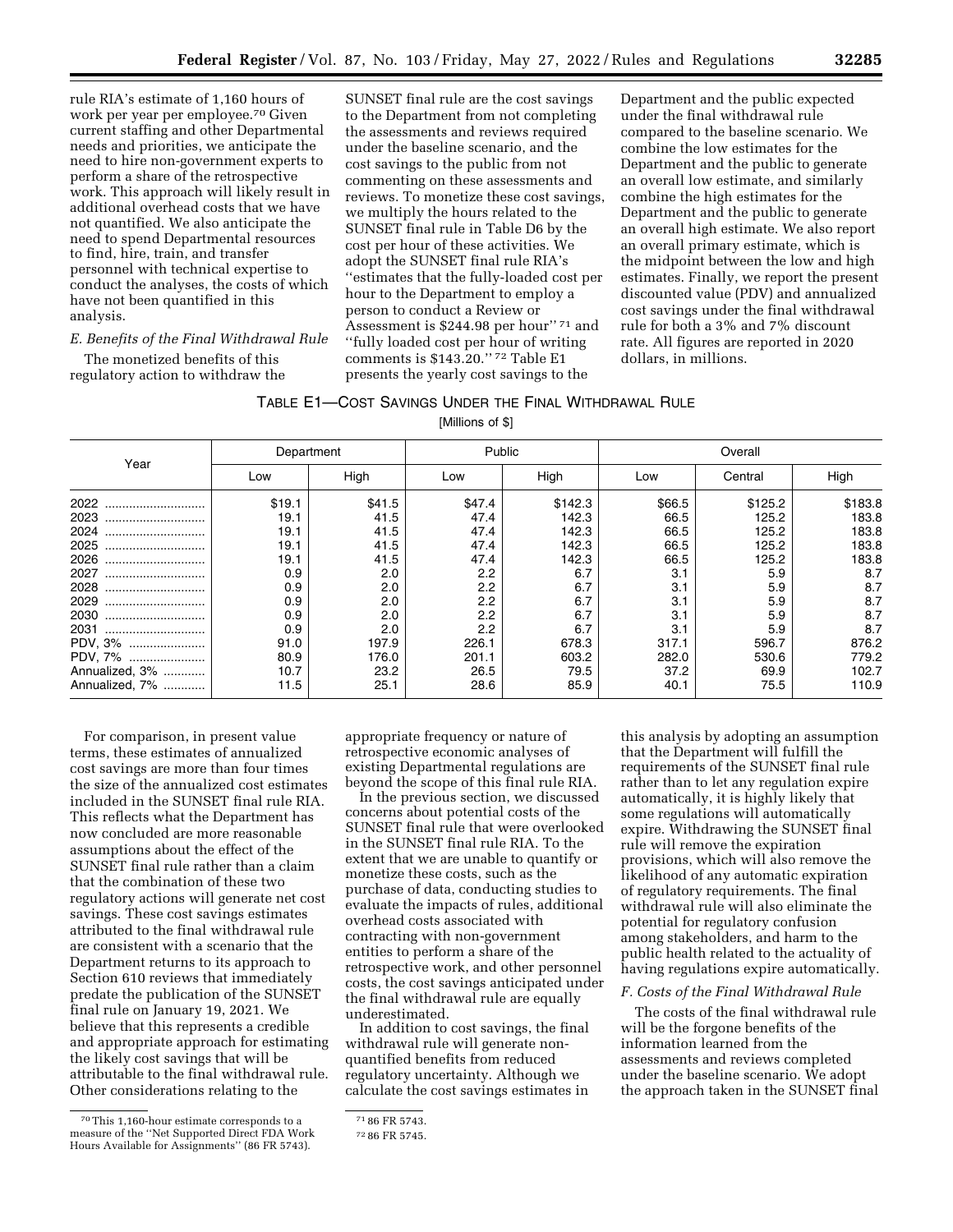rule RIA and make no attempt to quantify or monetize the value of this information. The SUNSET final rule RIA also describes potential benefits from subsequent regulatory actions to rescind or amend existing regulations as a result of the SUNSET final rule; however, the Department now believes that any effects associated with future regulatory actions raise challenging questions of attribution (entirely to those regulatory actions themselves, or at least partially to the SUNSET final rule). We therefore do not unambiguously identify these as a source of foregone benefits under the final withdrawal rule.

## *G. Analysis of Regulatory Alternatives to the Final Withdrawal Rule*

We quantitatively analyze four alternative options to the final withdrawal rule. First, we consider an option to maintain the general approach of the SUNSET final rule, but adopt a two-year period following the effective

date to assess and review all regulations older than ten years. This option, Alternative 1, follows the timeline envisioned under the November 4, 2020, proposed SUNSET rule.73 Second, we consider an option to maintain the general approach of the SUNSET final rule, but adopt an initial ten-year period following the effective date to assess and review all regulations, regardless of when these were first published. This option, Alternative 2, evenly distributes the time spent by the Department assessing and reviewing existing regulations. Third, we consider an option to maintain the general framework of the SUNSET final rule but limit its scope to regulations that the Department previously identified as having a significant economic impact on a substantial number of small entities. This option, Alternative 3, would include the 326 Reviews of Post-RFA rulemakings identified in Table D1.

Fourth, we consider an option, Alternative 4, that would maintain the SUNSET final rule's requirements related to the timeline for assessing and reviewing all of the Department's existing regulations, but without the automatic expiration provision contained in the SUNSET final rule.

Table G1 presents the primary estimates of yearly cost savings under the final withdrawal rule and under the four policy alternatives described above. Each of these policy options are compared to the common baseline scenario described in section D. We report the PDV and annualized cost savings under the final withdrawal rule and two policy alternatives for both a 3% and 7% discount rate. All figures are reported in 2020 dollars, in millions. Negative cost-savings estimates indicate that a policy alternative would likely result in net cost increases compared to the baseline scenario.

TABLE G1—PRIMARY ESTIMATE OF COST SAVINGS UNDER THE FINAL WITHDRAWAL RULE AND ALTERNATIVES

[\$M]

| Year | Final rule | Alternative 1 | Alternative 2 | Alternative 3 | Alternative 4 |
|------|------------|---------------|---------------|---------------|---------------|
| 2022 | \$125.2    | $-$ \$187.8   | \$59.6        | \$70.8        | \$0.0         |
| 2023 | 125.2      | $-187.8$      | 59.6          | 70.8          | 0.0           |
| 2024 | 125.2      | 121.5         | 59.6          | 70.8          | 0.0           |
| 2025 | 125.2      | 121.5         | 59.6          | 70.8          | 0.0           |
| 2026 | 125.2      | 121.5         | 59.6          | 70.8          | 0.0           |
| 2027 | 5.9        | 2.2           | $-59.6$       | 2.9           | 0.0           |
| 2028 | 5.9        | 2.2           | $-59.6$       | 2.9           | 0.0           |
| 2029 | 5.9        | 2.2           | $-59.6$       | 2.9           | 0.0           |
| 2030 | 5.9        | 2.2           | $-59.6$       | 2.9           | 0.0           |
| 2031 | 5.9        | 2.2           | $-59.6$       | 2.9           | 0.0           |
|      | 596.7      | $-26.6$       | 37.5          | 335.9         | 0.0           |
|      | 530.6      | $-54.5$       | 70.2          | 298.9         | 0.0           |
|      | 69.9       | $-3.1$        | 4.4           | 39.4          | 0.0           |
|      | 75.5       | $-7.8$        | 10.0          | 42.6          | 0.0           |

The cost savings reported for the Sunset final rule match the estimates contained in Table E1 of this analysis. For Alternative 1, we estimate annualized cost savings of  $-$ \$3.1 million using a 3% discount rate. This indicates that Alternative 1 would result in incremental annualized costs of \$3.1 million above the baseline scenario of the SUNSET final rule. In addition to this quantified impact on cost savings, Alternative 1 would increase the likelihood that the Department would need to hire non-government experts to perform a share of the retrospective work, resulting in additional overhead costs that we have not monetized. Alternative 1 would also result in additional unquantified benefits associated with earlier completion of some of the retrospectives, and therefore

assessments and reviews. For Alternatives 2 and 3, we estimate

earlier access to information from these

annualized cost savings of \$4.4 million and \$335.9 million, respectively. Compared to the SUNSET final rule, Alternatives 2 and 3 would reduce the likelihood that the Department would need to hire non-government experts to perform a share of the retrospective work, and thus reduce the potential for additional overhead costs. Compared to the SUNSET final rule, Alternative 2 would result in non-quantified forgone benefits associated with later completion of some of the retrospective analyses, and therefore later access to information from these assessments and reviews. Alternative 3 would reduce the number of retrospective analyses and result in more foregone information.

For Alternative 4, we do not identify any incremental costs or cost savings compared to the baseline scenario of the SUNSET final rule, maintaining the assumption in the main analysis that the Department will fulfill the analytic requirements of the SUNSET final rule. However, compared to SUNSET final rule, Alternative 4 would generate nonquantified benefits from reduced regulatory uncertainty associated with the automatic expiration provision of the SUNSET final rule. Alternative 4 would, therefore, result in nonquantified benefits from reduced regulatory confusion among stakeholders, and non-quantified benefits from reduced harm to the public health related to the actuality of having regulations expire automatically.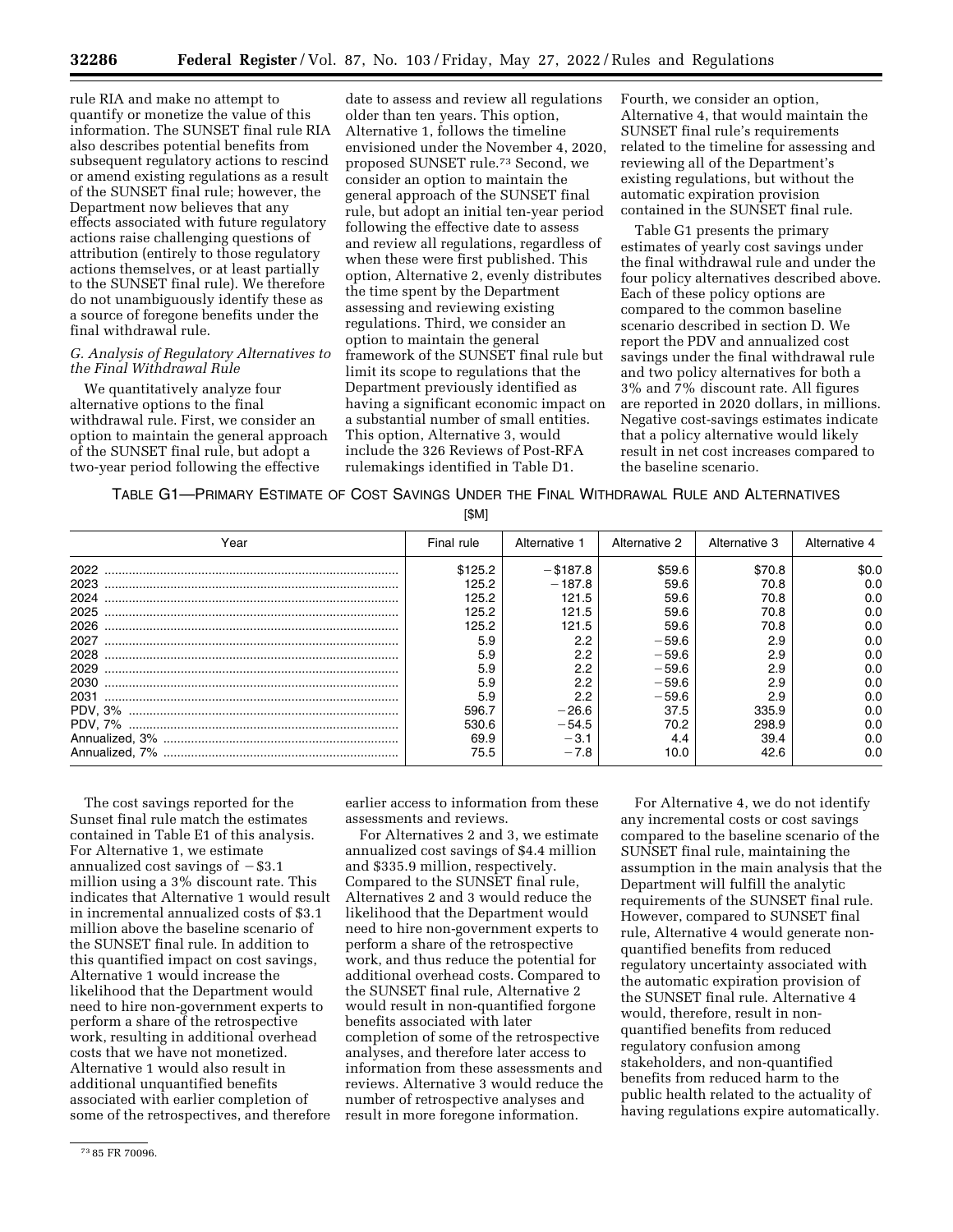#### *H. Final Small Entity Analysis*

The Department has examined the economic implications of this final withdrawal rule as required by the Regulatory Flexibility Act. This analysis, as well as other sections in this Regulatory Impact Analysis, serves as the Final Regulatory Flexibility Analysis, as required under the Regulatory Flexibility Act.

1. Description and Number of Affected Small Entities

The SBA maintains a Table of Small Business Size Standards Matched to North American Industry Classification System Codes (NAICS).<sup>74</sup> We replicate the SBA's description of this table:

This table lists small business size standards matched to industries described in the North American Industry Classification System (NAICS), as modified by the Office of Management and Budget, effective January 1, 2017. The latest NAICS codes are referred to as NAICS 2017.

The size standards are for the most part expressed in either millions of dollars (those preceded by ''\$'') or number of employees (those without the ''\$''). A size standard is the largest that a concern can be and still qualify as a small business for Federal Government programs. For the most part, size standards are the average annual receipts or the average employment of a firm.

The SUNSET final rule will potentially impact small entities across at least NAICS industry sectors 11 (Agriculture, Forestry, Fishing and Hunting), 31–33 (Manufacturing), 42 (Wholesale Trade), 44–45 (Retail Trade), 48–49 (Transportation and Warehousing), 52 (Finance and Insurance), 54 (Professional, Scientific, and Technical Services), 62 (Health Care and Social Assistance), 81 (Other Services (except Public Administration)), and 92 (Public Administration). Given the wide range of entities affected, and various sources of uncertainty described in this section, it is not practical to directly estimate the number of small entities that will potentially be impacted under the baseline scenario of the SUNSET final rule. Similarly, it is impractical to identify the small entities that will be impacted by the final withdrawal rule. The Congressional Research Service observes that ''about 97% of all employer firms qualify as small under the SBA's size standards. These firms represent about 30% of industry receipts.'' 75 For practicality, we assume

that the bulk of the potential impacts of the final withdrawal rule to private sector regulated entities are small entities.

2. Description of the Potential Impacts of the Rule on Small Entities

Impacts to Small Entities Related to Rescissions and Amendments

When estimating the impact on the public, the SUNSET final rule RIA first estimates that 53 regulations will be rescinded and another 159 regulations will be amended as a result of the retrospective analyses initiated as a result of the SUNSET final rule. Since the particular regulations impacted are unknowable prior to conducting the retrospective analyses, this results in uncertainty over the types of small entities that will be affected under the baseline scenario of the SUNSET final rule. The nature of this uncertainty means it is infeasible to estimate the number of small entities affected by these potential rescinded or amended regulations without first completing the retrospective analyses.

As described earlier, the Department no longer believes it was appropriate to unambiguously attribute to the SUNSET final rulemaking subsequent regulatory actions of this nature in the context of a regulatory impact analysis. We therefore do not attribute any impacts of this nature to the final withdrawal rule, nor do we identify any impacts to small entities.

Impacts to Small Entities Related to the Automatic Expiration of Regulations

When identifying the potential benefits of the final withdrawal rule, we note that, while the Department would seek to fulfill the requirements of the SUNSET final rule rather than to let any regulation expire automatically, it is highly likely that some regulations will automatically expire without substantive review. This potential impact under the SUNSET final rule does not introduce similar questions of attribution; however, there remains uncertainty over the particular regulations that will be impacted. The nature of this uncertainty means we cannot identify the small entities that are most likely to be affected by regulations that automatically expire without substantive review.

Revoking the SUNSET final rule will remove the expiration provisions, which will also remove the likelihood of any automatic expiration of regulatory requirements. The final withdrawal rule

will also eliminate the potential for regulatory confusion among stakeholders, including small entities. We anticipate that a large share of these non-quantified benefits will accrue to small entities.

Impacts to Small Entities Related to Commenting on Assessments and Reviews

When identifying the potential benefits of the final withdrawal rule, we estimate the cost savings to the public from not commenting on these assessments and reviews that will be performed under the baseline scenario of the SUNSET final rule. Table E1 summarizes these estimates, including a range of cost-savings to the public sector between \$26.5 million and \$79.5 million in annualized terms under a 3% discount rate. Under a 7% discount rate, the comparable range of cost savings is \$28.6 million and \$85.9 million. Although these represent substantial cost savings in the aggregate, these include comments not just from small entities but also the general public, larger businesses, Tribes, States, nongovernmental organizations, and other regulated entities and stakeholders.

To evaluate the likely magnitude of the impact to a single small entity, we consider an illustrative scenario of a full-time sole proprietor that submits 1 or fewer comment per year. As described earlier, we estimate that each comment takes between 5 and 15 hours to prepare and submit. The final withdrawal rule will reduce the time spent on comments for this small entity by 5 to 15 hours per year. This represents between 0.2% to 0.7% of annual labor time saved, computed using an assumption that the individual works 2,087 hours per year. As an additional sensitivity analysis, we computed the number of comments that a sole proprietor will need to submit in one year such that the time spent on comments will exceed 3% of total time spent on labor. Assuming 2,087 hours of labor time per year, the total time spent on comments to meet this threshold is about 63 hours. Using a central estimate of 10 hours to prepare and submit each comment, the sole proprietor could prepare up to 6 comments per year without exceeding the 3% threshold. We expect that fewer than 5 percent of small entities would share more than 6 comments per year on regulations undergoing a retrospective analysis under the SUNSET final rule. This indicates that the potential cost savings to small entities under the final withdrawal rule are unlikely to be significant for a substantial number of small entities. The Department

<sup>74</sup>U.S. Small Business Administration (2019). ''Table of Size Standards.'' August 19, 2019. *[https://](https://www.sba.gov/document/support--table-size-standards) [www.sba.gov/document/support--table-size](https://www.sba.gov/document/support--table-size-standards)[standards.](https://www.sba.gov/document/support--table-size-standards)* 

<sup>75</sup>Robert Jay Dilger (2021). ''Small Business Size Standards: A Historical Analysis of Contemporary

Issues.'' Congressional Research Service Report R40860. Updated May 28, 2021. Page 2. *[https://](https://crsreports.congress.gov/product/pdf/R/R40860) [crsreports.congress.gov/product/pdf/R/R40860.](https://crsreports.congress.gov/product/pdf/R/R40860)*